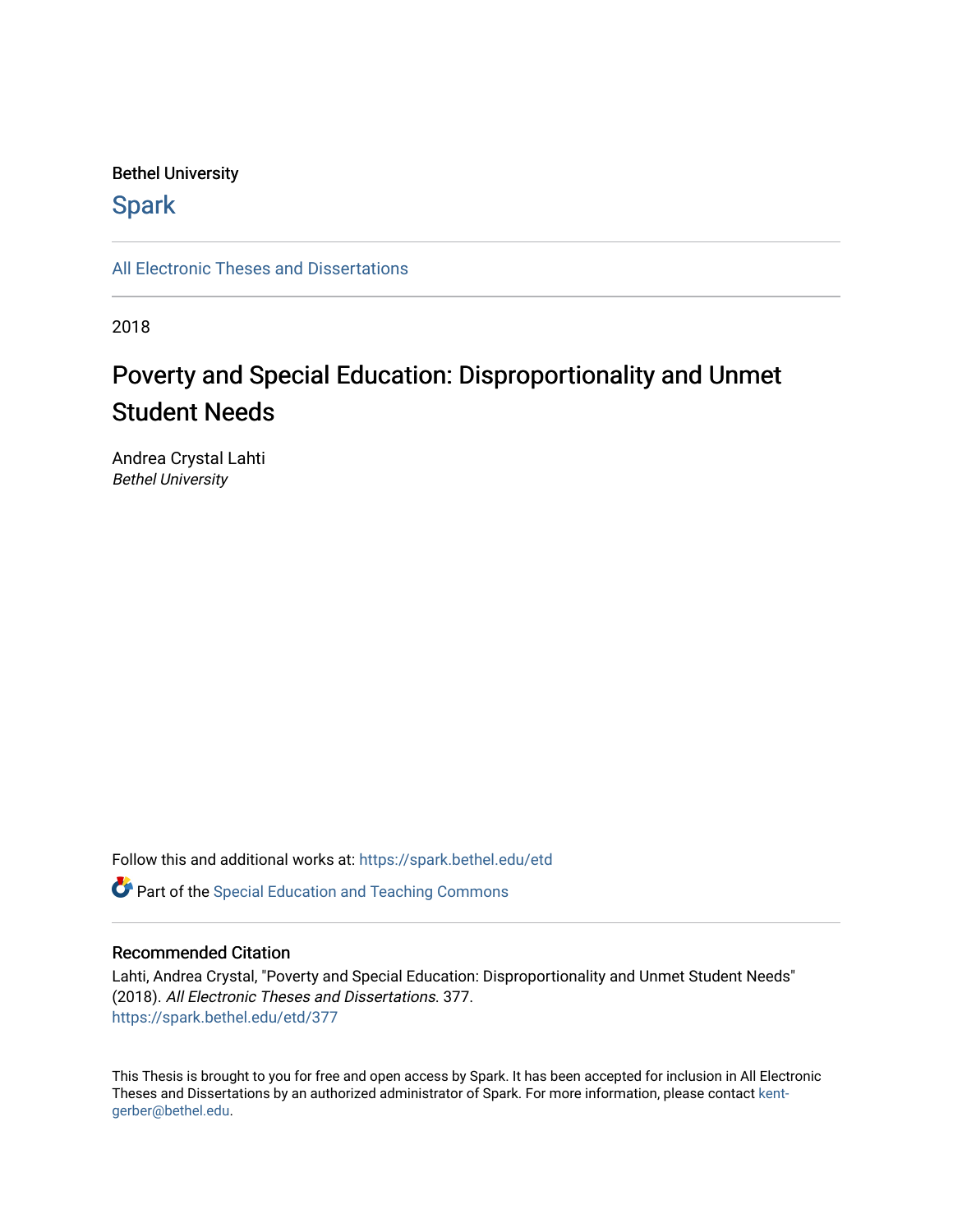### POVERTY AND SPECIAL EDUCATION:

## DISPROPORTIONALITY AND UNMET STUDENT NEEDS

A MASTER'S THESIS

### SUBMITTED TO THE FACULTY

### OF BETHEL UNIVERSITY

BY

ANDREA C. LAHTI

# IN PARTIAL FULFILMENT OF THE REQUIREMENTS

FOR THE DEGREE OF

MASTER OF ARTS

MAY 2018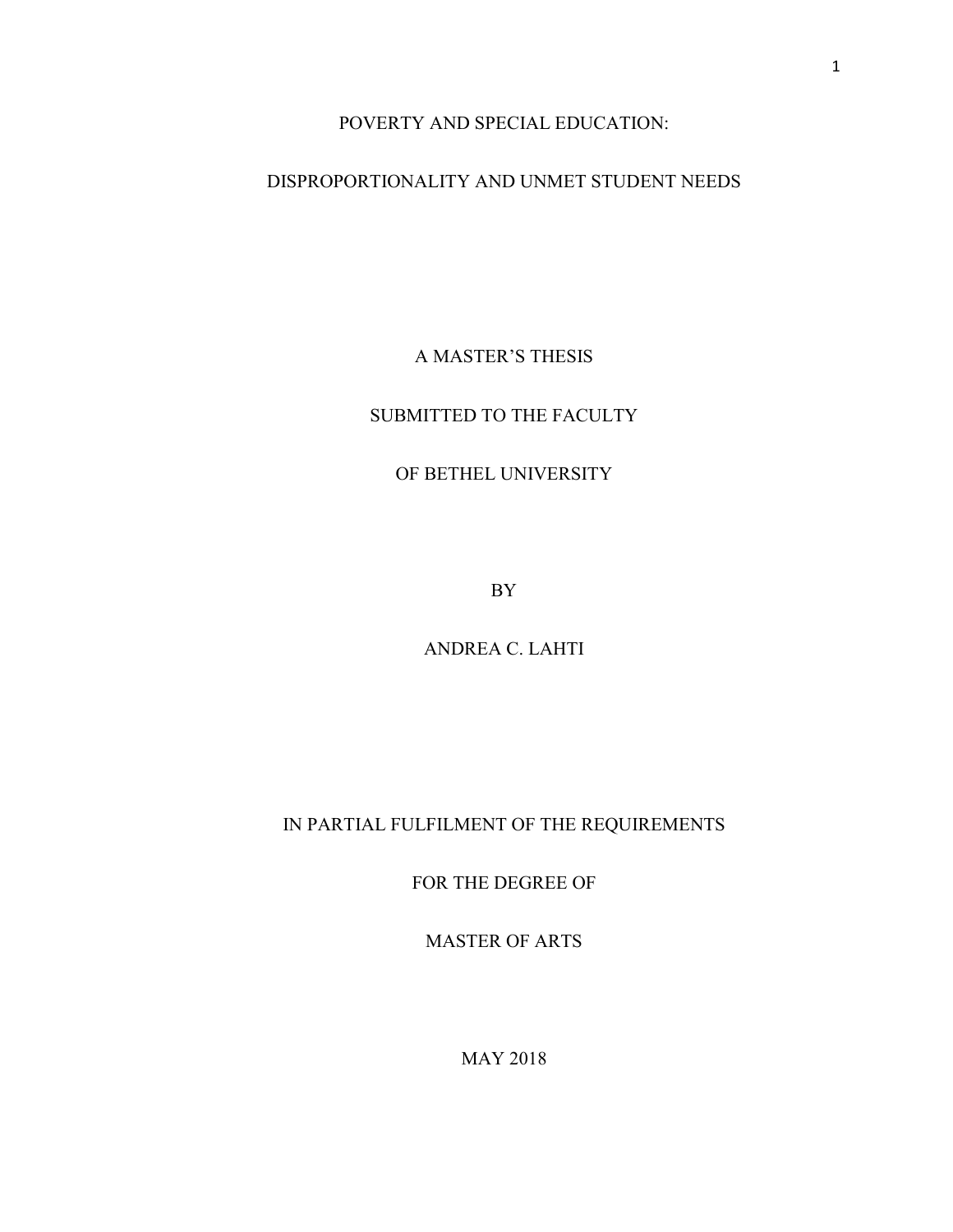### BETHEL UNIVERSITY

### POVERTY AND SPECIAL EDUCATION:

# DISPROPORTIONALITY AND UNMET STUDENT NEEDS

Andrea C. Lahti

May 2018

### APPROVED

Advisor's Name: Susan Larson, MAC, MS CCC-SLP \_\_\_\_\_\_\_\_\_\_\_\_\_\_\_\_\_\_\_\_\_\_\_\_\_\_\_\_\_\_\_\_\_\_

Program Director's Name: Katie Bonawitz, Ed. D.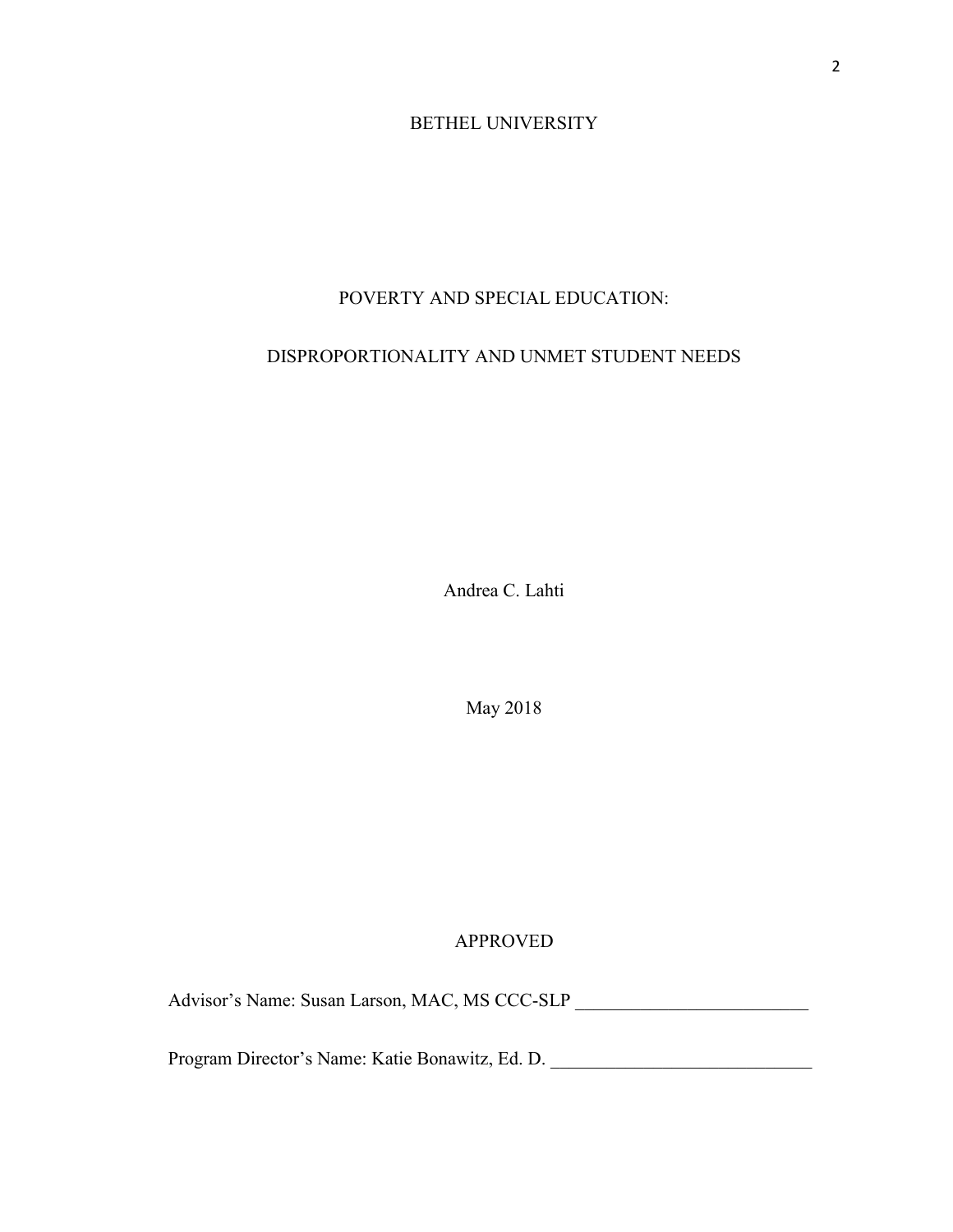#### Abstract

In recent years, policy concerns have regarded over-representation of minority students in special education as a problem in schools across the United States. While over-representation may be an issue for some racial groups, there is a lurking problem of inequality in the accessibility of education for certain students. The literature reviews various topics related to the impact poverty can have on learning trajectories including intersecting racial inequalities and disproportionality in special education, successful interventions in high-poverty schools, and limits to accessing special education services. The literature highlights the potentially unmet needs of students living in poverty of varying racial and ethnic groups and the trends in student services based on school-wide and individual demographics.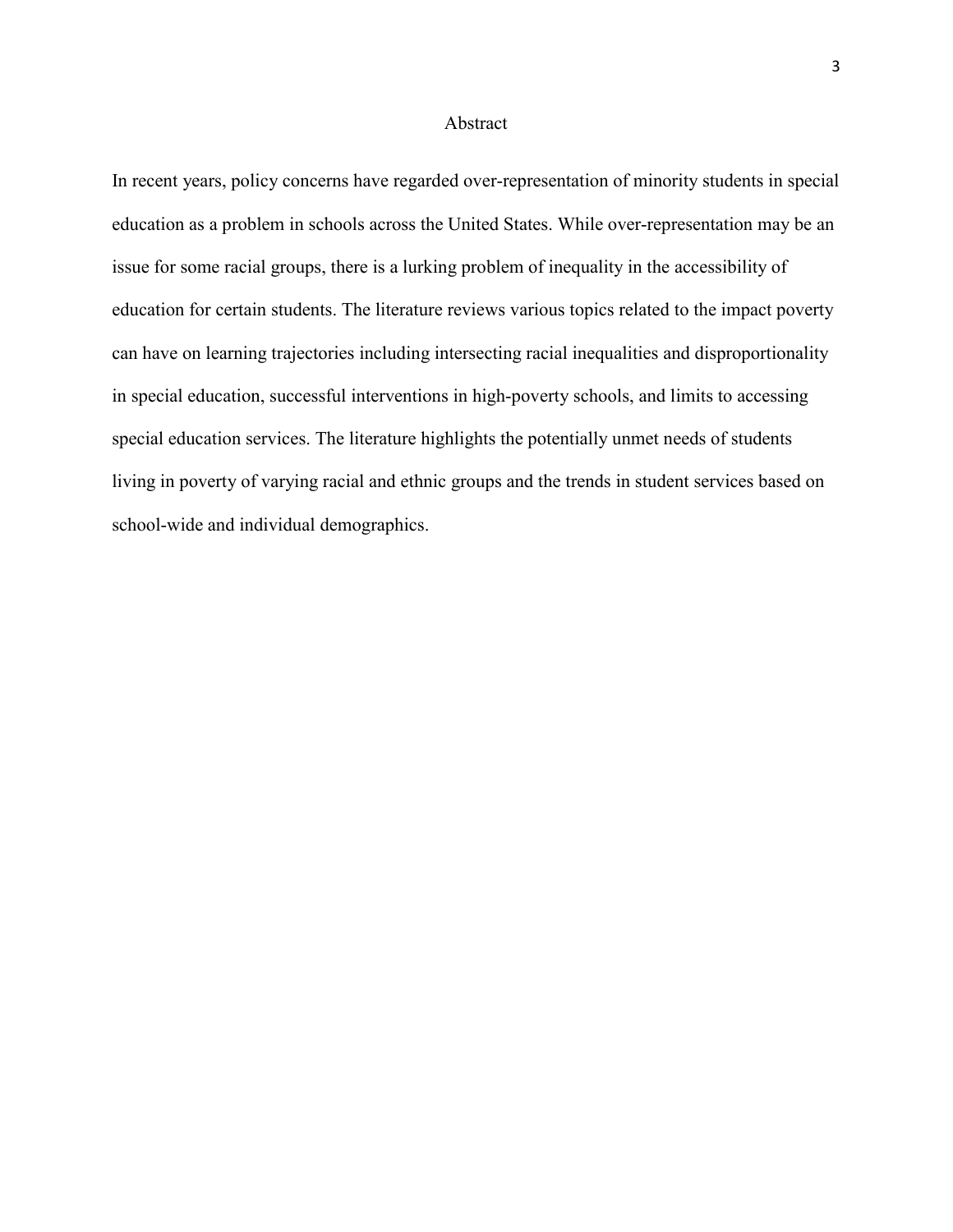| Interventions Designed to Reduce Poverty's Educational Impact22               |
|-------------------------------------------------------------------------------|
|                                                                               |
|                                                                               |
| Intersection of Poverty with Racial Disproportionality in Special Education51 |
|                                                                               |
|                                                                               |
|                                                                               |
|                                                                               |
|                                                                               |
|                                                                               |
|                                                                               |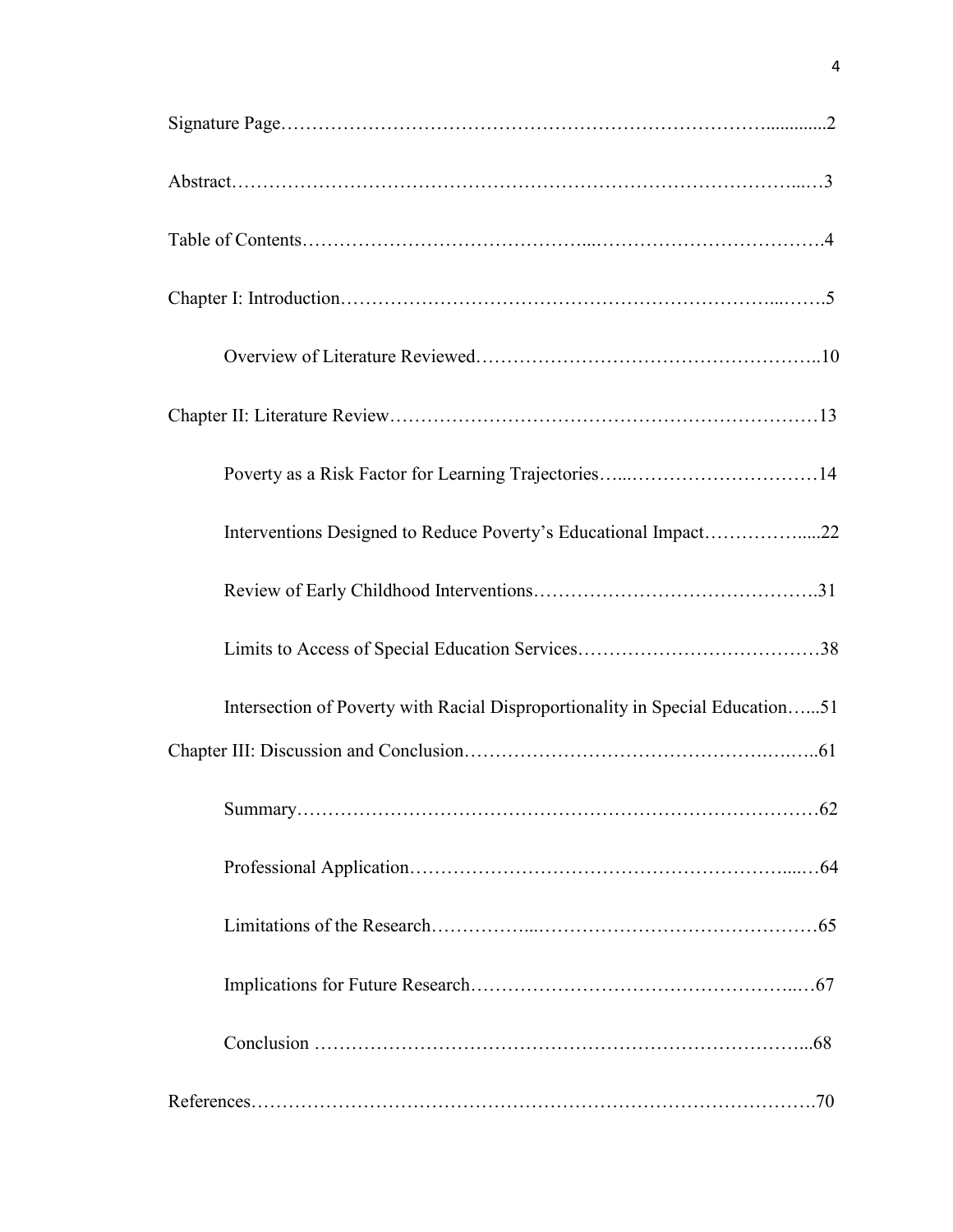# **CHAPTER I: INTRODUCTION**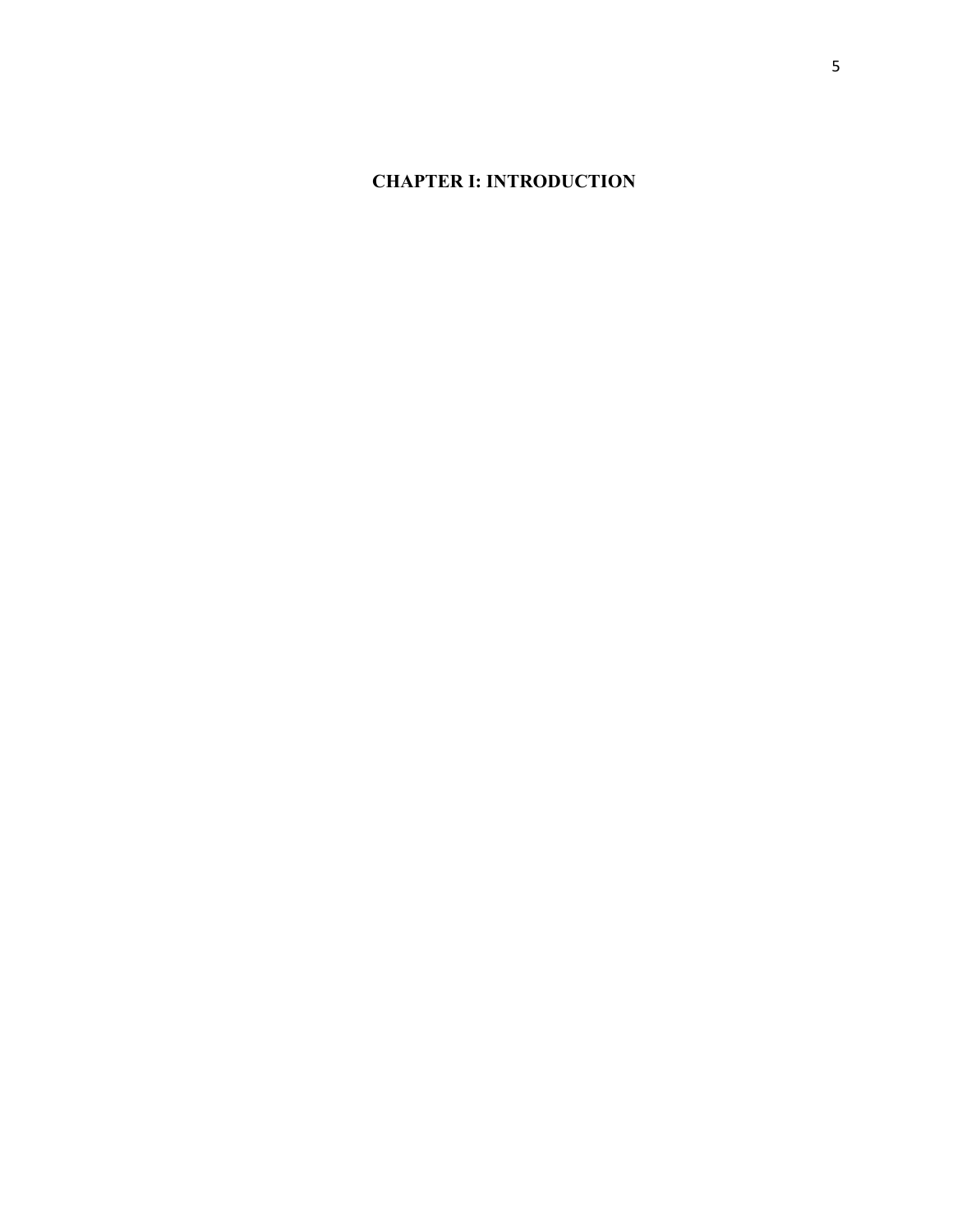#### **CHAPTER I: INTRODUCTION**

Every Monday, I like to ask students about what they did over the weekend in order to facilitate conversation and build rapport. Often, I hear that they stayed inside all weekend to watch their younger siblings or that they couldn't sleep because they shared a couch as a bed with their sibling. Many students have repeatedly had bedbugs, resulting in uncontrollable itching during reading lessons. Other students have reported that they moved for an additional time in the middle of the school year. Most of my students have parents that are not home when they are awake to help them with their homework because they are working odd hours and multiple jobs. All of these are common experiences for my students who receive special education services under the category of Specific Learning Disabilities (SLD). It is uncommon for them to get a full night of sleep and common for them to be living temporarily with an uncle or grandma; or to have infestations of lice, bedbugs, or mice in their homes. Many of these disruptive events and conditions are the result of poverty.

Students in schools around the nation face high levels of poverty each day. According to the National Center for Children in Poverty (NCCP), approximately 19% of children under age 18 in the United States are living below the threshold of poverty and another 22% are low income or "near poor" (Koball & Jiang, 2018). In the educational setting in which I teach, there is a large portion of students (over 90%) living in poverty as measured by the number of students who qualify for free and reduced price lunch based on their family's income. There are different ways to define poverty and to identify the children it impacts, but free and reduced lunch rates are commonly used in studies and reports when it comes to children in schools. In my school setting, I have noticed that many of the students who qualify for free and reduced price lunch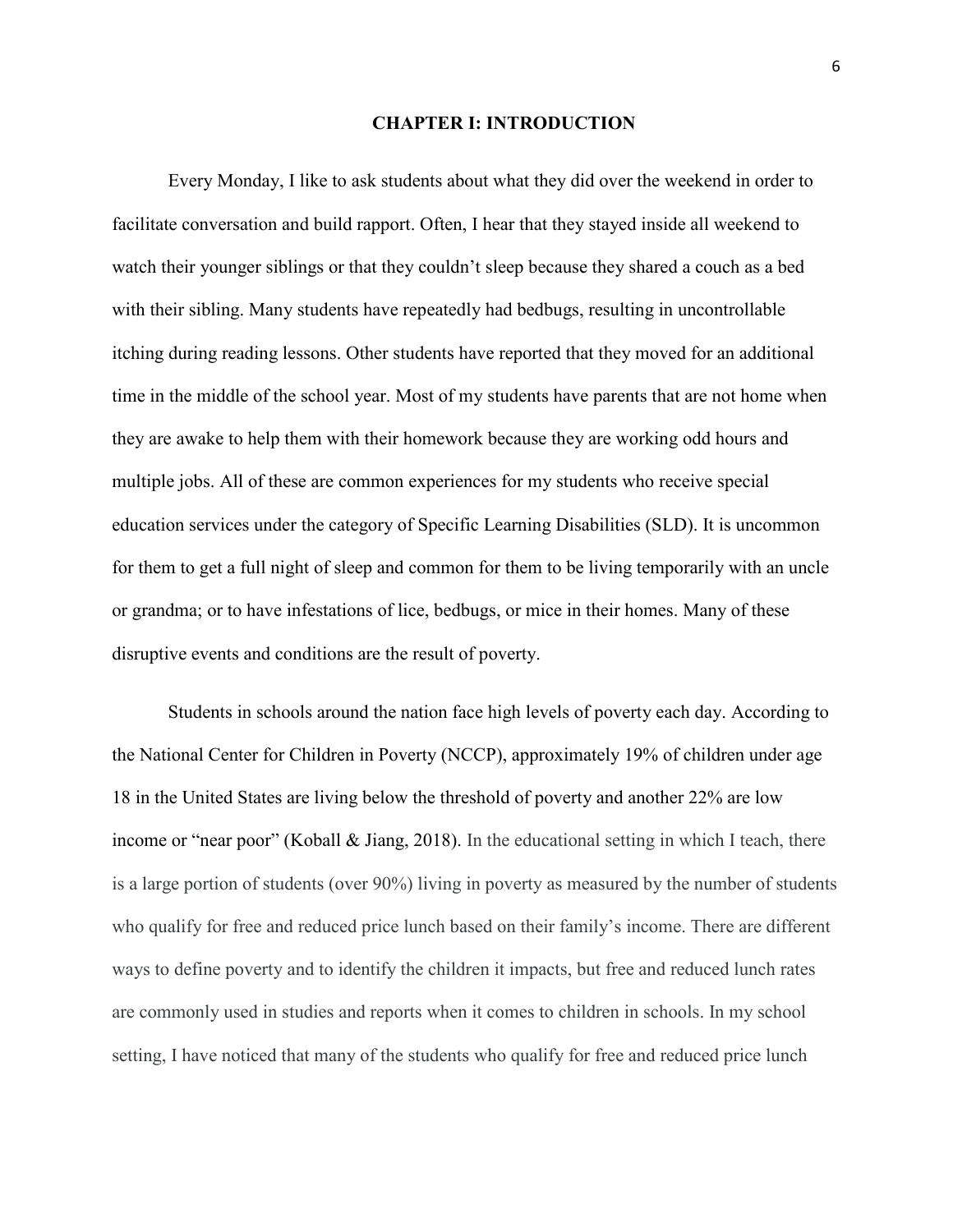also qualify under the special education disability category of SLD and receive special education services.

SLD is a high incidence, school diagnosed disability, meaning that it is not a medical diagnosis, but rather an educational label commonly given by special education staff in the school setting following an evaluation. While the educators who determine if a student is eligible for the disability category use their best professional judgment, there are some factors to be considered that make the decisions more complicated. The assessment process used for determining if a student falls into the learning disability category requires that the team rules out the environmental impact on learning as a primary interfering factor for educational deficits. According to the statutes, the Minnesota Department of Education (MDE), Minnesota Rule 3525.1341, subpart 3, states that the underachievement of a child must not be the "primary result of …environmental, cultural, or economic influences, limited English proficiency, or a lack of appropriate instruction in reading or math" when determining eligibility for SLD (2010, p.6). Based on this rule, all evaluations for SLD must consider a student's history of educational attainment as well as home environment in order to eliminate their influences as primary causes for limiting that child's academic abilities.

The effects of poverty are widely researched. There are many studies linking poverty to student underachievement (Carlisle et al., 2013; Cutuli et al., 2013; Duncan et al., 2012; and Herbers et al., 2012). Poverty is generally understood to have a causal relationship with negative student outcomes considering academic readiness (Jordan et al., 2006) and language development (Stanton-Chapman et al., 2004). Additional researched long-term impacts of poverty include literature on criminal records in adulthood, homelessness, etc. (Duncan et al., 2007). Other research articles connect negative impacts of poverty to reduced access to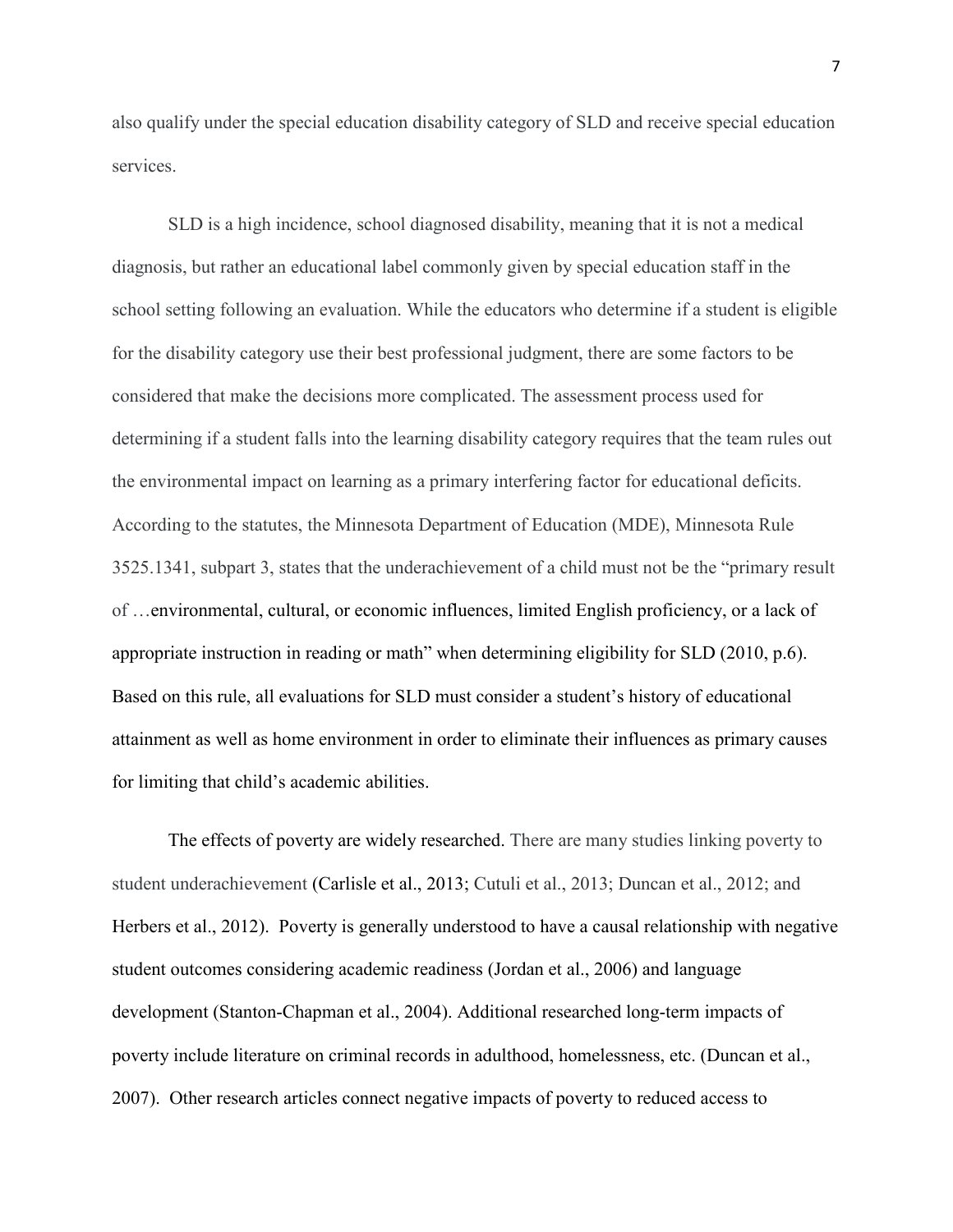appropriate education (Hibel et al., 2010; Mason-Williams, 2015). Homelessness and high residential mobility are additional environmental impacts that can result from poverty. Studies have shown that students impacted by homelessness tend to not have equal or adequate education based on their assessed needs (Cutuli et al., 2013; Zima et al., 1998).

Some research concludes that all of these negative impacts related to poverty lead to a disproportionate representation of students labeled as having an educational disability. Additional studies focus more on the disproportionate representation of certain racial/ethnic groups who qualify for special education and suggest that the overrepresentation is closely linked to racial inequality and racial bias. A lot of policy concern has gone into the issue of overrepresentation of certain races in some disability categories in recent years, specifically in the areas of emotional and cognitive disabilities. The National Education Association (NEA) names some of the different types of overrepresentation including, national, state, and district level over-representation of culturally and linguistically diverse (CDL) students as disabled and significant differences in proportions of CDL students in more restrictive settings or segregated special education programs (NEA, 2007, p. 6). Coutinho et al. (2002) and Skiba et al. (2005) reported a link between African American males and Native American students and an overrepresentation in the special education categories of Developmental Cognitive Disability (DCD) and Emotional/Behavioral Disability (EBD). While these are different disability categories than SLD, EBD and DCD are also school diagnosed disabilities, and evidence of overrepresentation in these categories might have important implications for the representation of students who qualify under the school diagnosed disability category of SLD.

Based on the numerous links poverty has to student educational outcomes, my research is aimed at discovering how poverty and resulting environmental factors impact student learning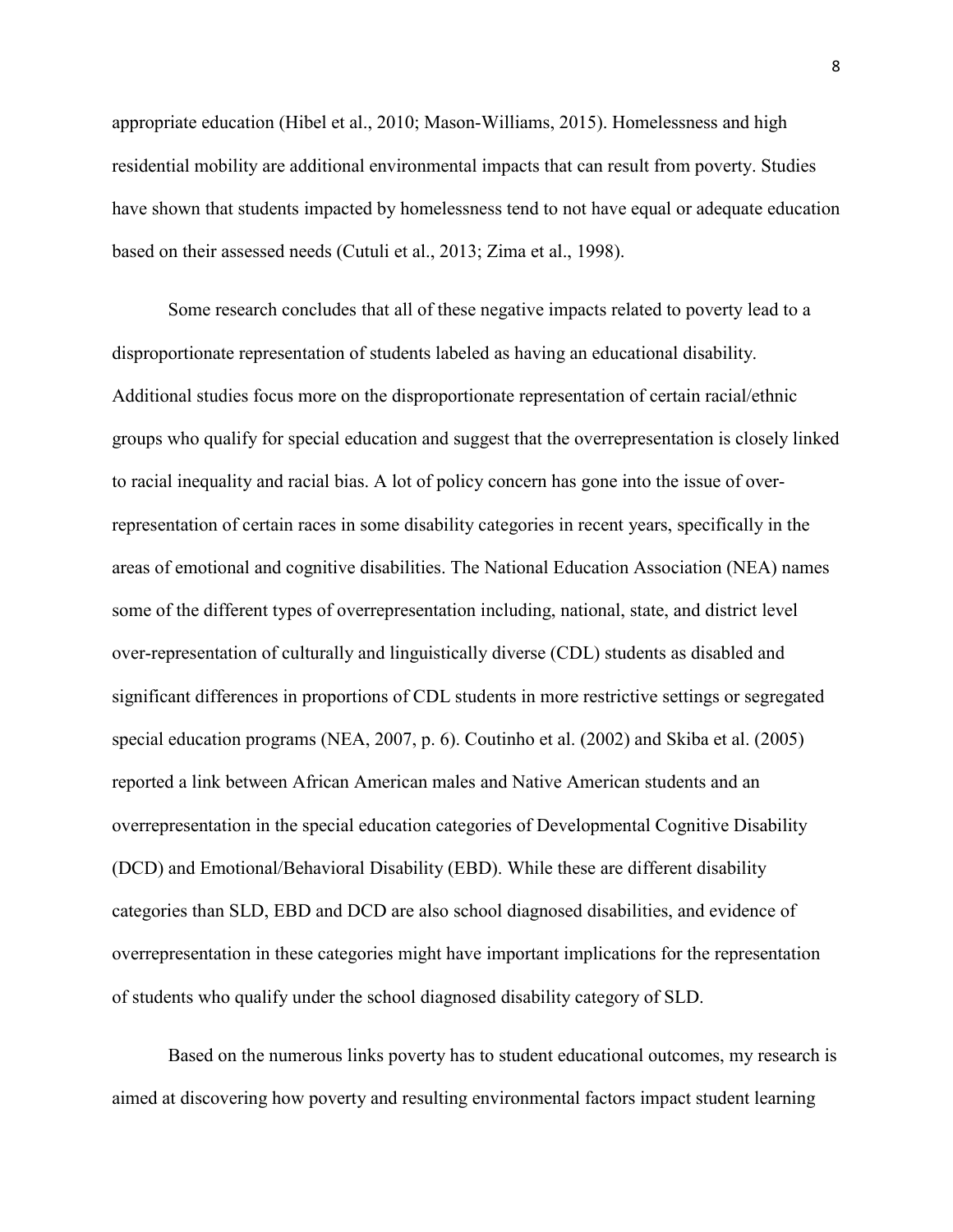and potentially student referrals to special education for learning disabilities. By looking more closely at the demographic variables for those who are struggling in school or are referred to special education under the disability category of SLD, a category in which environmental factors are to be ruled out as primary interfering factors to educational progress, I can address some of my questions. Are students who have learning difficulties from low-income families in poverty living with learning disabilities or are the learning difficulties these students are having simply a result of poverty and the resulting environment? Conversely, are students who truly have learning disabilities and living in poverty getting the appropriate services? Zima et al. (1998) indicate that high- mobility is a barrier to appropriate services for these students. Are current strategies of early intervention effective or is there more that we should be doing as educators to support at-risk students and reduce special education referrals? How do we ensure high quality education for students in high poverty areas with or without special education academic needs based on the findings?

 Subtopics in my research for this literature review will include topics of disproportionate representation of students in special education who live in poverty, the effectiveness of programs like Head Start that already exist to combat the impacts of poverty, and the intersectional barriers of poverty, racial inequality and English language learning for students struggling in school. Some of the problems that seemingly result from poverty or are related to the environmental factors associated with poverty may be difficult to separate from each other, but it is important to examine the issues impacting children in order to understand what research can best be utilized and applied to reduce the impacts of poverty on learning. Additional topics related to children limited by poverty include racial inequality, as it is linked to poverty in the United States.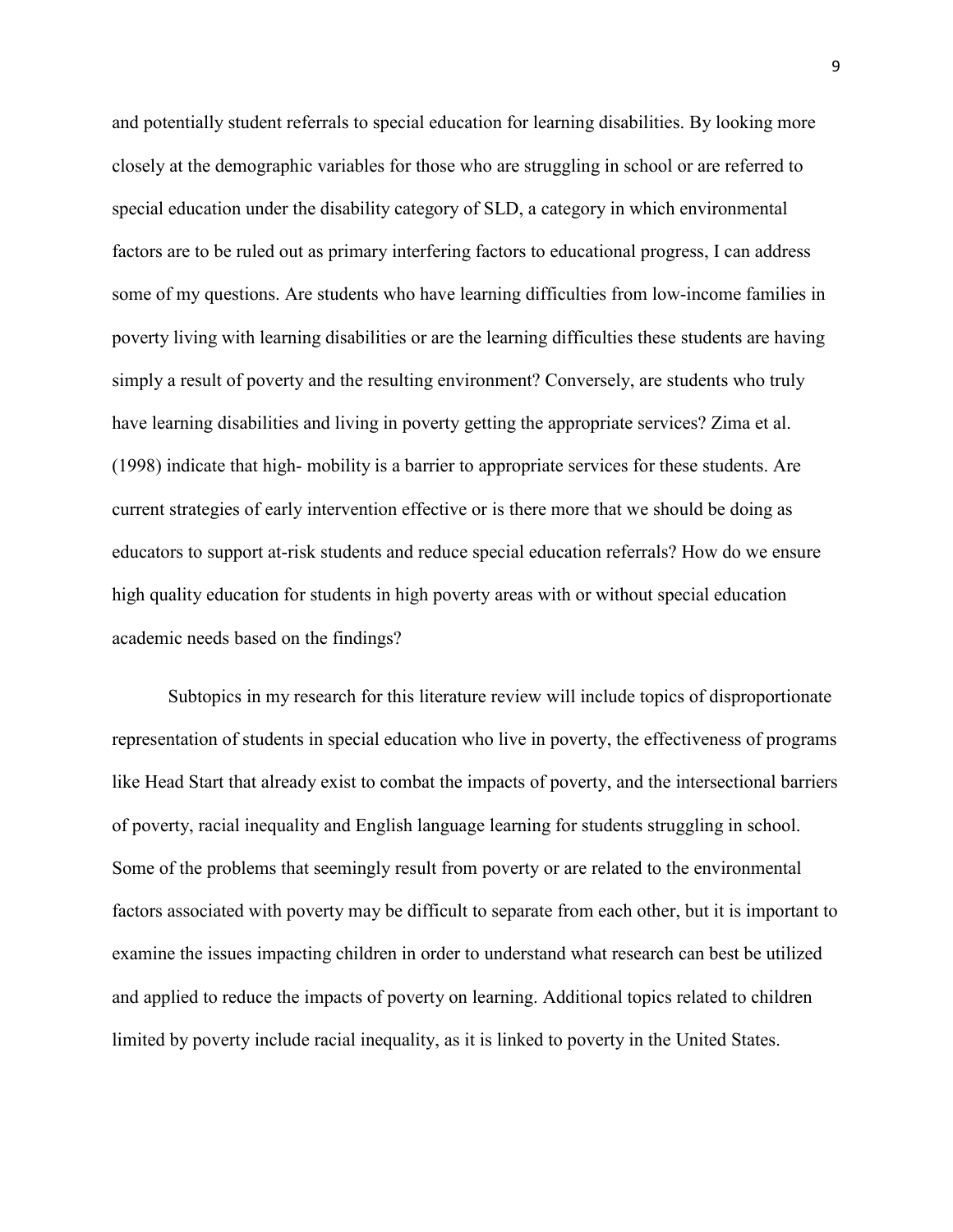Data discussions found in the literature review are intended to support educators in making more informed decisions about students in high-poverty schools or from environments plagued by the impacts of poverty. Since there is evidence to suggest that poverty impacts educational achievement, it is important to consider studies that have looked at this issue and have addressed it at different educational stages. Studies included in this literature review answer questions related to early childhood interventions, pre-referral strategies, interventions generalized in high-poverty schools, as well as questions associated with racial and income inequality as it relates to educational services provided to students. In consideration of all environmental factors as required during an initial SLD evaluation for special education, educators can apply the information from this literature review to their present school setting and specific student population .The synthesis of this information will help them make more informed eligibility decisions. How do we eliminate poverty as a primary interfering factor to learning; and is that the best decision for the child for whom we are considering learning disabled?

### **Overview of literature Reviewed**

This thesis reviews literature found in searches throughout various academic journals via the databases ERIC, JSTOR, and SAGE Journals. The articles reviewed relate to students in high-poverty schools, students who have learning difficulties, children who participate in some form of intervention program, or children who have risk factors related to poverty and/or racial inequality. The outlined topics found in the search are: poverty correlated with underachievement, interventions designed to support low- income students, early-childhood intervention services, limits to the access of special education for certain students, and issues impacting ethnic minority students with learning difficulties.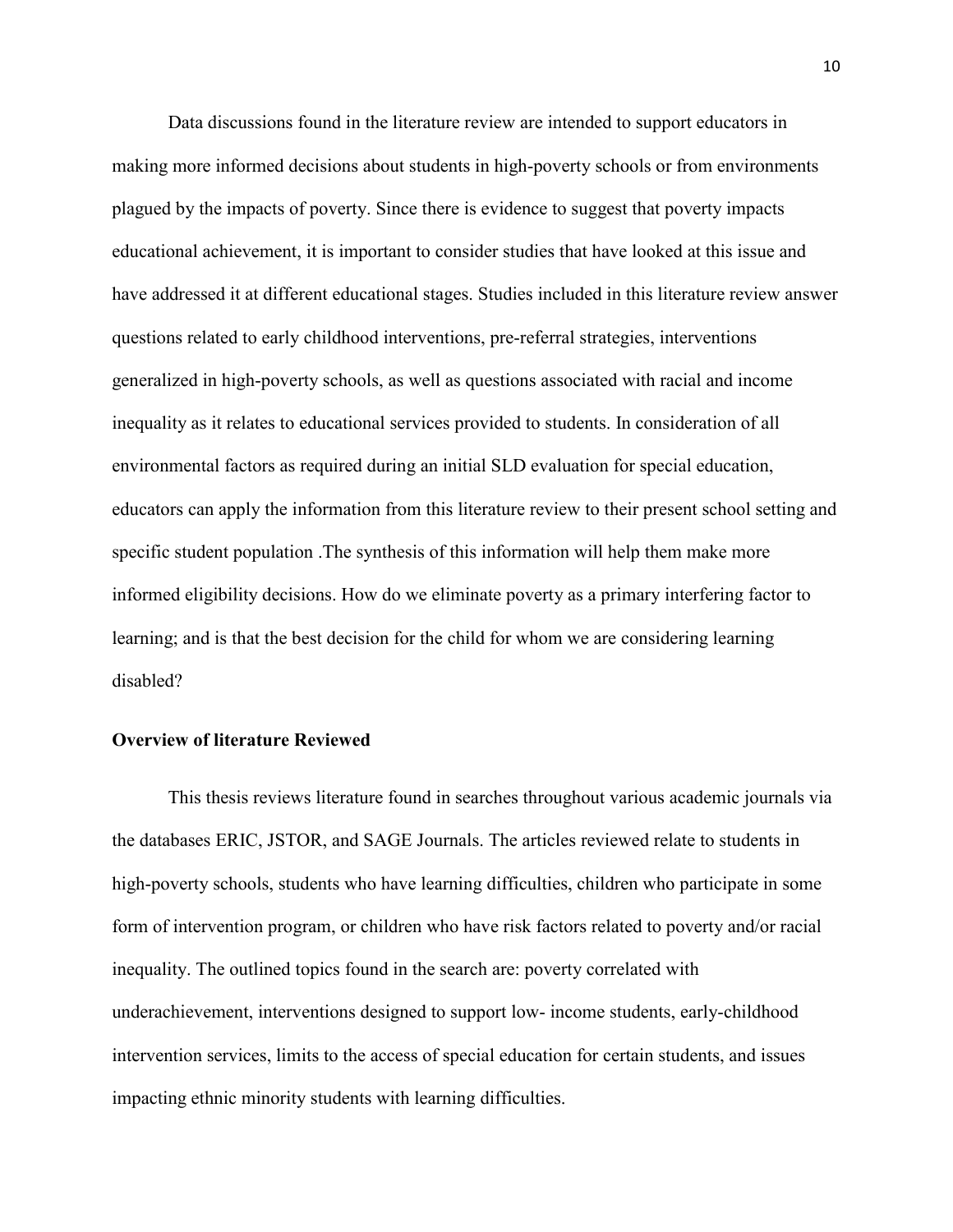Chapter two is divided into five sections. The first section highlights poverty as a risk factor for learning trajectories and articles were found in educational journals such as Educational Researcher and Child Development using "poverty and learning", "special education and poverty", "academic achievement trajectories", and "at-risk students" as some of the search terms. This section explicitly focuses on poverty as a causal factor for students who are at risk for underachievement in academic areas.

The next section in chapter two is dedicated to intervention strategies for low-income students and those in high-poverty schools. Search terms used for this section included "highpoverty schools", low-income", and "early interventions". Articles used in this section applied information about students in low-achieving and high-poverty schools and look at reducing the impact of poverty through various intervention strategies. Articles used in this section were found in journals such as American Educational Research Journal and Journal of Learning Disabilities.

In the third section of chapter two, the articles mainly reviewed trends related to early intervention services that are commonly used among children who are at a higher risk of underachievement for reasons such as poverty. Search terms used for this section included "early intervention", "Head Start Program", "inclusive early intervention", "effectiveness of early intervention". Topics of Early Childhood Education and Child Youth Care Forums were two of the publications where articles were found for this section.

Chapter two, part four, also includes a review of articles related to the review of the accessibility of special education. This portion reviews literature that suggests there are some populations of students who are actually underrepresented in special education and may prove to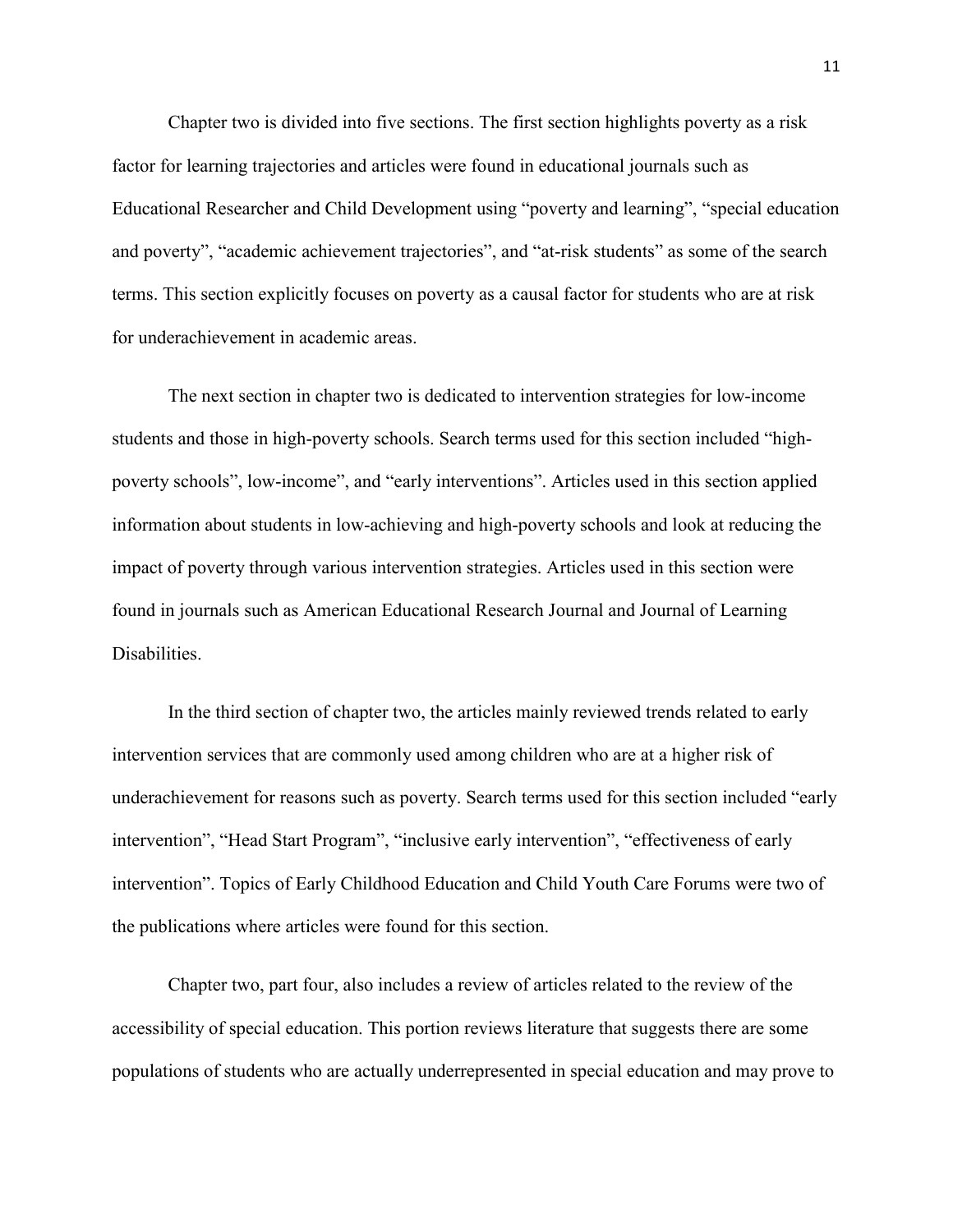have more educational needs that are not being met. Articles in this section were obtained from journals like Sociology of Education and the Journal of Educational Research to address more broad societal and educational trends. Some of the search terms used for finding articles in this section were "English Language", "high-poverty schools", and "disproportionate representation".

In the final section of chapter two, the articles focus on the intersection of racial disproportionality and poverty in special education. Some of the searched terms were "disproportionality", "over-representation", "under-representation", "poverty and learning disabilities", and "demographics and special education". The articles were found in journals specifically related to special education such as Exceptional Children, Remedial and Special Education, and Journal of Special Education.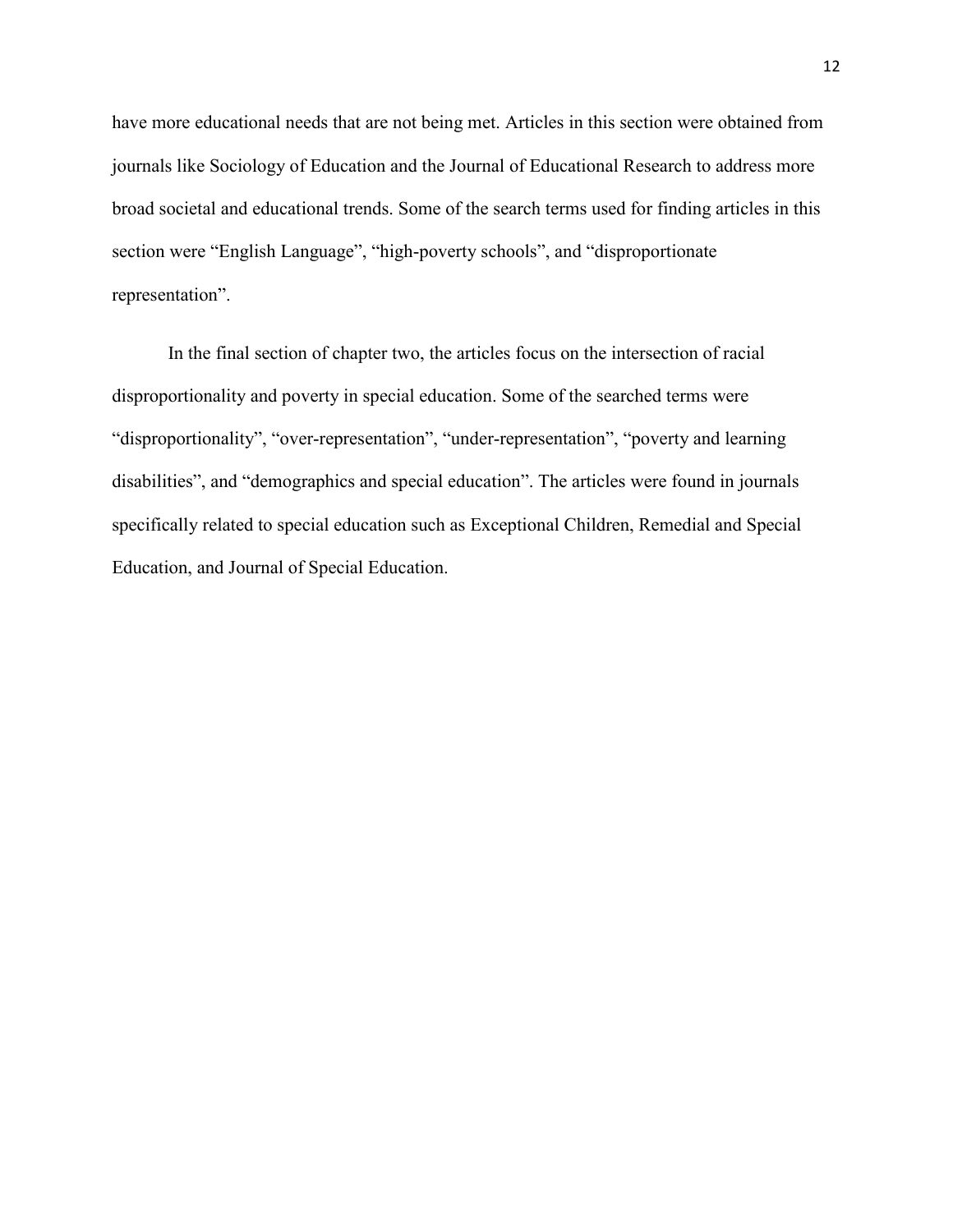**CHAPTER II: LITERATURE REVIEW**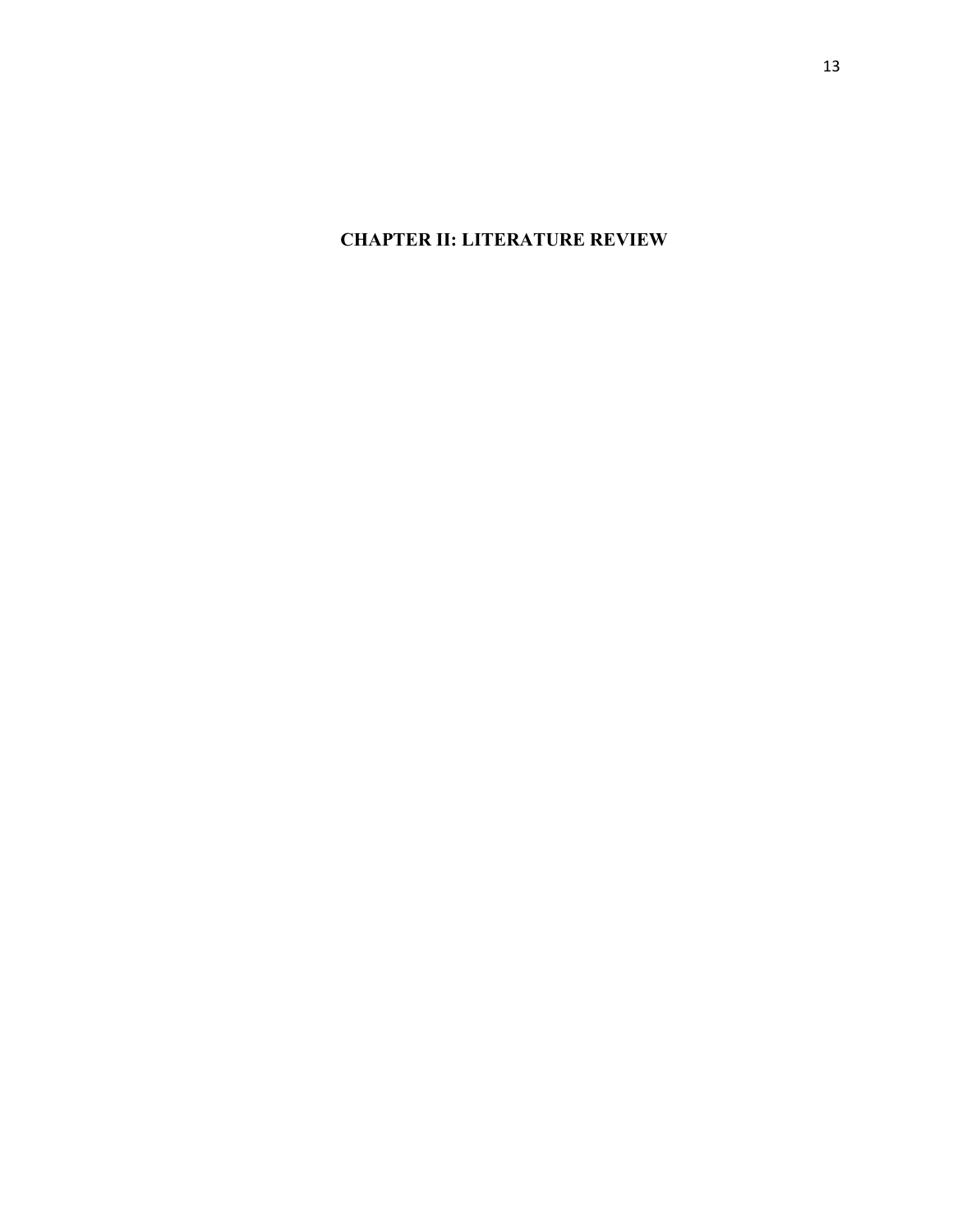#### **CHAPTER II: LITERATURE REVIEW**

#### **Poverty as a Risk Factor for Learning Trajectories**

A growing body of research has indicated that poverty and related environmental circumstances are associated with lower early reading skills and overall academic achievement. Research done by Herbers et al. (2012), titled *Early reading skills and academic achievement trajectories of students facing poverty, homelessness, and high residential mobility,* provides evidence to support the findings, as well as information about what may serve as a protective factor against the affects of poverty in future academic achievement. Herbers et al. (2012) hypothesized that high residential mobility and homelessness, eligibility for free or reduced priced meals, and early oral reading scores predicted levels of achievement for students. They noted that "risk status predicted differences in math achievement trajectories beyond prior achievement levels" (p. 239). Results of the study showed that the lowest achieving group, previously categorized as "the group with the highest risk" based on poverty level, demonstrated results consistent with the authors' hypothesis and previous related research on the topic. While the Herbers et al. study was limited to only one large school district in Minnesota (Minneapolis Public Schools), the findings strengthened the argument that more severe forms of poverty have increased negative and long term impacts on student academic success.

Components of the Herbers et al. (2012) study offered potential in the area of discovering protective factors for students at a high risk for low academic achievement based on poverty status. The authors used district data that analyzed and categorized students into four main groups based on their eligibility for the National School Meals Program or Homeless and Highly Mobile (HHM) services. Students eligible for free meals (family income below 130% of the poverty line) were included in the free meal (FRE) category and students who qualified for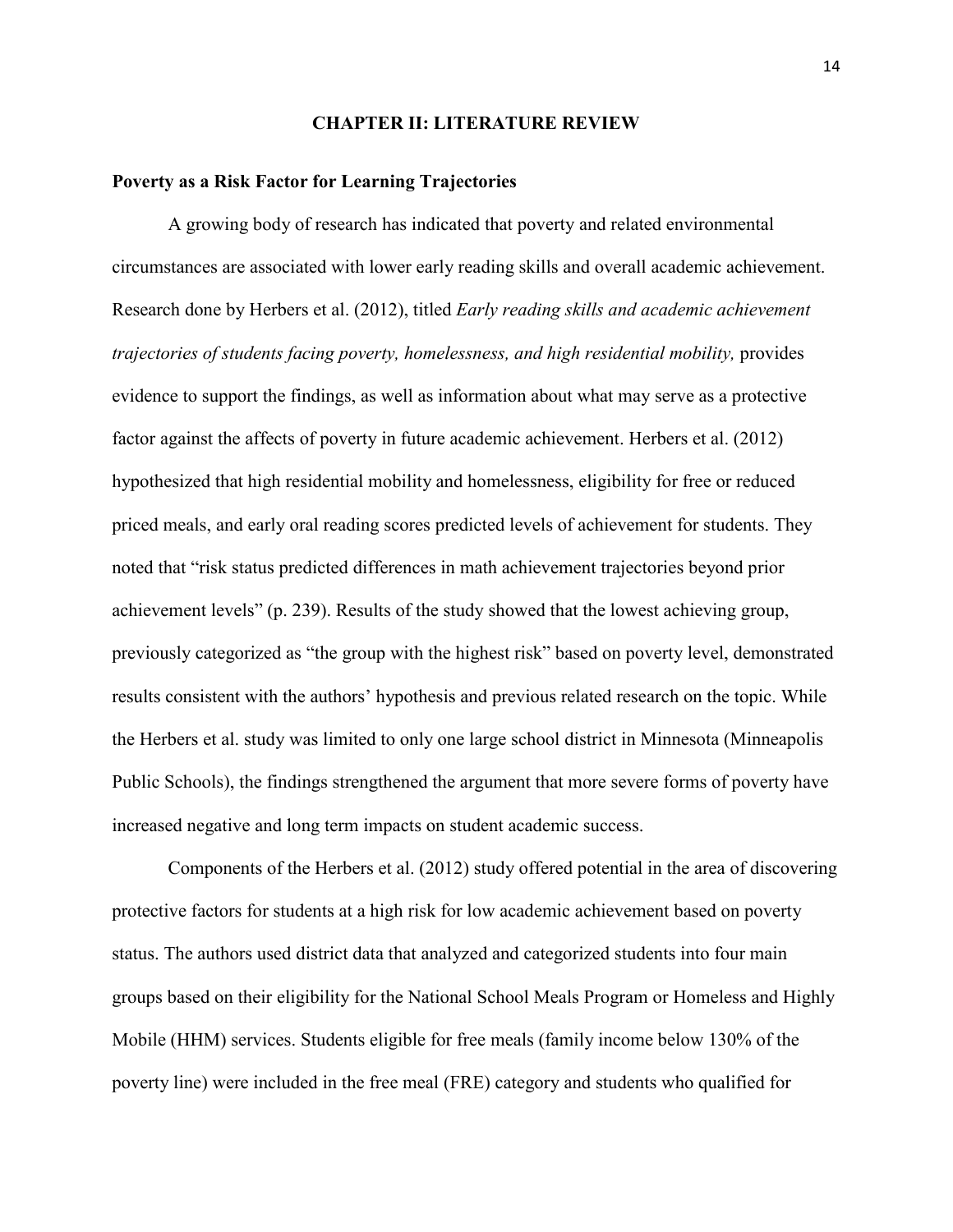reduced priced meals (family income between 130% and 185% of the poverty line) were in the reduced priced meals (RPM) category (Herbers et al., 2012). Children in the study qualified for HHM services if they lived in a non-permanent residence, on the street, in an abandoned building or other inadequate accommodations, doubled up with friends and family because they could not afford housing, or due to frequent changes of residence (Herbers et al., 2012, p. 368). Students who were not in one of the three stated categories were in the general (coded as GEN) category (Herbers et al., 2012). The team collected fall reading data from third through eighth grade students each year from 2005 through 2009 and compared information from the students' first grade oral reading assessment (ORA) to determine if the ORA served as an early indicator of academic risk and as a moderator of risks for later learning (Herbers et al., 2012). Researchers hinted that the methods used in this study could be utilized in districts around the nation to determine the potential of generalized results.

 The authors found that the most severe forms of poverty resulted in the lowest achievement levels, as evidenced by HHM students having the lowest average achievement levels followed by the FRE group, the RPM group, and the GEN group in respective order (Herbers et al., 2012, p. 369). Additional results of the study indicated that "students with higher first grade ORA scores had higher math achievement scores in third grade and showed a less rapid deceleration in math achievement through eighth grade" (Herbers et al., 2012, p. 369). The results underscored the importance of early ORA scores as a strong predictive factor in later academic achievement. More optimistically, Herbers et al. (2012) suggested that early reading skills were a protective factor for students at high risk due to poverty. Higher ORA scores predicted greater results in the HHM and FRE groups as opposed to the GEN and RPM groups for higher average reading achievement in later time points (p. 370). In finding this, Herbers et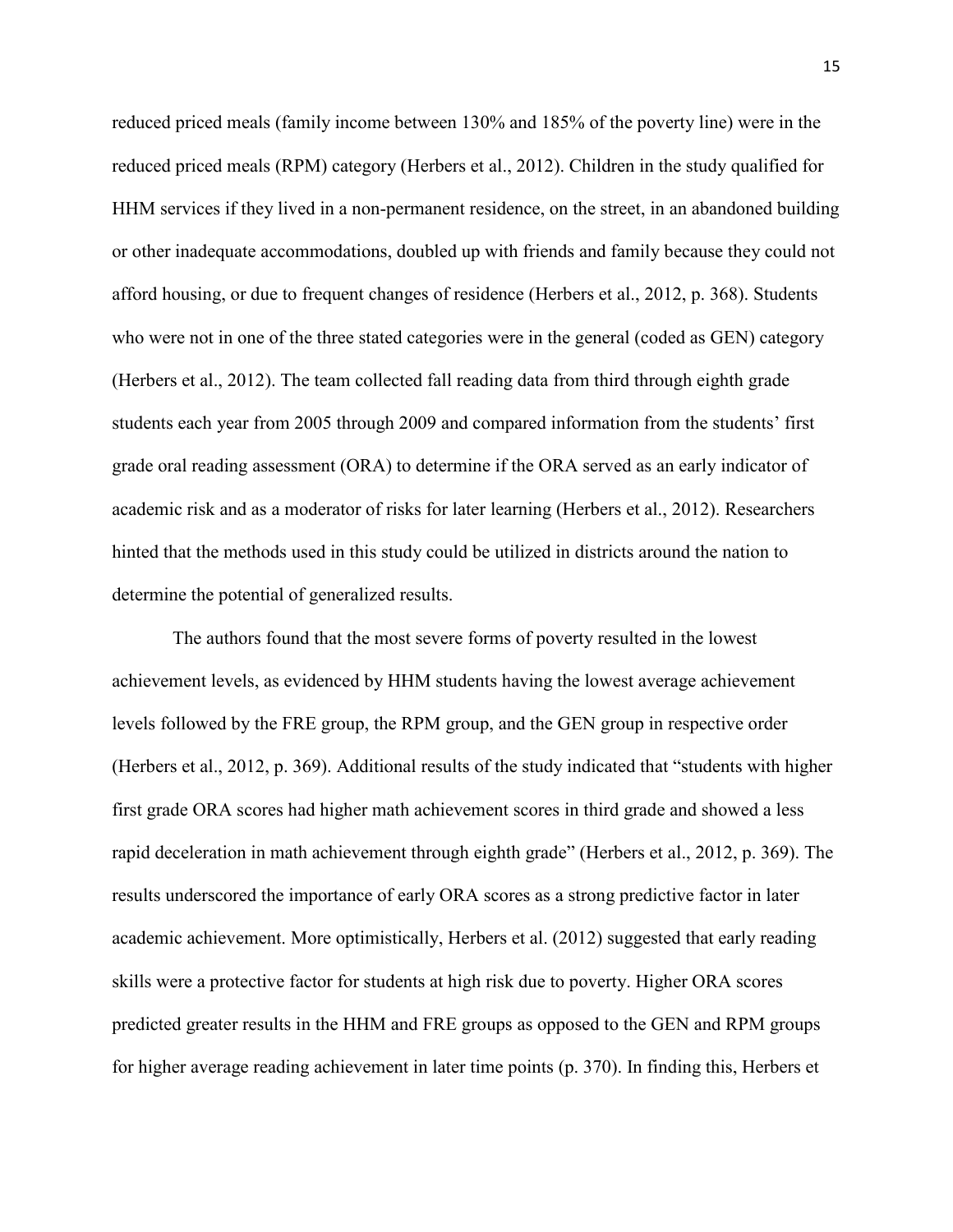al. (2012) suggested that early reading achievement was even more important than previously expected for students who were at higher levels of risk due to poverty.

Cutuli et al. (2013), further analyzed risks associated with homelessness and high residential mobility (HHM) status in their study titled *Academic achievement trajectories of homeless and highly mobile students: Resilience in the context of chronic and acute risk.* Cutuli et al. (2013) questioned whether HHM students had increased risks beyond those associated with poverty and whether the HHM status was "related to lower levels of initial achievement beginning in third grade and differential growth among children identified as HHM" (p. 842). The authors exposed different approaches to viewing the effects of homelessness by acknowledging the potential for acute and chronic risk as separate categories (Cutuli et al., 2013). The study ultimately inquired whether the timing of homelessness in a child's life made a difference in long-term academic achievement.

Student data from the Minneapolis Public School (MPS) District from 2005-2010 provided Cutuli et al. (2013) with information that examined the impacts of HHM status at various points in students' educational careers. Cutuli et al. (2013) coded students into four categories. Students categorized in the HHM group had family that reported three or more changes in residence in a one year period. Students in the FM group qualified for free meals under the National School Lunch Program and students in the RM group qualified for reduced priced meals. The GEN group encompassed students not included in one of the other three categories (Cutuli et al., 2013, p. 845). By grouping students into risk categories, the authors determined which effects impacted students facing poverty and more specifically impacted those in the HHM group, who were hypothesized to be more at-risk for academic failure.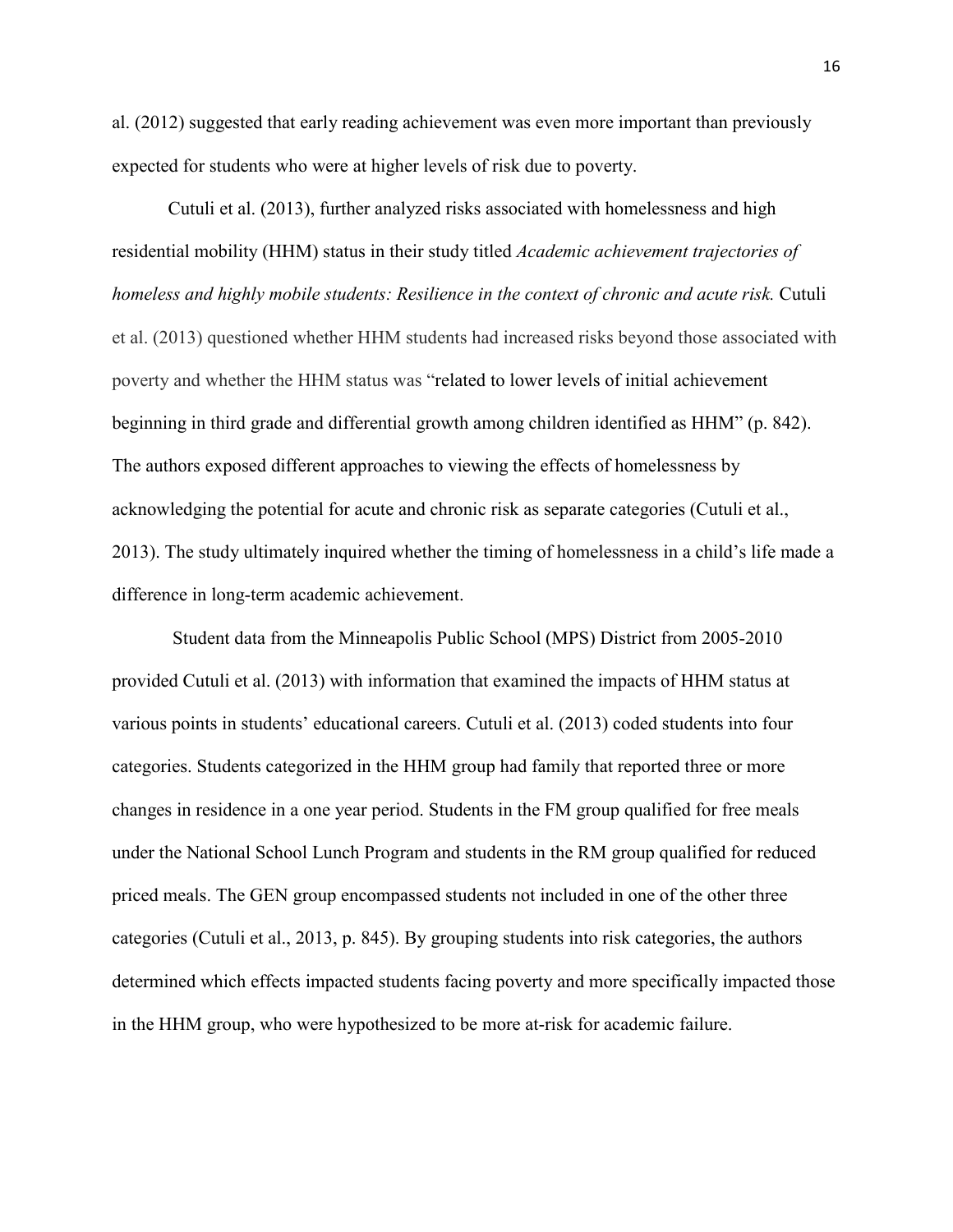Cutuli et al. found that the results varied between math and reading achievement (2013, p. 849). The authors also discovered that HHM status was a "substantial risk" for lower academic achievement as HHM students performed lower than the lowest income group. This demonstrated that students who were homeless or demonstrated high residential mobility were at greater risk than students who lived in poverty and were not homeless or highly mobile (p. 853). The data additionally revealed that the achievement gaps in reading and math widened over time and did not narrow at any point (Cutuli et al., 2013, p. 853). Further analysis of the data suggested that acute affects of homelessness also existed. Students who experienced HHM status exhibited lower standardized test scores in both reading and math in the fall following their HHM experience (Cutuli et al., 2013, p. 854). Although the authors acknowledged that many students who experienced the impacts of poverty and homelessness succeeded (45% showed academic resilience), the study highlighted the importance of providing interventions to students who were at high risk for the chronic and acute impacts of homelessness (Cutuli et al., 2013, p. 854) as "HHM represents multiple risks to development while constraining a child's ability to adapt" (p. 855). While some students succeeded in the face of adversity, the authors called for a closer look at additional academic supports for students who appeared to have greater risk for academic failure.

Based on the notion that risks for students living in poverty also included risks for future problems in language development, Stanton-Chapman et al. (2004) researched various potential risk factors to demonstrate the importance of screening at-risk students for language impairments to increase early intervention efforts. While the authors explored some of the physical risk factors experienced by students living in poverty, they ultimately wanted to discover the prevalence and cumulative effects on language development. The study targeted information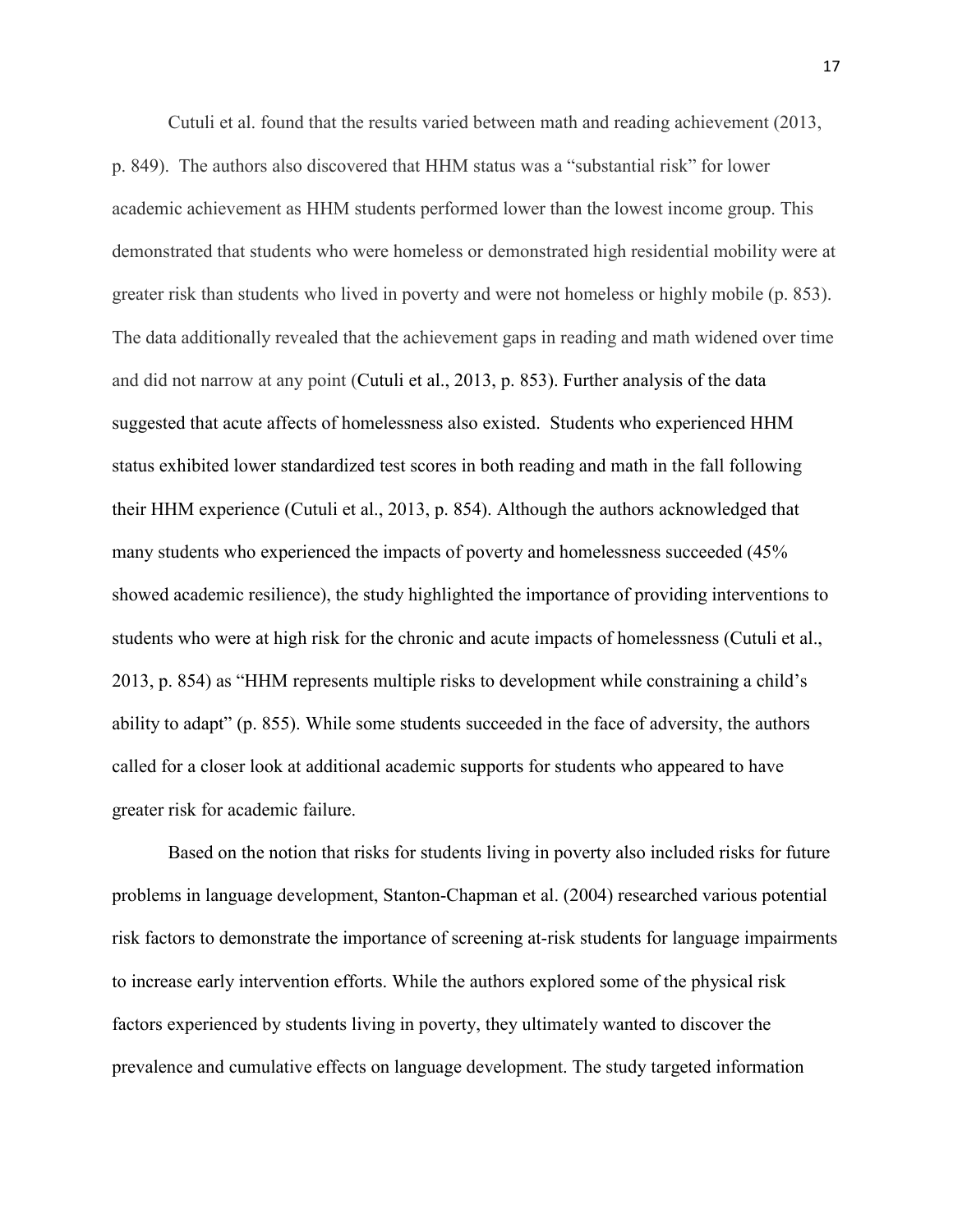from boys and girls at age three (Stanton-Chapman et al., 2004, p. 229). Information was gathered by electronically linking birth certificate records and records of three-year-old children enrolled in a Head Start Program in Tennessee born between 1991 and 1997. These children had been previously screened for language and behavioral issues (Stanton-Chapman et al., 2004, p. 230).

The authors found that the children enrolled in Head Start were exposed to an average of 2.3 birth risk factors (Stanton-Chapman et al., 2004, p. 231). They also noted that the number of children enrolled in Head Start with three or more risk factors was 39.2% (Stanton-Chapman et al., 2004, p. 231). This data suggested that students who qualified for Head Start, a program that targets children of low-income families, were more likely exposed to more than one risk factor. In addition, 94% of the children in the Head Start sample were exposed to at least one risk factor at birth (Stanton-Chapman et al., 2004, p. 233). Stanton-Chapman et al. (2004) successfully linked increased exposure to risk factors with children eligible for Head Start, assumingly due to poverty.

Additionally, the authors found that language scores for students living in poverty were significantly lower than the language scores of children in the normative sample (Stanton-Chapman et al., 2004, p. 233). The authors noted that as their risk scores increased, the language scores decreased for the low-income sample (Stanton-Chapman et al., 2004, p. 234). These findings supported the hypothesis and information from previous studies that cumulative risk factors due to poverty correlated with language disorders. The authors recommended more studies with larger samples in order to generalize the results to the population at large. The authors admitted that the majority of the students in the sample were African-American. Stanton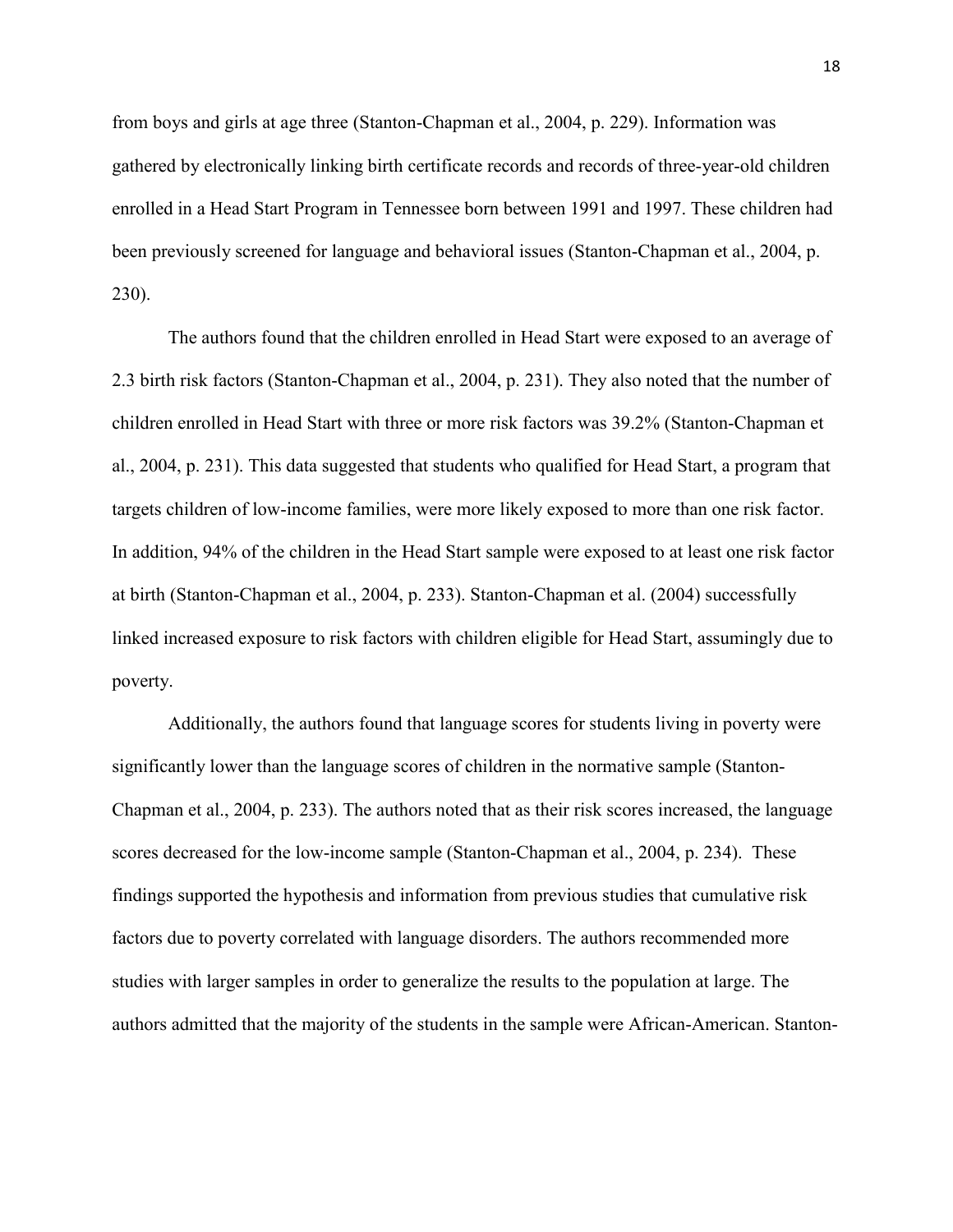Chapman et al. (2004) speculated that early intervention services for low-income students exposed to more than one environmental risk factor may help prevent later language disabilities.

Willoughby et al. (2017) recognized that research showed how poverty undermines skills needed for academic readiness (p. 359). The authors viewed poverty, not as a single causal variable, but explained that environmental situations caused by poverty had the potential to impact executive functioning (EF) skills in children (Willoughby et al., 2017, p. 359). EF was defined as a broad set of cognitive abilities used for problem-solving and self-management. Researchers then reviewed EF as a potential predictor for later learning problems. The authors considered teacher ratings of academic readiness, as opposed to academic achievement tests, to measure the association with EF skills. Willoughby et al. (2017) questioned whether a sub-group of children aged three to five could be identified by the characterization of low EF and slow rates of change in EF. They also wondered if this same group of children would exhibit impairments in academic readiness for kindergarten when compared to peers with typical EF skills. The authors additionally wanted to test whether other known predictors of academic readiness accounted for any differences in EF skills (Willoughby et al., 2017, p. 361).

Willoughby et al. used data from families who lived in eastern North Carolina and central Pennsylvania, areas of known high-poverty rates (2017). The number of families that fully participated in the study was 1,121. Children were assessed prior to enrollment in kindergarten and scheduled home visits were conducted beginning when children were two months old. Teacher ratings of student academic ability were given in the fall of childrens' kindergarten year and assessments of academic achievement were given in the spring of their kindergarten year. Multiple EF assessments were used on each of the children in order to compare ratings.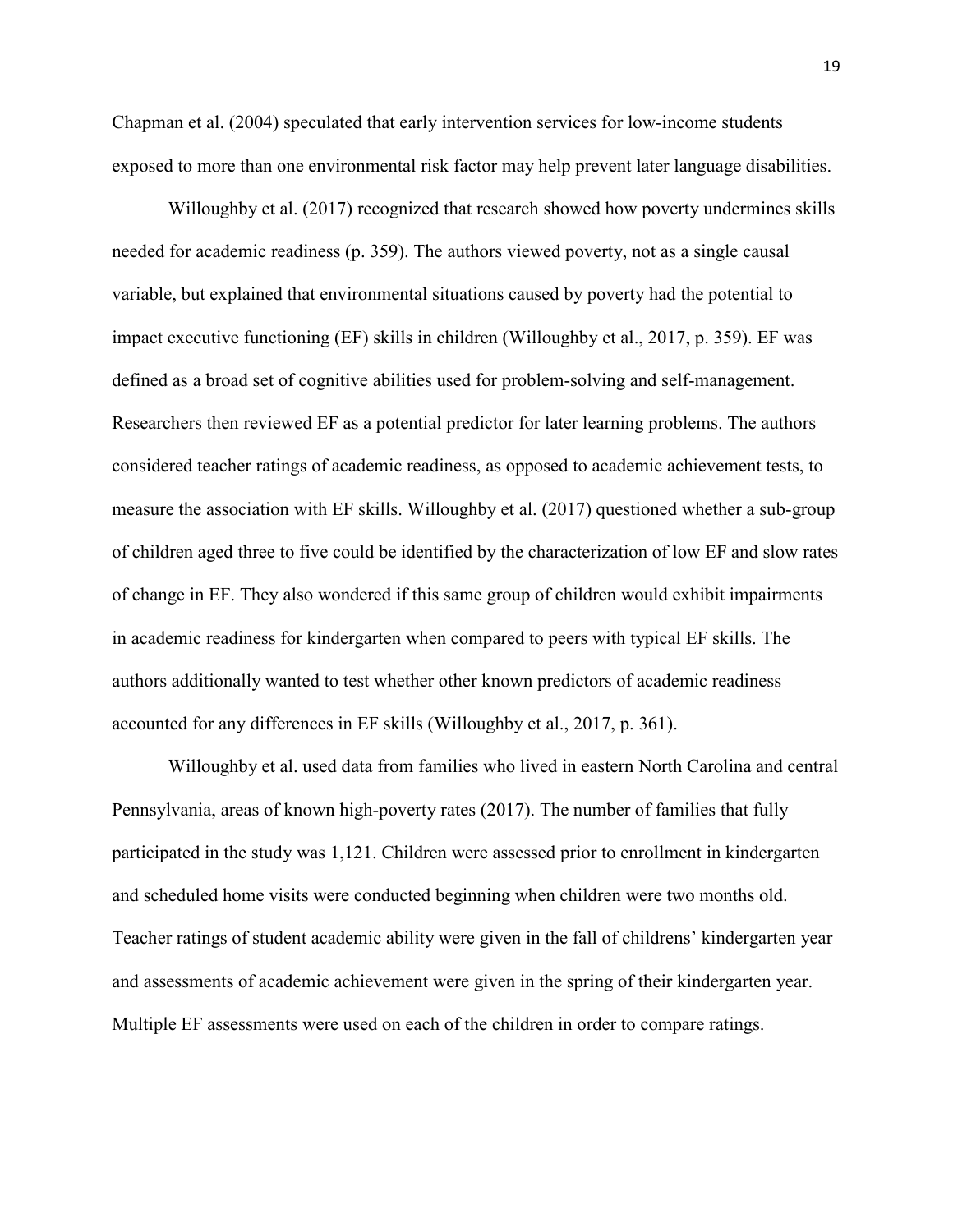Key findings in the study revealed that individual differences in EF scores were associated with measures of academic readiness in kindergarten (Willoughby et al., 2017, p. 364). Additionally, EF differences correlated with demographic characteristics including household income to needs ratio, parental education, and race and cognitive factors. The authors also found that socioeconomic status and indicators of general cognitive functioning were as strongly correlated with academic readiness indicators as measures of EF (Willoughby et al., 2017, p. 364). The authors additionally noted that children's EF scores linearly increased from the age of three to five. The results showed that approximately nine percent of children with low EF skills did not demonstrate improvements between ages three and five, which was considered typical and expected of their age. These same children displayed large differences in kindergarten academic functioning when compared with peers after control of demographic and cognitive variables (Willoughby et al., 2017, p. 368). The authors concluded there was a large overlap among children who demonstrated difficulty in EF improvements in early childhood and their risk for learning problems when they entered school. The authors indicated that future research should target the number of students who qualify for special education services compared with the rate of students with EF difficulties.

Jordan et al. (2006) investigated math achievement among 411 kindergarten students, comparing middle and low-income students from six schools across four separate points in time. The authors focused specifically on number-sense skills. They controlled for gender, age, and reading skills, as well as income level. The authors hypothesized that low-income students would begin school with lower levels of mathematics achievement and wanted to find out if the rate of growth in skills over time matched that of middle-income students or whether there would be disparities in the growth rate (Jordan et al., 2006, p. 156).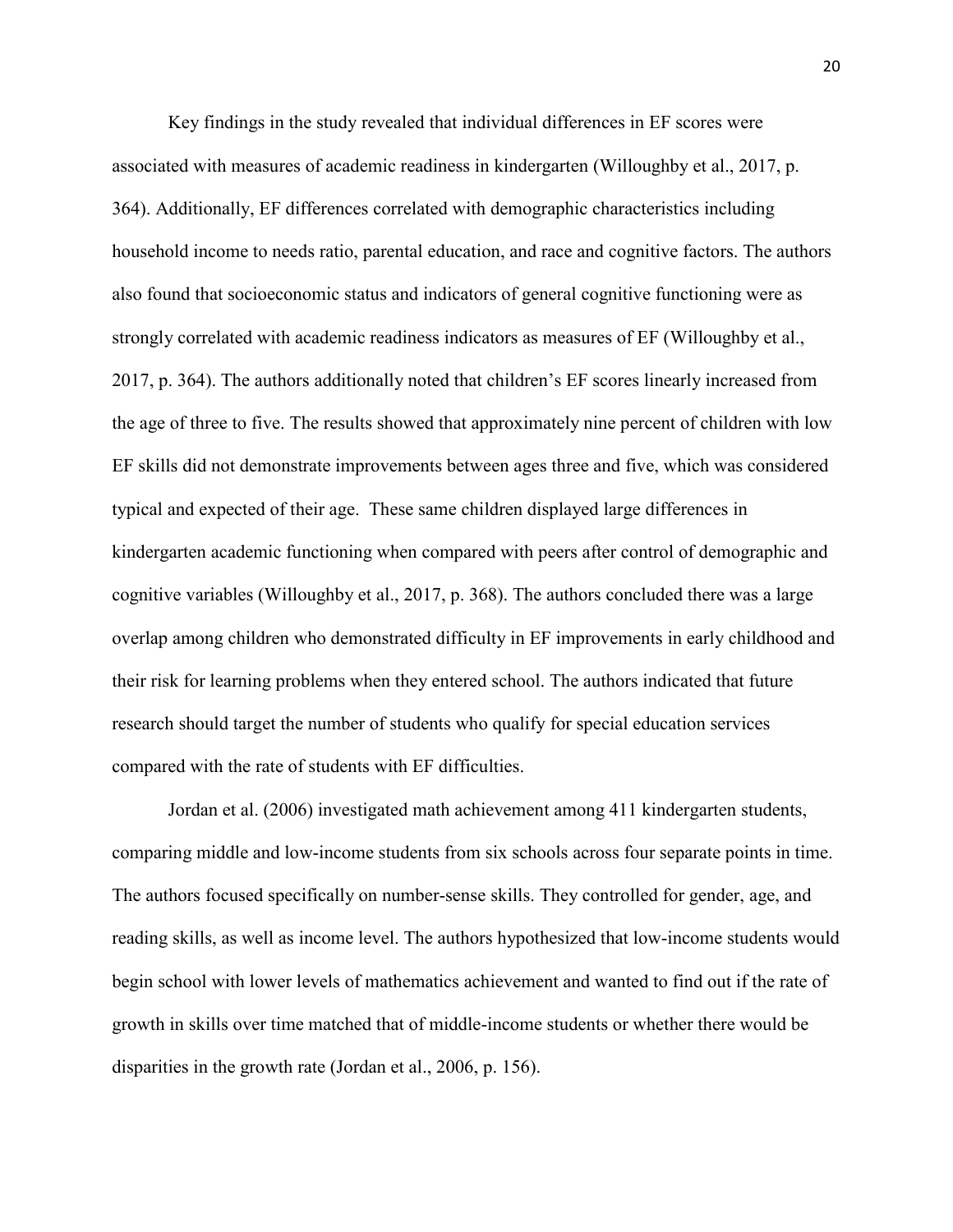The authors sent surveys to families to find out about time spent at home engaged in math and reading activities. Jordan et al. (2006) found a significant difference in reported time spent on math and reading activities for low-income students and middle-income students. Middleincome families reported that they spent more time engaged in academically focused activities (p. 157). This was thought to be a contributing factor to initial disparities in mathematics abilities between the two groups. Children were observed in their classrooms to ensure that equal instruction was given to each group being studied. The authors did not find any significant differences in the level of instruction received among the different classes and the same mathematics curriculum was used in all classes which supported the equivalent lessons. The students were assessed using a number sense battery four times in their kindergarten year; once in September, again in November, then February, and finally, in April.

The findings revealed that males scored higher on overall number sense measures, but no significant gender differences occurred in rate of growth over time (Jordan et al., 2006, p. 162). The authors also found that the age of kindergarten entry was positively associated with number sense scores. More specifically, the authors noted that kindergarteners who began slightly older than their classmates had an advantage and this lead persisted throughout various times in the year (Jordan et al., 2006, p. 163). Better performance on the reading proficiency test also was associated with higher scores on the number sense subtests. Additionally, children who were in the middle-income group performed better on the end of year number sense tests than did lowincome children. The data also revealed that students in the low-income group demonstrated less overall growth than their peers when solving story problems, but not significantly less growth on other subtests.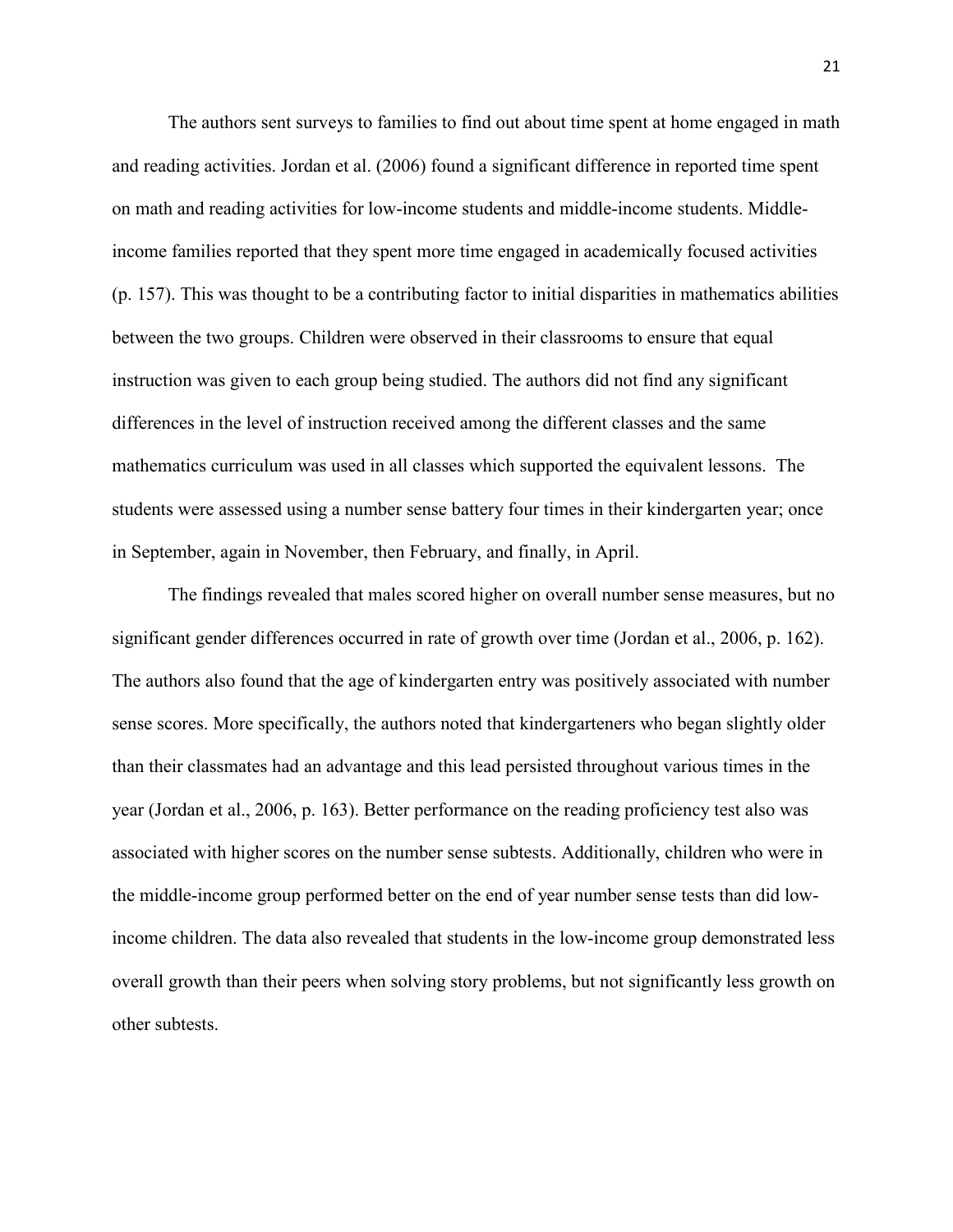Significant results of the study demonstrated that a low-income kindergartener was four times as likely to fall into the category of low achievement and flat growth for story problems than his or her middle-income peers (Jordan et al., 2006, p. 170).When similar calculation problems were presented to students in a non-verbal context and with pictures, both income groups made similar progress. The findings in the study also demonstrated that low-income children were entering school with a math problem solving disadvantage. Reading skills, age, and gender all seemed to be related to mathematics achievement for students at the end of their kindergarten year, but the authors indicated that these trends may not hold beyond the kindergarten year.

### **Interventions Designed to Reduce Poverty's Educational Impact**

While Cutuli et al. (2013), Herbers et al. (2012), and Stanton-Chapman et al. (2004), among others, focused on demonstrating educational disparities in children caused by poverty, other researchers focused on finding ways to reduce the impacts of poverty on children by proposing and testing methods to change the trajectories. In one such study, Carlisle et al. (2013) examined the relationship between specific teacher supported vocabulary instruction and resulting student gains in reading across one year. Carlisle et al. hypothesized that students who underachieved in vocabulary acquisition and reading comprehension would likely demonstrate delays in vocabulary knowledge and reading comprehension throughout their school years if teachers failed to provide scaffolded support to enhance reading vocabulary in related reading selections (2013, p. 1366).

Carlisle et al. (2013) used qualitative and quantitative research methods in their study. They utilized student demographic and achievement data found in the Single Record Student Database from 19 schools across six districts in Michigan during the 2007-2008 school year (p. 1367). The research encompassed participants from a larger study that investigated second and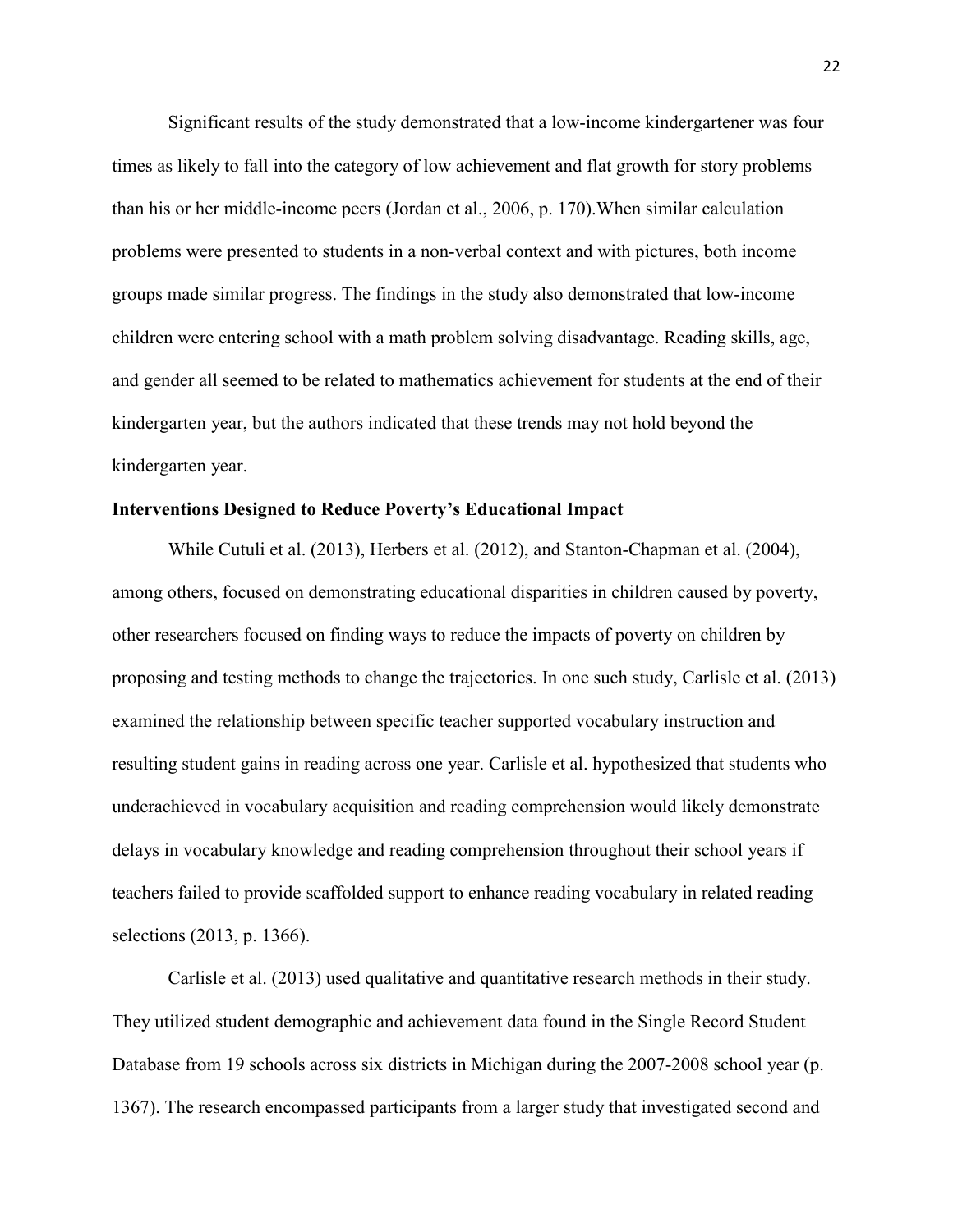third grade classroom instruction. This limited the study to results from only one state. Carlisle et al. characterized teachers in the study by gender, race/ethnicity, and educational level. Participants in the Carlisle et al. study included 44 third-grade teachers, 91% of them female, 21% of them non-white, and 52% of them having Master's degrees (2013). Defining characteristics of the third-grade students included race (36% non-white), eligibility for free/reduced price lunch (73% qualified), English proficiency level (19% had limited English proficiency), and identification as special education students (12% qualified) (Carlisle et al., 2013).

The procedures in Carlisle et al.'s study included classroom observations, teacher questionnaires, and a review of student reading achievement data using a multi-level response model (2013). Attempts to increase inter-observer reliability, such as two-day training for observers to compare, practice, and discuss coding for lessons, were included in the preparation for the study. The overall agreement in coding ranged from 80% to 96% across all fields and all options within each field (Carlisle et al., 2013, p. 1369). The agreement rates were fairly high with subjectivity considered. Carlisle et al. (2013) reported that during each five-minute recording interval, the observer recorded various information about the lesson including the purpose of the lesson, the arrangement of the group (e.g. whole class or small group), the materials used, any instructional actions (e.g. giving directions), actions taken to explain vocabulary, and the percentage of students engaged actively in the lesson (p. 1368). Carlisle et al. (2013) collected Teacher Questionnaires and assessments of teacher knowledge about reading, to further understand the teacher's impact on vocabulary instruction.

Key findings in the Carlisle et al. study suggested that teachers' support of students' vocabulary learning was significantly associated with gains in reading comprehension skills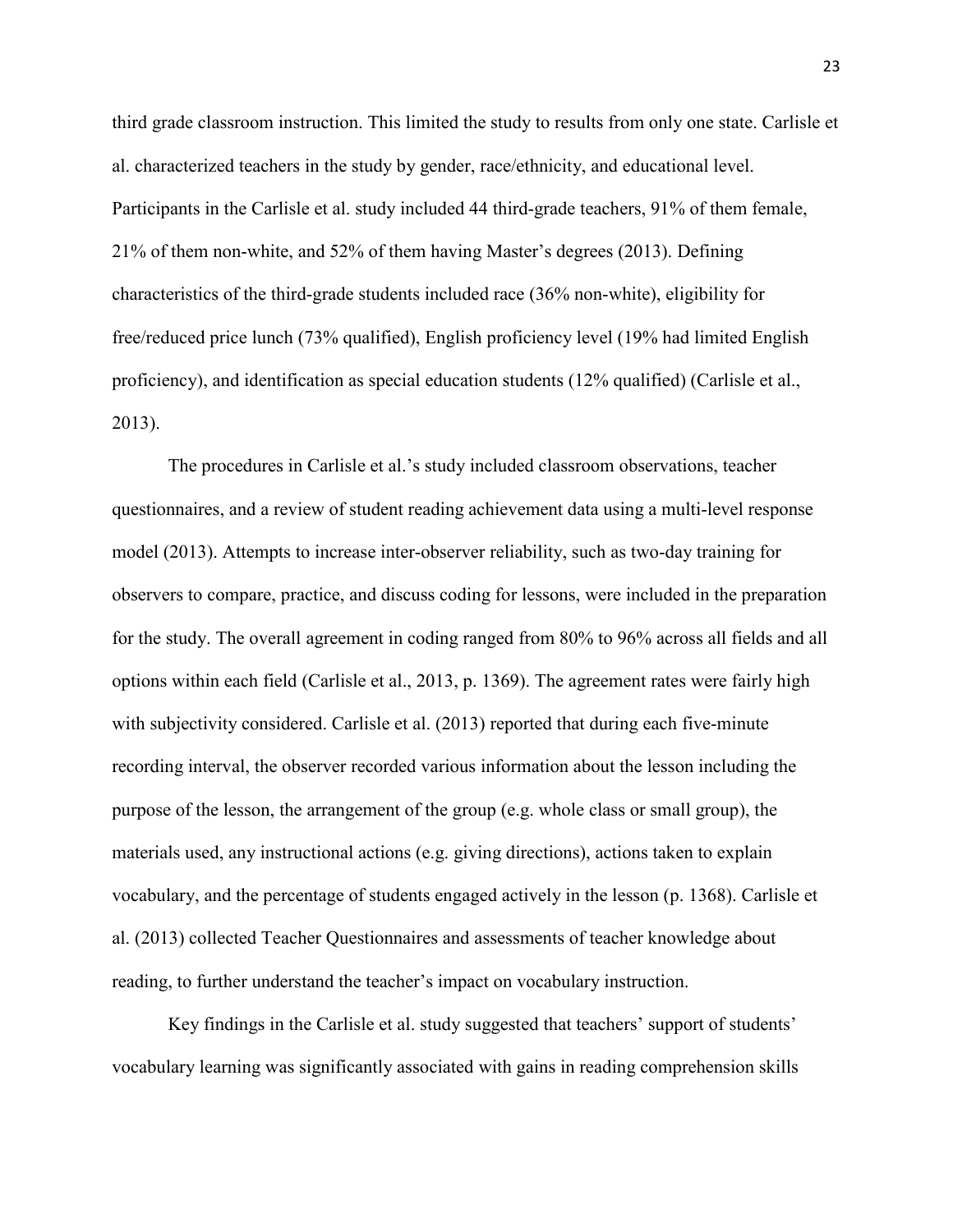(2013). Vocabulary learning was measured by discourse actions and reported by observers as fitting into one of five categories defined on page 1369 by Carlisle et al. (2013):

The teacher: (1) defines word or word parts (e.g., "A hoe is a garden tool"), (2) states or reads a sentence/sentences to examine the meaning or use of a word in context (e.g., "Let's read the sentence to see how the word hoe is used and what it might mean"), (3) asks students to explain a word's meaning (e.g., "Can anyone tell me what a silo is?"), (4) asks students to use a word in a sentence (e.g., "Can you use the word silo in a sentence?"), (5) fosters discussion of word meaning (e.g., "The passage we read mentions hoe, rake, and shovel. Let's talk about how these tools have different purposes").

The research team determined that discourse actions with higher numbers were associated with stronger teaching methods. Students who entered schools with low achievement in reading comprehension and vocabulary performed better with teachers who used more discourse. The team found similar effects in high and low performing classes (Carlisle et al., 2013). While Carlisle et al. (2013) concluded that teachers' higher level of support for vocabulary learning lead to increased reading comprehension, as measured by standardized tests, the study was limited to a small region of the United States population and may not generalize to other areas in the country. Although the sample size was a major limitation to the study, Carlisle et al. offered optimistic insight for future research opportunities related to students living in poverty who began their educational career with limited vocabulary.

Goldstein et al. (2017) provided additional evidence for the support of early and explicit vocabulary instruction in a study that examined academic vocabulary learning in a district with a high number of low-income students. The authors studied vocabulary instruction groups implementing varying degrees of word learning. They compared outcomes to control groups of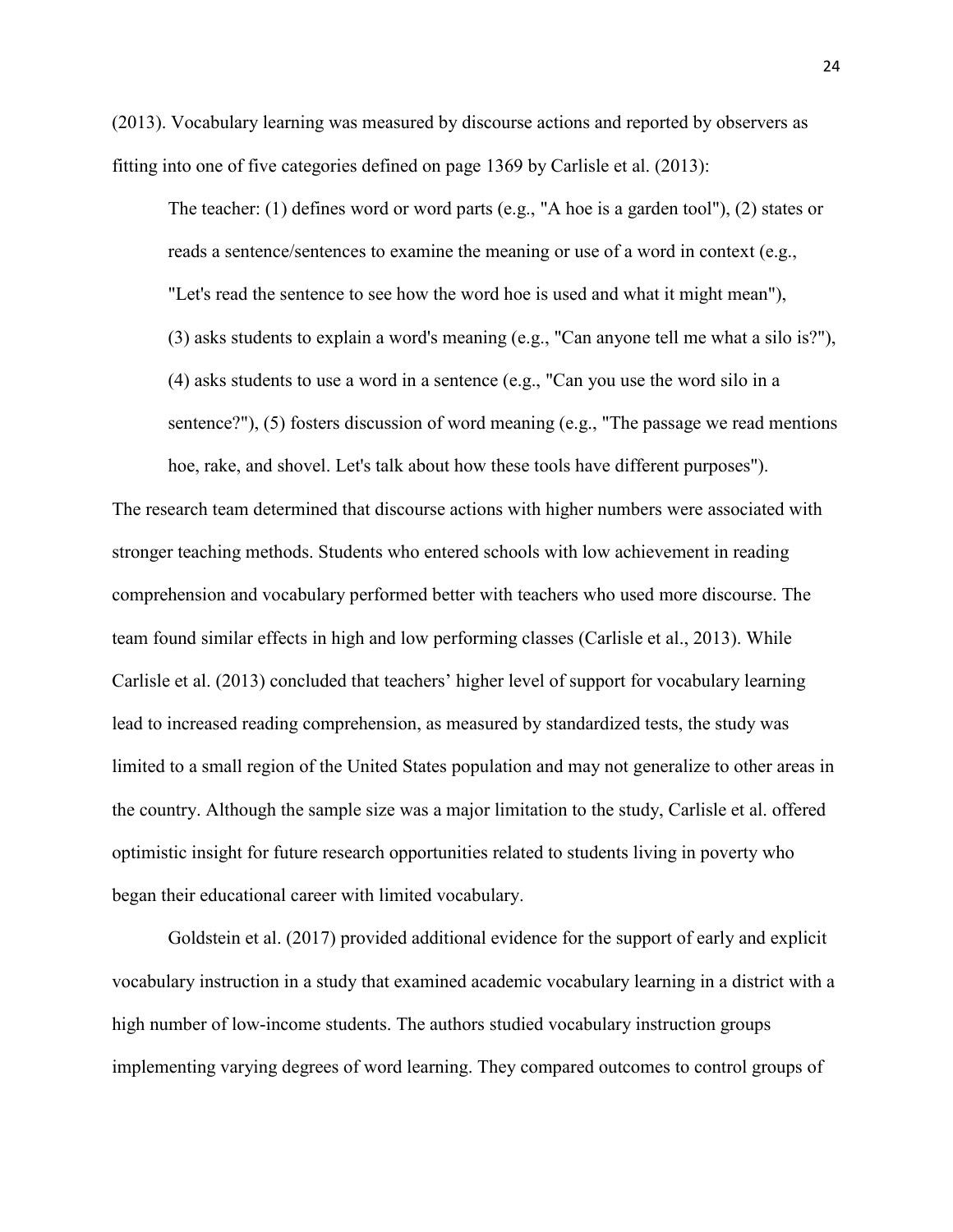children who did not receive explicit vocabulary instruction. The authors tracked data to determine whether student growth was attributed to higher-level vocabulary learning or to initial language and cognitive measures, or special education status (Goldstein et al., 2017, p. 3241). Ten classrooms of first grade students from two elementary schools in the Florida Panhandle School District were recruited for the study, resulting in the ultimate participation of 241 students from a school district whose population as a whole qualified for free and reduced lunch at a rate of approximately 90% (Goldstein et al., 2017). About 15% of the students in the study had Individualized Education Plans (IEPs). Results were monitored under the category of students with disabilities (Goldstein et al., 2017).

As the researchers attempted to streamline their methods, they chose tier two words, words that appear more frequently in texts, for target vocabulary groups while the control groups learned phonics strategies (Goldstein et al., 2017). Teaching scripts were created for the target groups. Students were exposed to the vocabulary words 12-15 times and the definitions were provided four to six times (Goldstein et al., 2017). The authors admitted that the findings of the study should be interpreted with caution due to the study's small scale and incomplete data sets (Goldstein et al., 2017). The authors designed the study to be conducted concurrently while teaching and to include natural conversation surrounding the vocabulary. The resulting conversations impacted the research results to some degree.

The preliminary results confirmed that students in the target vocabulary group performed significantly better than the students in the control group, based on the subtests given (Goldstein et al., 2017). While the results varied among the subtests, the target vocabulary group consistently outperformed the control group, indicating that specifically targeted vocabulary instruction was an important intervention strategy for students from low-income families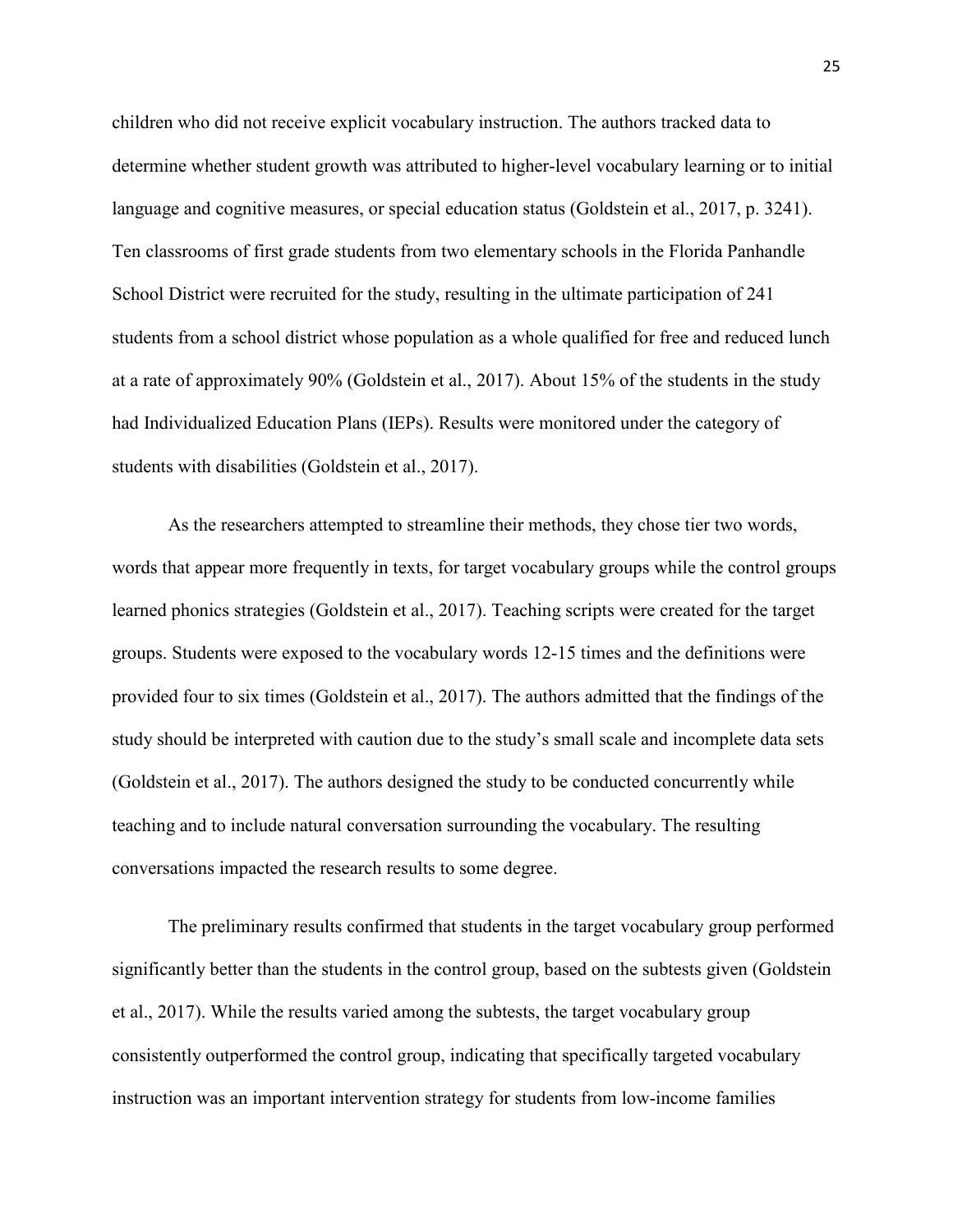(Goldstein et al., 2017). The authors compared the intelligence rates in the vocabulary and control group to ensure there was no significant difference. Goldstein et al. (2017) found that the control group's mean IQ of 87.6 was slightly lower than the vocabulary group who averaged 93.6. The authors did not consider this a significant difference based on the group dynamics represented. Additional findings in the study indicated that children in the vocabulary group with Individualized Education Plans (IEPs) did not benefit as much as students without IEPs (Goldstein et al., 2017, p. 3248). Vocabulary levels were an important consideration for teachers choosing an intervention to benefit students living in poverty who are also identified with a disability. Nevertheless, the results indicated that vocabulary instruction benefited all students (even with IEPs) by measure of increased assessment scores when compared with the control group (Goldstein et al., 2017).

To compliment some of the research that has been done to assess the outcomes of reading strategies for students living in poverty (e.g. Carlisle et al., 2013), additional research reviewed similarly targeted interventions for math achievement. Robinson (2013) investigated the association between mathematics gains, poverty status, and behavioral engagement in kindergarten classrooms in a 1998-1999 longitudinal study titled *Early Disparities in Mathematics Gains Among Poor and Non-Poor Children Examining the Role of Behavioral Engagement in Learning*. Robinson's study found evidence that suggested increased behavioral engagement during mathematics played an important role in mathematics gains for students at risk for low math academic achievement due to poverty or economic disparities (2013).

 Robinson examined student behaviors in the fall of their kindergarten year and classified behaviors on a six-item scale, while controlling for individual and family variables that included race and ethnicity, Head Start attendance, single parent status, age, gender, and parent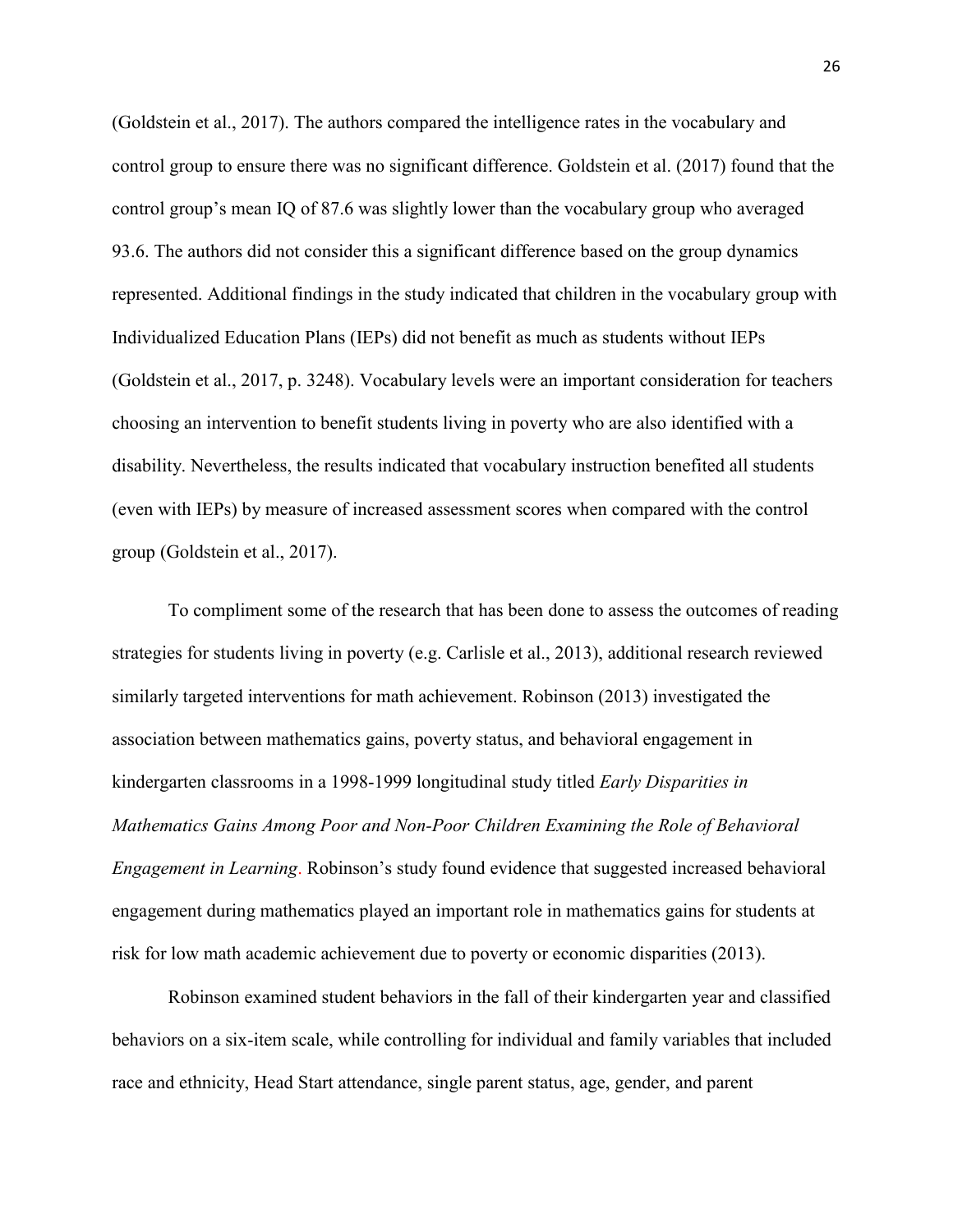educational attainment (2013, p. 29). The author coded for classroom controls that included full day kindergarten, time spent on small group instruction, time devoted to math instruction, class size, and the average socioeconomic status of the classroom. The author used an "income-toneeds ratio" to express the level of poverty a child experienced based on their family's income in proportion to the 1998 poverty line (Robinson, 2013, p.28). A child was considered "poor" if their family was at or below 100% of the poverty line and "low-income" if their family income was between 101% and 200% of the poverty line. Children with families above 200% of the poverty line were considered "non-poor". The results showed that "poor" students had lower math gains compared to their "low-income" peers and "non-poor" classmates (Robinson, 2013, p. 33). Additionally, Robinson (2013) found that poor children were rated by their teachers to be less behaviorally engaged. In regards to behavioral engagement moderating effects of poverty, Robinson revealed that "poor and low income students demonstrated larger mathematics gains relative to non-poor students at higher levels of engagement" (2013, p. 33). The results suggested that engagement was even more important for students living in poverty when learning math. Robinson's findings illustrated the importance of instructional engagement for the most vulnerable students while leaving subjectivity and relativity to be interpreted.

 Robinson (2013) admits that there was some degree of teacher bias in his study, but the information regarding math gains within the kindergarten year could be generalized to a fairly large sample and was consistent with different controlled variables. The reported results in Robinson's study gave valuable insight for educators and researchers; negative trajectories for students living in poverty could potentially be disrupted with engagement strategies in mathematics lessons. More research should be done at varying age levels to measure the validity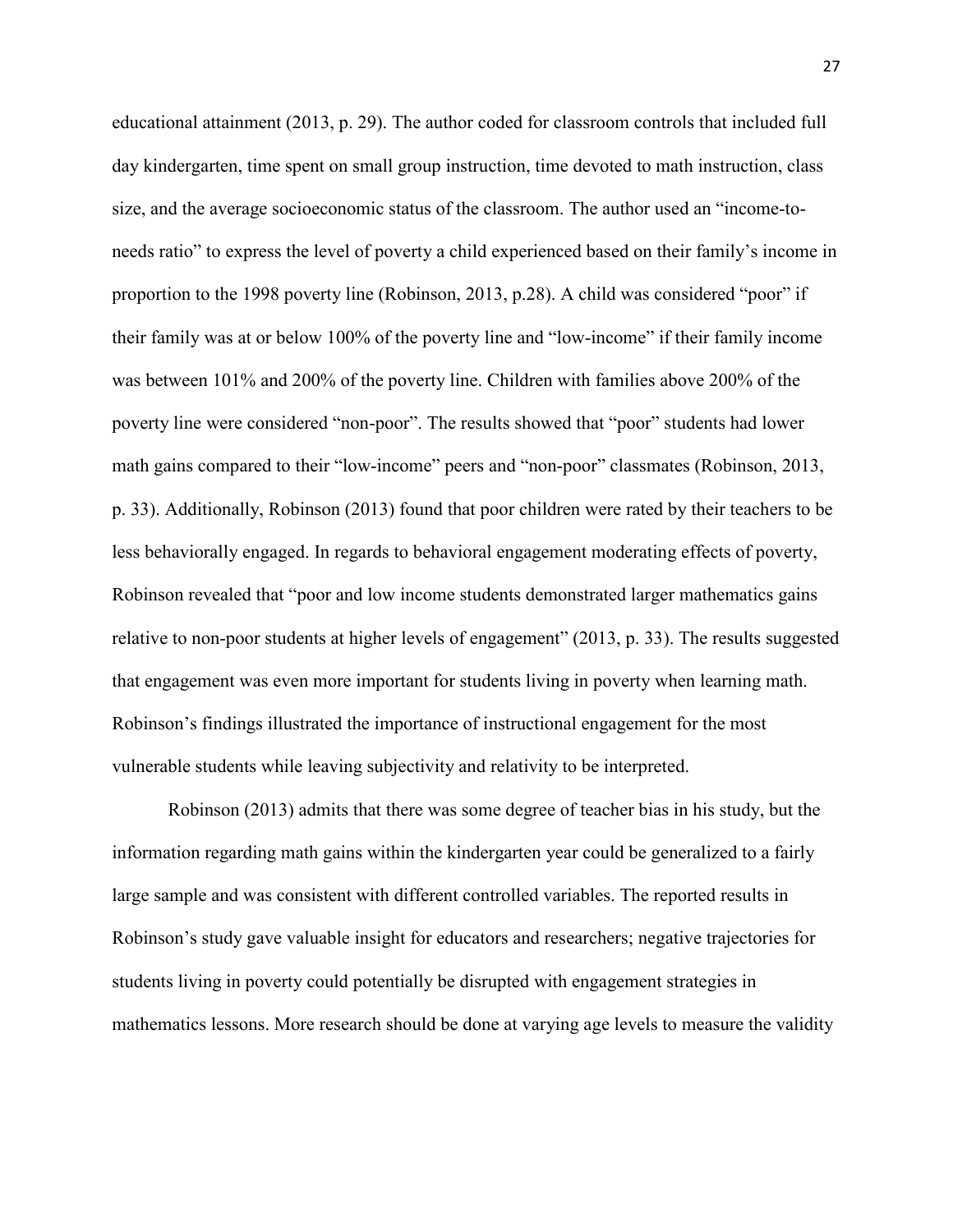across different age groups, but this data provided hope to early intervention strategists, nonetheless.

 In one intervention focused study, Dyson et al. (2011) reviewed the effectiveness of an eight-week number sense intervention targeting students who were from families considered to be "low-income" as a way to address the risks associated with weak early mathematics skills. The authors reviewed the skills identified by the National Research Council in 2009 that were important for early math achievement and decided that they would focus on "numbers" in their study. The authors designed the present study based on information from previous research. They considered research indicating that foundational competencies in number sense were associated with math success in later years (Dyson et al., 2011, p. 166). Dyson et al. selected target students for the study based on research from previous literature that indicated math scores in kindergarten predicted math success later on (2011). The research also showed that students from low income backgrounds tended to have lower scores in early math measures (Dyson et al., 2011, p. 168).

 Dyson et al.'s study included 121 Students from kindergarten classes in five schools in the Mid-Atlantic Region (2011, p. 169). The authors used objectively scored pre- and post-tests and included math achievement measures from the Woodcock Johnson III and Number Sense Brief. Students were randomly assigned to either an intervention group or control group (Dyson et al., 2011). Interventions used in the study required scripts for 24 lessons with corresponding activities and discussions. Specific mathematics vocabulary was a key teaching component (p. 171). The lessons were designed to last 30 minutes and were used to target small groups of students (Dyson et al., 2011).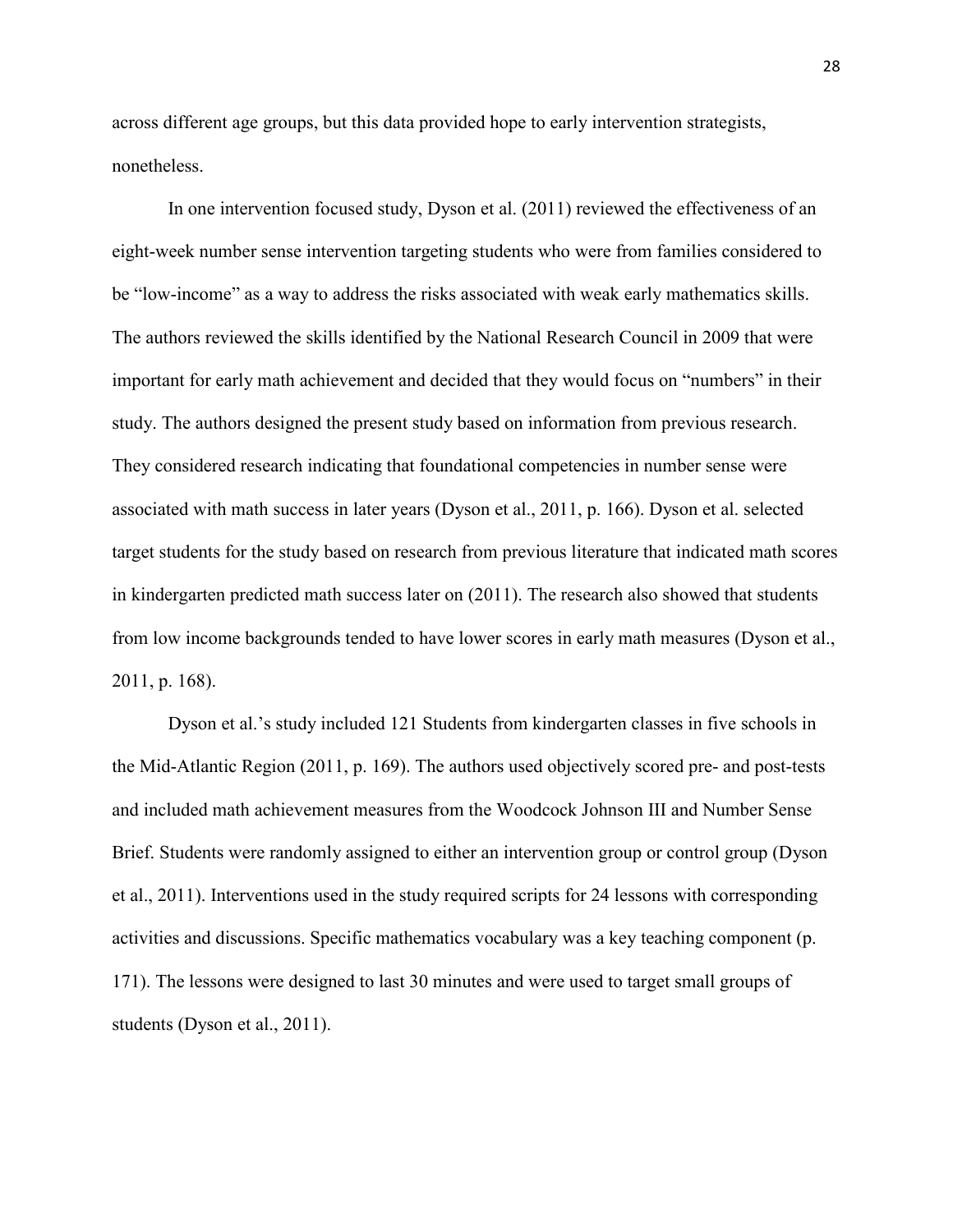Dyson et al. (2011) found evidence that suggested the intervention strategies were successful in increasing number sense in the intervention group as measured by assessment statistics. The authors reported that the control group's scores increased from 50% accuracy on standardized measures to 68% accuracy, while the intervention group increased from 45% to 74% accuracy (Dyson et al., 2011, p. 174). The authors' findings indicated that students in both the control and intervention groups generally made gains over time, but the intervention group made more growth on the short term, assessed measure. Dyson et al. (2011) demonstrated that students living in poverty benefited from explicit number sense instruction, which increased their chances of success later in their academic career. The short, eight-week intervention required only 30 minutes per lesson.

Due to the small sample size of 121 students, the authors stated that the results should be interpreted with caution. The authors reported that not all measures of achievement demonstrated the same significant outcome, one other flaw of the study. As the authors explained on page 175 of the report (Dyson et al., 2011), the delayed testing using the Woodcock-Johnson III measure did not result in a significant difference in scores when comparing the intervention group versus the control group. Despite the shortcomings, the study illustrated that children made gains in mathematics understanding when relatively short amounts of specifically targeted intervention strategies were provided.

 In yet another study focused on intervention, Duncan et al. (2007) reviewed the long-term impact of specific program parameters targeting young students in their proposal, *Reducing Poverty through Preschool Interventions*. The authors of this study focused on reducing the amount of poverty by "providing high-quality care to disadvantaged pre-school children" (Duncan et al., 2007, 143). This study was quite different from previously noted interventions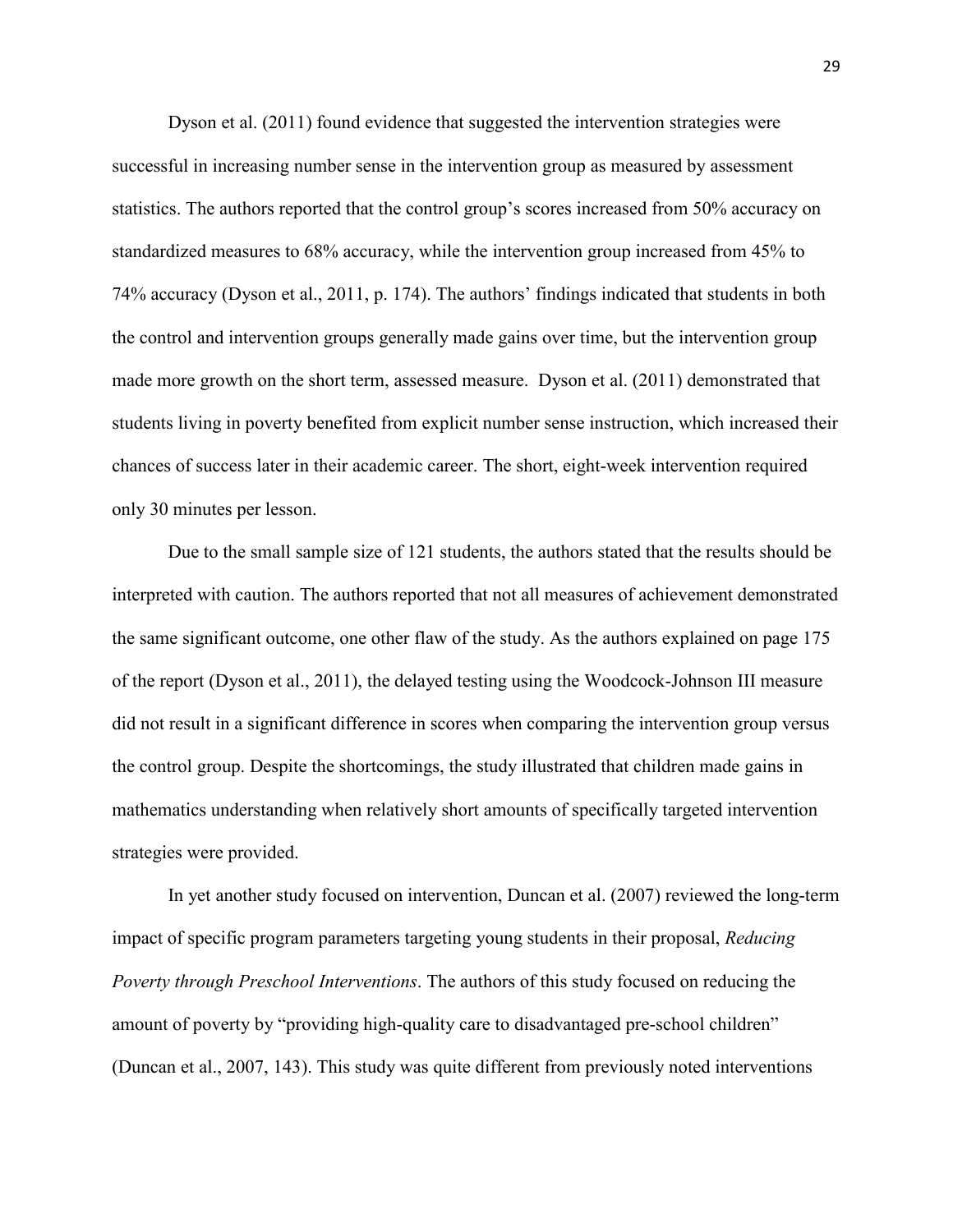designed to improve academic skills, readiness, or achievement for students living in poverty. The authors presented a cost-benefit analysis to defend their approach, with the argument that increased spending for early education programs would ultimately yield greater long-term societal and financial benefits (Duncan et al., 2007, p. 143). Additionally, Duncan et al. hypothesized that the poverty rates of children in the study would be reduced by five to 15% (2007, p. 143).

 When Duncan et al. wrote the proposal, funds were not available to support this project. However, they set the parameters and published their proposed design. The authors anticipated a plan that would take place over the course of two years and target "economically disadvantaged three- to four-year-olds" (Duncan et al., 2007, 143). Duncan et al. proposed that classrooms be limited to no more than six students per class and taught by college educated teachers (2007, p. 149). The authors envisioned wrap-around services available to parents as a way to encourage and maintain participation in the program. This included parent outreach and guided support via phone calls and facilitation for social services led by the students' teachers, voluntary childcare, and some health services similar to ones in the Head Start Program (Duncan et al., 2007, 149). The participation of children from families with an income 1.5 times below the poverty line would be fully subsidized. This incentive encouraged participation by the target audience. Families of children with parents who have high incomes would pay some portion of the cost of services (Duncan et al., 2007, 149).

 The authors speculated that the wrap-around services would provide immediate shortterm benefits with longitudinal data revealing additional positive outcomes. The authors hypothesized decreased special education classifications and school retentions and increased test scores (Duncan et al., 2007, p.152). Some of the long term impacts mentioned were less crime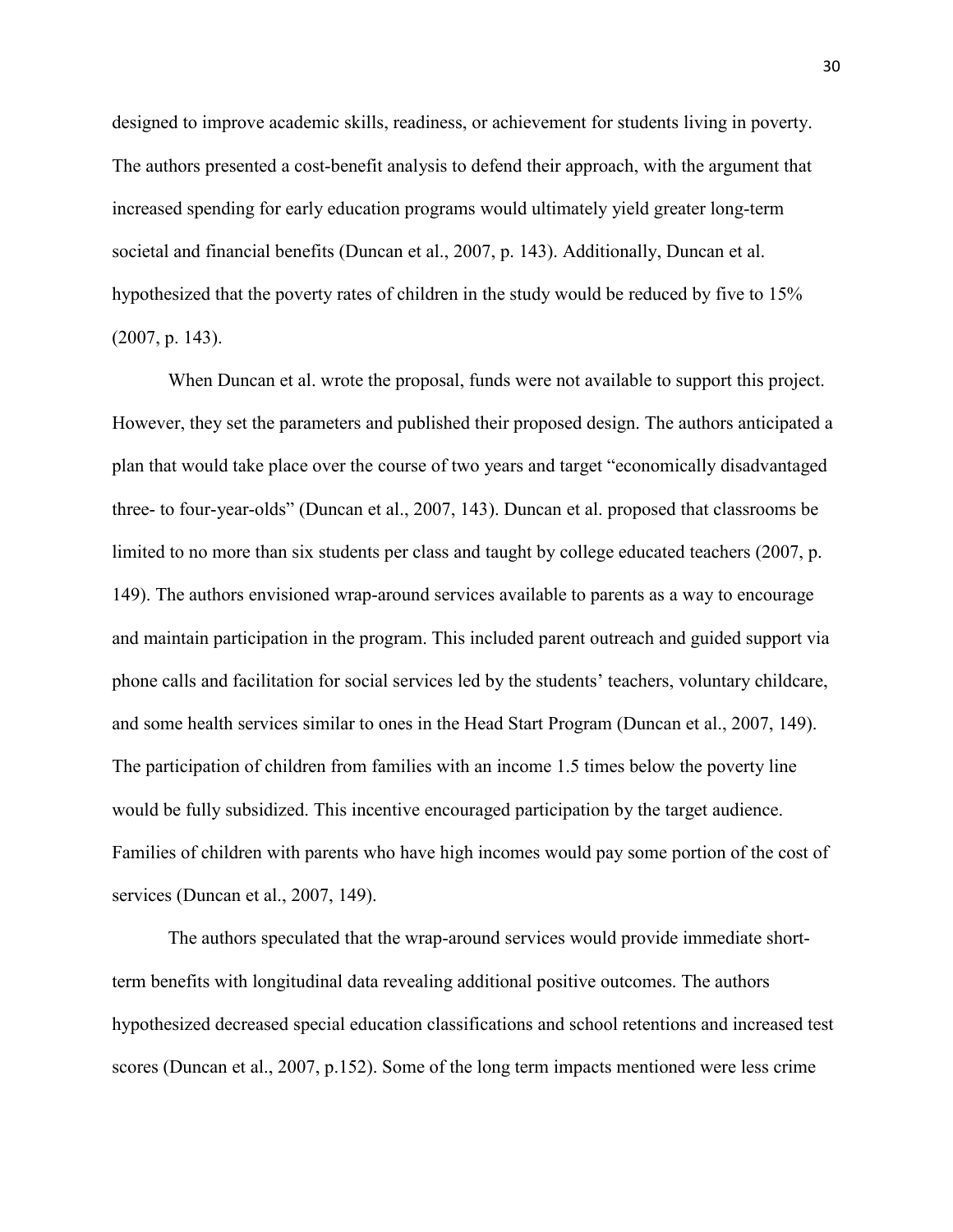and greater economic productivity due to less money spent by taxpayers on crime-related expenses (Duncan et al., 2007, p. 152). Hypothetically, the increased academic scores linked to student success would provide better jobs and result in less poverty. Additionally, Duncan et al. believed that the subsidized care portion of the plan would allow some parents the opportunity to work, increasing their income and societal productivity (Duncan et al., 2007, p. 152). The authors considered that estimated rates of attendance and the actual attendance rates could potentially differ from the target, but repeatedly indicated that the benefits of spending more money on early interventions and providing high-quality care would yield better outcomes than the current system's spending allows. Duncan et al. (2007) was not able to assess results of the idealistic and hypothetical program. It is important for additional research to look at the effectiveness of existing programs. Educators and policymakers need to implement effective programming for students who live in poverty and are at the greatest risk for academic underachievement.

### **Review of Early Childhood Interventions**

In attempt to add to limited research regarding quality of early childhood services, Pelatti et al. (2016) investigated differences in classroom quality in publicly funded Early Childhood Education (ECE) classrooms and inclusive ECE classrooms that typically included students with disabilities. The authors considered income and race variables in their process of evaluating classroom quality in early childhood classrooms serving children who had disabilities and were from low-income households. In the study, Pelatti et al. (2016) included 164 classrooms taught in either Midwestern or Mid-Atlantic states (p. 829). Of the classrooms, 85 were labeled as ECE and 79 were labeled as inclusive. Pelatti et al. differentiated between process quality and structural quality in the classroom evaluations. Process Quality encompassed the "quality of teacher-child interactions" as defined by emotional support, classroom organization, and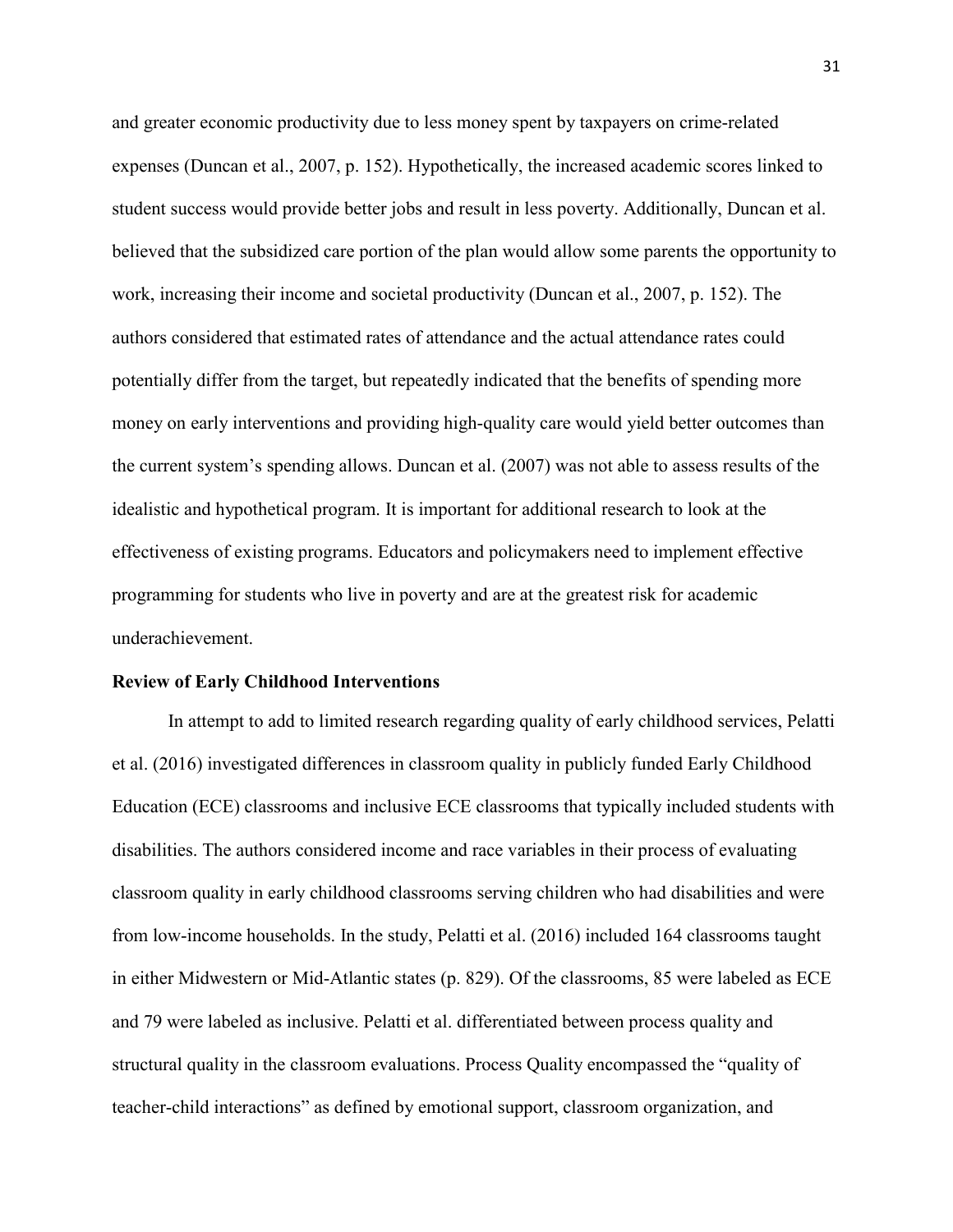instructional support (2016, p. 831). The authors categorized Structural Quality based on standards and best practices that primarily existed in state regulations (Pelatti et al., 2016, p. 833). Some of the standards included teacher level of education, class size, and teacher-tostudent ratio. The authors used teacher questionnaires, demographic information about the students and teachers, and classroom observations to evaluate the overall quality in ECE and inclusive classrooms.

Pelatti et al. found that in regards to process quality, as observed and scored by a coder, the emotional support in inclusive classrooms was mostly the same between the two classroom types, but slightly stronger in inclusive classrooms under the category of classroom climate (2016, p. 839). The classroom organization dimensions were not reported as significantly different between the classroom types as they both scored in the moderate range. Inclusive classrooms, however, scored in the low range for instructional support, while instructional support in ECE classrooms was stronger (Pelatti et al., 2016, p. 839). This statistic hinted at a potential need for instructional improvement in inclusive classrooms.

The authors determined the level of structural quality based on educational attainment. They found that over one-third of ECE educators had a bachelor's degree while all of the teachers in the inclusive classrooms held at least a Bachelors degree (Pelatti et al., 2016, p. 839). Inclusive classroom teachers also had more specialized training in early childhood education. Inservice training records demonstrated that most ECE teachers had the required 15 hours while, oppositely, only one-fourth of inclusive teachers had the training (Pelatti et al., 2016, p. 839). The study reported that class sizes were relatively small for both classroom types (Pelatti et al., 2016, p. 844). In ECE classrooms, 94% of the classrooms had less than 20 students and 89% of them had a student-teacher ratio of 1:10 or less (p. 844). In inclusive classrooms, 99% of them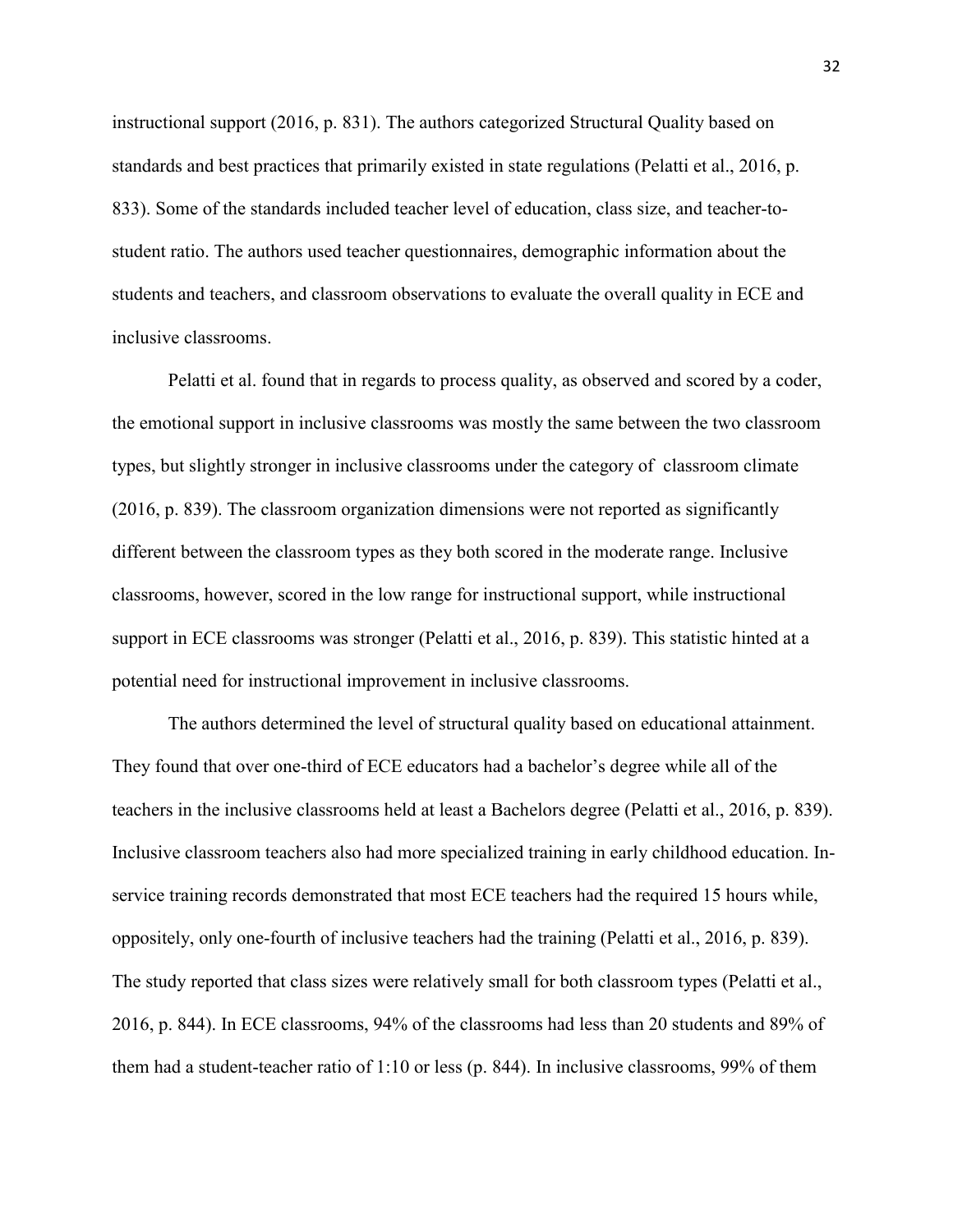had less than 20 students and 100% had a student-teacher ratio no bigger than 1:10 (p. 844). Inclusive classrooms were slightly greater in structural quality when all variables were considered.

The results of the study were interpreted by the authors as having implications for program improvement policies in aspects of classroom environment for students with disabilities. The authors emphasized an increased policy focus on early intervention with little research on the quality of the early intervention classroom services. Pelatti et al. (2016) described their hope that the research would lead to more focus on better quality early childhood education for students at risk due to poverty and/or disabilities. The findings in the study offered some standards of quality measurement for future research in larger studies.

Head Start has been the nation's largest comprehensive child development program for three- and four-year-olds from low-income families for many decades, providing educational, social, health, and nutritional services (Barnett, W. S., 2007). Hillemeier et al. (2013) looked closely at The Head Start Program as one of the largest resources for children of families living in poverty. The authors compared Head Start Programming with other childcare models. They investigated childcare type and quality of experience in their study of children born in the U.S. in 2001. Hillemeier et al. (2013) found that Head Start programs had overall higher quality ratings than other childcare centers, particularly for poor children (p. 180), although less than one-third of poor children were enrolled in a Head Start Program.

 In their research, Hillemeier et al. (2013) used parent interviews, two rating scales, and observational measures. The authors also used individual and contextual characteristics to describe the population of students. Low birth-weight, poverty, race/ethnicity, sex, age, mother's education, marital status, mother's employment, region of residence, rurality, and Head Start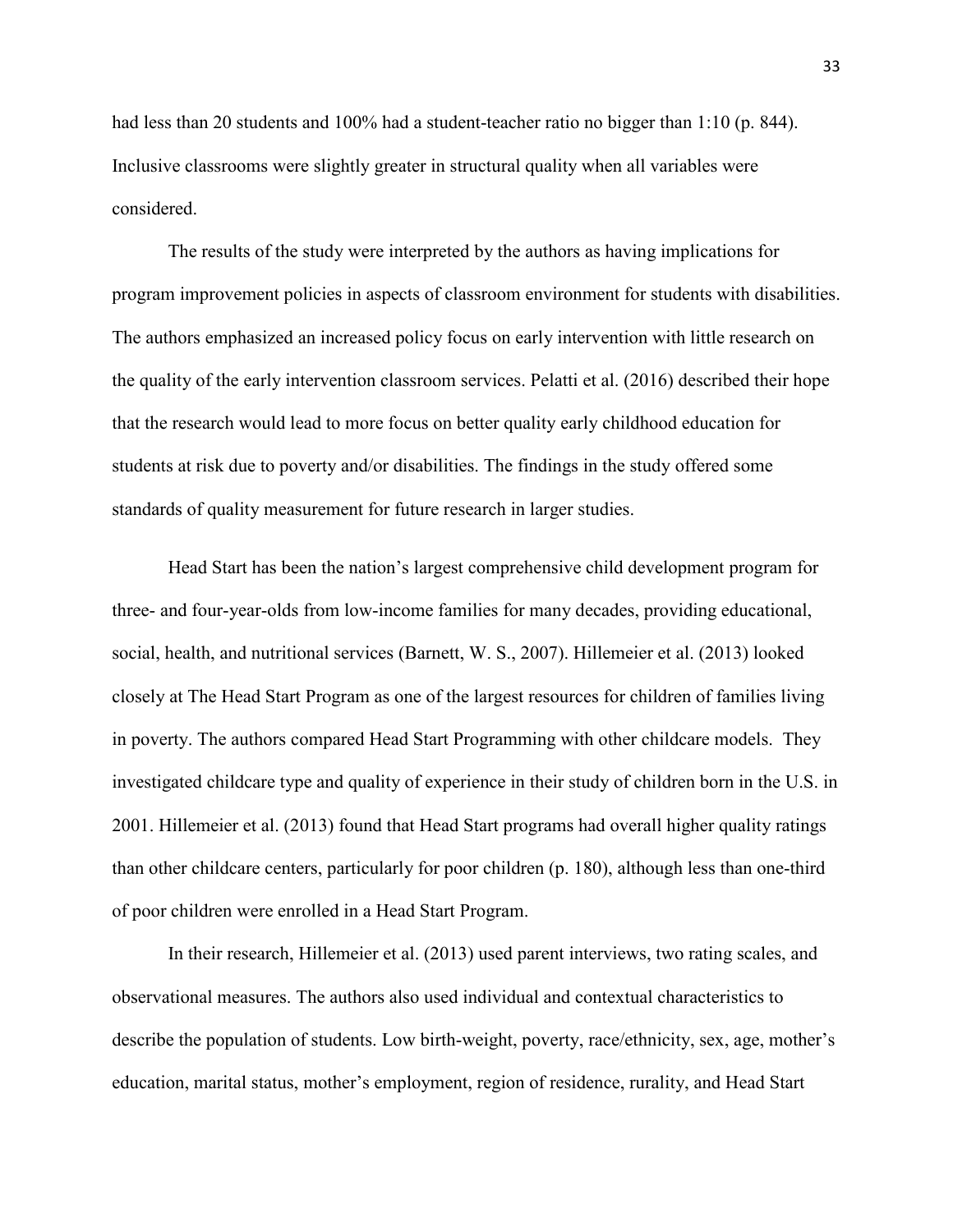enrollment were all considerations in the study (Hillemeier et al., 2013). Statistically, the authors found that the children most likely enrolled in Head Start programs were African American (31.5%) followed by Native American children (31.2%) (Hillemeier et al., 2013, p. 183). White children were only 7.9% of the population enrolled in Head Start (Hillemeier et al., 2013, p. 183). Within the Hispanic population, the authors found that children were more likely cared for by parents rather than enrolled in Head Start programs. This was true even though there are "similar rates of economic disadvantage in the Hispanic community as in the African American community" (Hillemeier et al., 2013, p. 183). The authors also found that only one of five children having low birth-weight, a category considered to be at risk for developmental delay, was enrolled in Head Start (Hillemeier et al., 2013, p. 183).

In examination of quality care ratings, the authors indicated that the scores for Head Start programs did not vary among the characterized categories of families, while the quality ratings for family daycare varied more significantly between poor and non-poor and white and nonwhite families (Hillemeier et al., 2013, p. 184). Poor and non-white families reported lower quality ratings in family care. Additionally, Hillemeier et al. (2013) unveiled that:

> Average child care quality ratings were consistently higher in Head Start compared with non-Head Start Programs for all groups. Statistically significant differences were seen favoring Head Start centers among poor children (4.75 vs. 4.28), Hispanics (4.90 vs. 4.45), Asians (4.76 vs. 4.43), whites (4.89 vs. 4.51), and non-low birth weight children (4.77 vs. 4.48) (p. 185).

The authors reflected on the above statistics positively. They consistently observed that Head Start centers provided higher quality care than family care across the board for children at the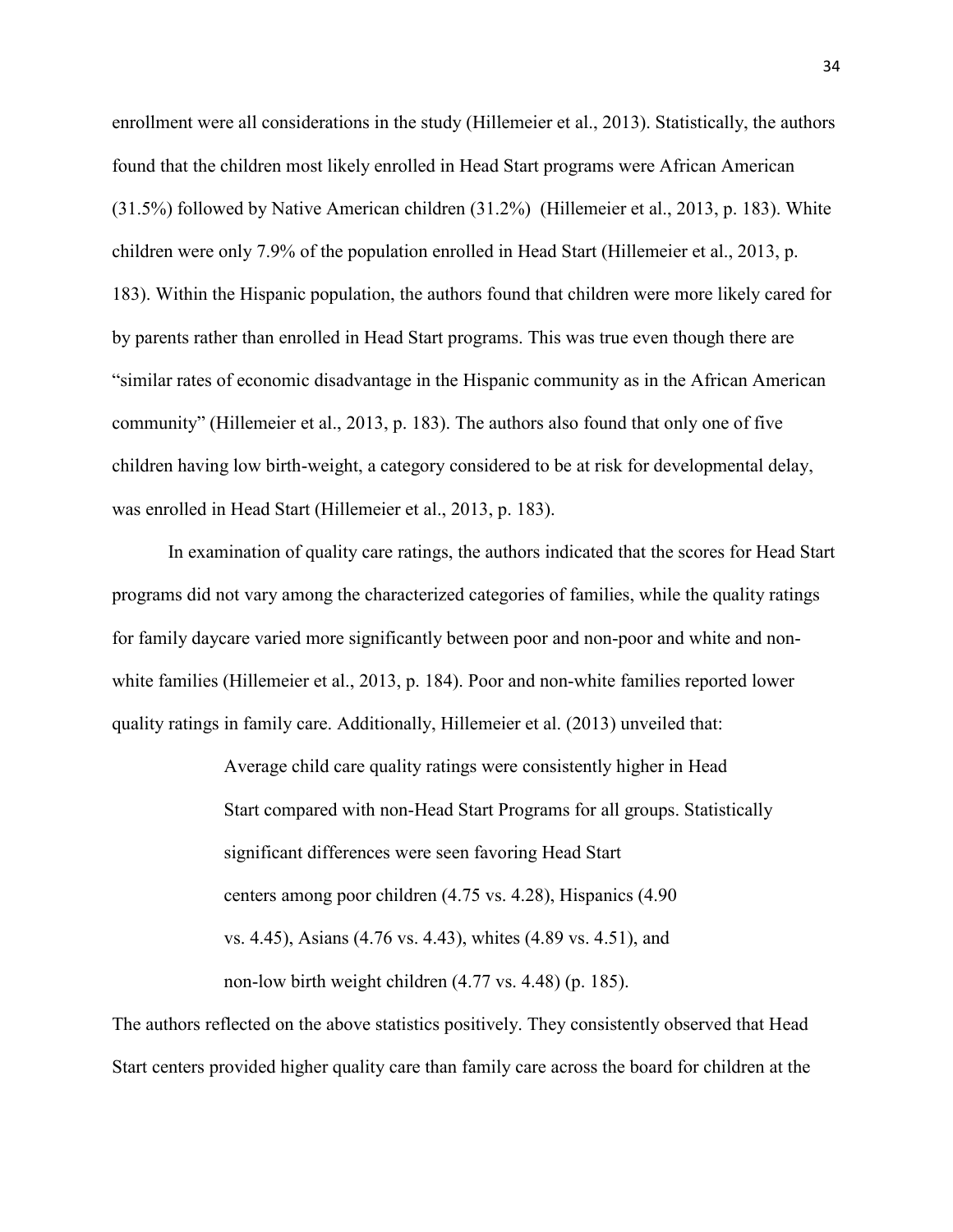greatest risk for developmental delays (Hillemeier et al., 2013). At-risk children received quality care and intervention when they attended programs, but showed low attendance rates.

Peterson et al. (2004) also reviewed the Head Start Program, but focused on the Early Head Start Program related to eligible students who received special education services under Part C, Early Intervention Services. Part C services are mandated under the Individuals with Disabilities Education Act (IDEA) as early intervention services for children at risk for developmental disabilities from birth to their third birthday. Early Head Start (EHS) was described by the authors as a "comprehensive" program that services low-income families with children under the age of three and provides collaborative support for Part C services and childcare providers within local communities (Peterson et al., 2004, p. 77). Peterson et al. tracked the data for children who had disabilities and potential disabilities within the Early Head Start (EHS) system as a part of their project in 2004 titled, *Early Head Start: Identifying and Serving Children with Disabilities.* The author's 2004 information reported that 62,000 children participated in EHS programs available in every state across the U.S. The programs addressed needs in the areas of child, family, and community development, which included collaboration with Part C Early Intervention Programs serving families with infants and toddlers with disabilities who were under the age of three (Peterson et al., 2004, p. 77).

Peterson et al. (2004) primarily found that the incidence of children with potential disabilities was extremely high within the EHS population (87%), while the number of families who received Part C services was much lower (under 5%) (p. 81). Peterson et al. (2004) delved into factors believed to cause the low rate of identification in special education Part C services and questioned what indicators of disability were found, how demographic characteristics related to the receipt of Part C services, if there were gaps between when a disability was identified and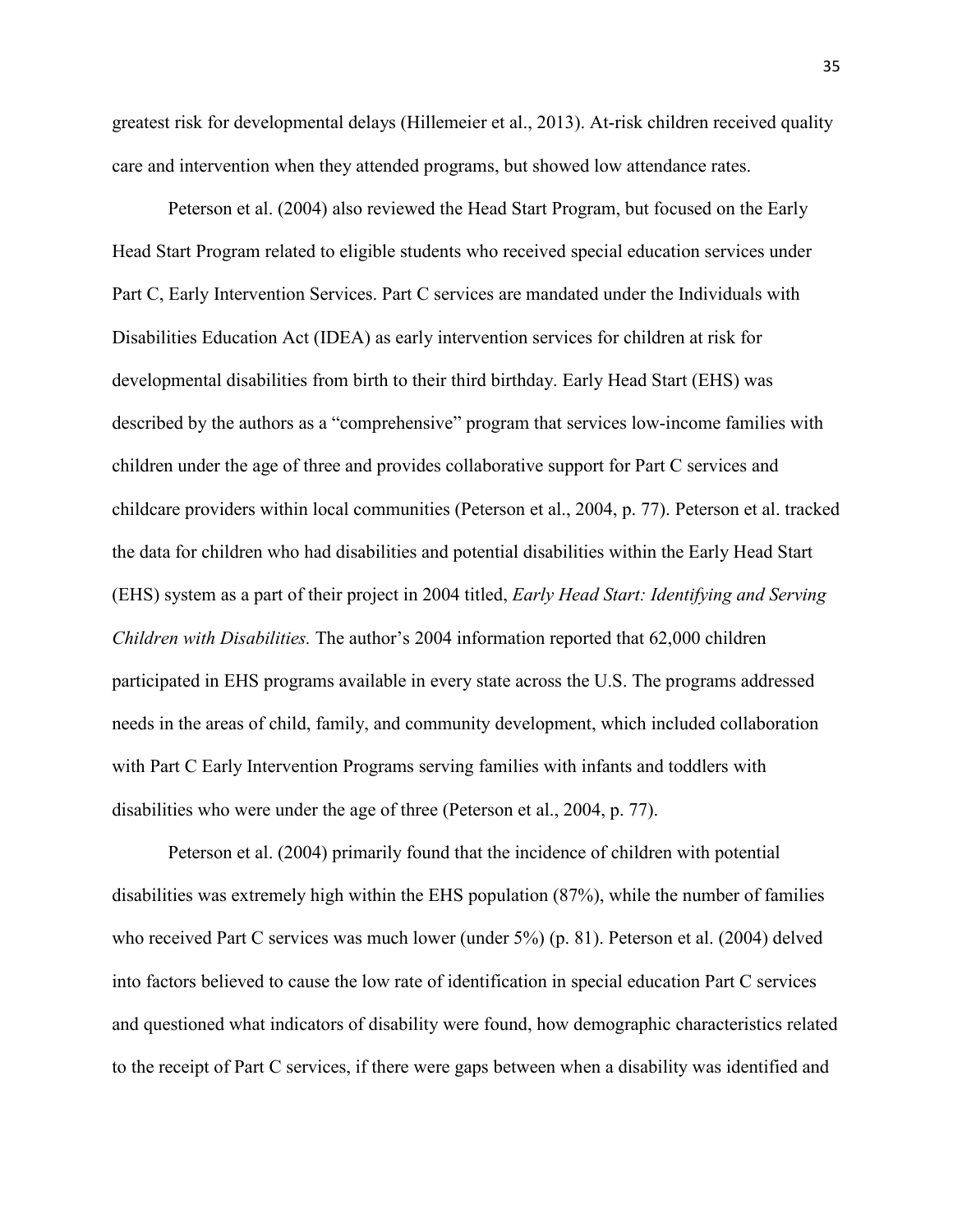services began, the impact of services on EHS participation, and the relationship between disability and EHS involvement (Peterson et al., 2004, p. 78).

 Peterson et al. reviewed the results in a 1996-2001 study conducted by the EHS National Research Consortium (2004, p. 78). The study included 3,001 families randomly assigned into an experimental design that evaluated the impact of the EHS program (p.78). Data collected in the EHS study included parent interviews, direct child assessments, and family demographic characteristics at enrollment time (Peterson et al., 2004, p. 79). The study labeled risk variables associated with children who had a developmental delay including cognitive and physical conditions such as asthma, high lead levels, and low birth-weight (Peterson et al., 2004, p. 81).

The research uncovered that some demographic characteristics consistently predicted children who received Part C services within the EHS program study (Peterson et al., 2004). For example, the authors reported that "across all categories, being of color and having a mother who did not graduate from high school was associated with decreased likelihood that a family would receive Part C services" (Peterson et al., 2004, p. 82). Peterson et al. (2004) reported additional factors associated with decreased likelihood of receiving Part C services, which included not speaking English, lower income, and multiple demographic risks (teen parents, less well educated parents, unmarried, etc.) (p. 82). The authors also found that gaps existed between the number of students eligible for Part C services and those who actually received services (Peterson et al., 2004, p. 82). Alarmingly, 26% of the children assessed had delays in receptive language skills, while only 20% of this group of students received Part C services (Peterson et al., 2004, p. 82-84). Although, the authors found that parents of children in this group were more aware of their children's language delays when compared to cognitive delays (p. 84). Despite the low rates of participation in Part C services, the authors noted that children who participated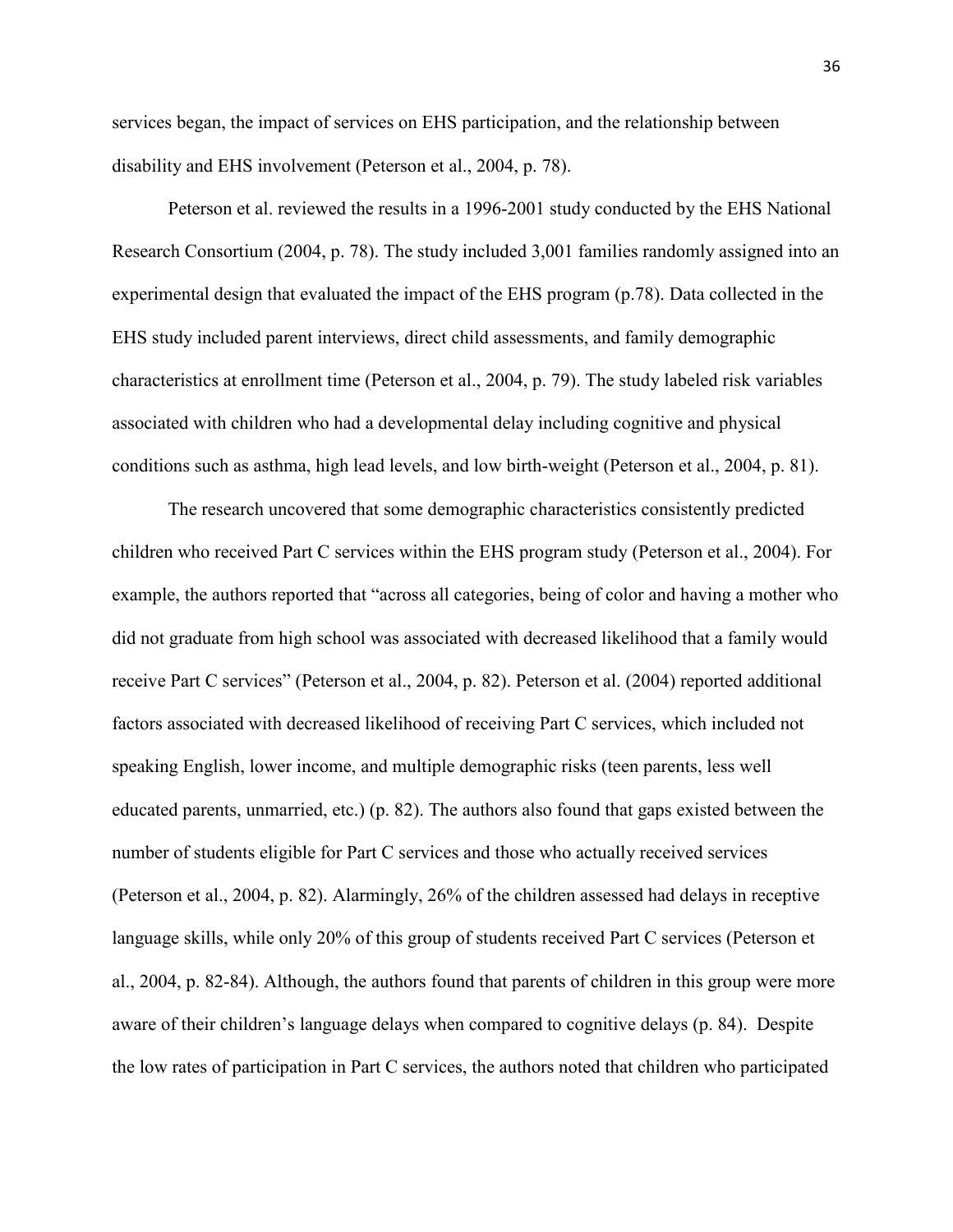in EHS were more likely than children in the control group to receive Part C services (Peterson et al., 2004, p. 84).

In a reflection of the study, the authors reported that the results should be interpreted with caution as not all students with disability risk factors would actually qualify for special education services if fully evaluated. Though this is true, the authors also noted an alarmingly high rate of students likely eligible for services not in receipt of them. It is the responsibility of EHS to assist with the collaboration and identification of eligibility (Peterson et al., 2004, p. 85). With this finding, Peterson et al. concluded that more needs to be done through EHS services to support families in accessing the services their children may need to be successful.

In 2011, Peterson et al. conducted a follow-up longitudinal study that examined three categories of children who showed indicators of a developmental disability or potential disability along with the prevalence of children in each category receiving Part C services (p. 28). The authors identified the three categories of children as "received Part B services", "developmental risk" and "biological risk" (Peterson et al., 2011, p. 28). In this follow-up study, Peterson et al. (2011) found that 62% of children who participated in the study fit into one of the three categories. Children living in poverty were "among those most likely to be classified in one of the categories and to have received a variety of services" (p. 28). Research available at the time of the study indicated that nearly one million children were serviced by the Head Start Program and the number of children in the Early Head Start (EHS) program was above 66, 000 children, increased enrollment since Peterson et al.'s previous study in 2004. Peterson et al. (2011) reviewed data collected from a sample of EHS attendees within that population and determined the prevalence of specific disability indicators among low-income children between ages three and five, the relationship between disability indicators and family characteristics, the relationship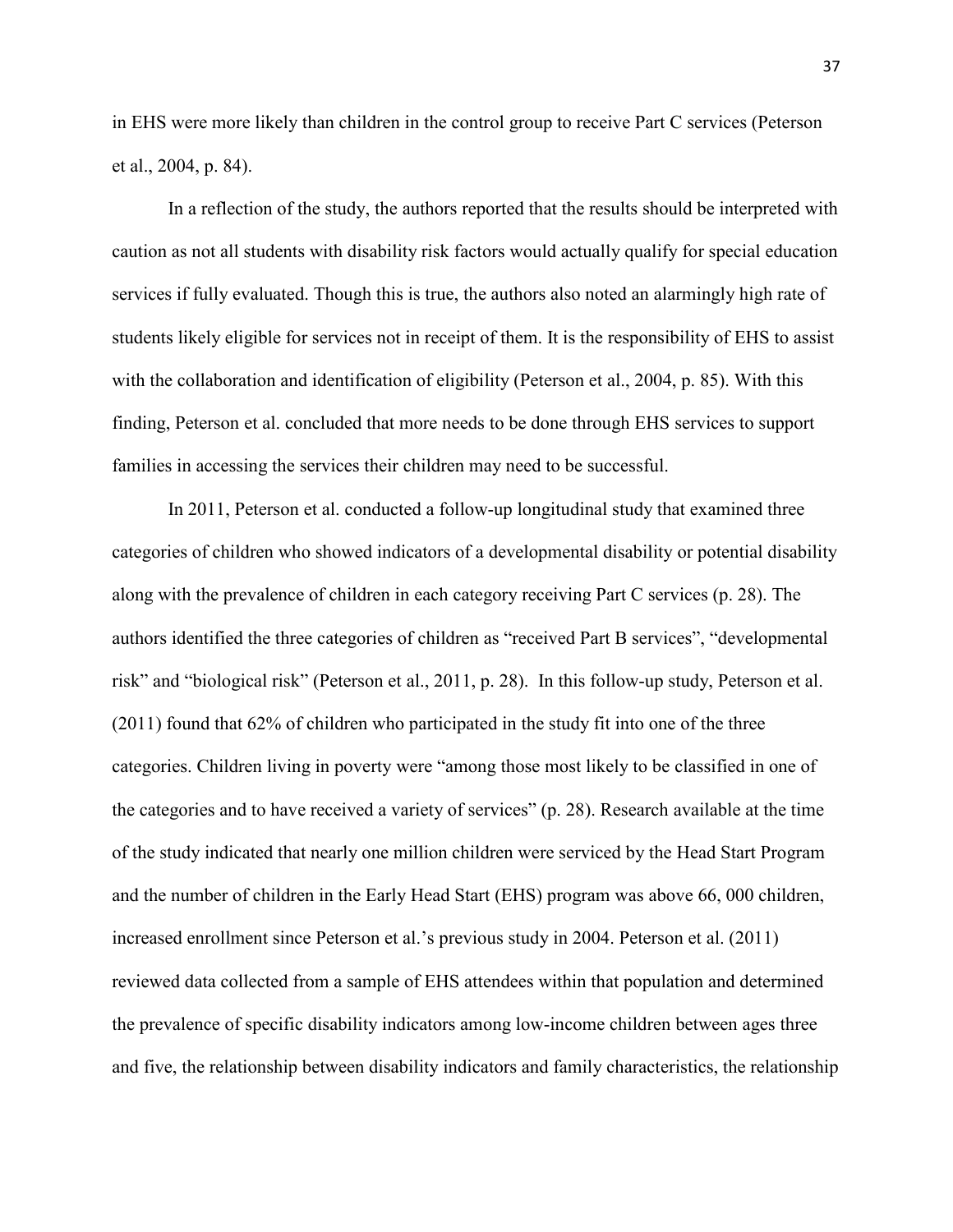between having a disability indicator and receipt of specialized services, continuity between Part C and Part B services (Special Education services for school aged children), and predictive factors of Part B services (p. 30).

Peterson et al. (2011) provided further insight regarding the population who received EHS services. The key findings in their study confirmed that 18.6% of children in the sample received Part B services, a higher percentage than the general U.S. population (Peterson et al., 2011, p. 36). The authors interpreted this statistic to mean that a higher number of children who qualify for EHS because of their low-income families also qualify for special education services through Part B due to a developmental delay or biological risk (Peterson et al., 2011, p. 36). Peterson et al. (2011) also explained that this statistic means that children who needed services were able to access them at higher rates due to their EHS attendance (p. 36). To confirm their hypothesis, the authors found that students who received Part C services before the age of three, were more likely to be enrolled in Part B services as preschoolers (79.8% of them were) (Peterson et al., 2011, p. 36). However, Peterson et al. indicated that an entire third of the students who were identified as having a developmental risk prior to age three and continued to have a developmental risk into preschool did not receive Part B services while in preschool (Peterson et al., 2011, p. 37).

#### **Limits to Access of Special Education Services**

While quality early childhood education programs and special education programs are important for at-risk students, access to the programs is also crucial. Zima et al. (1998) explored the need for special education services in emergency homeless shelters in Los Angeles in order to highlight the number of children with "probable disabilities" that have limited access to special education services based on their living situations and school attendance rates (p. 98). Zima et al. (1998) used partial assessments, including academic, intellectual, and behavioral, to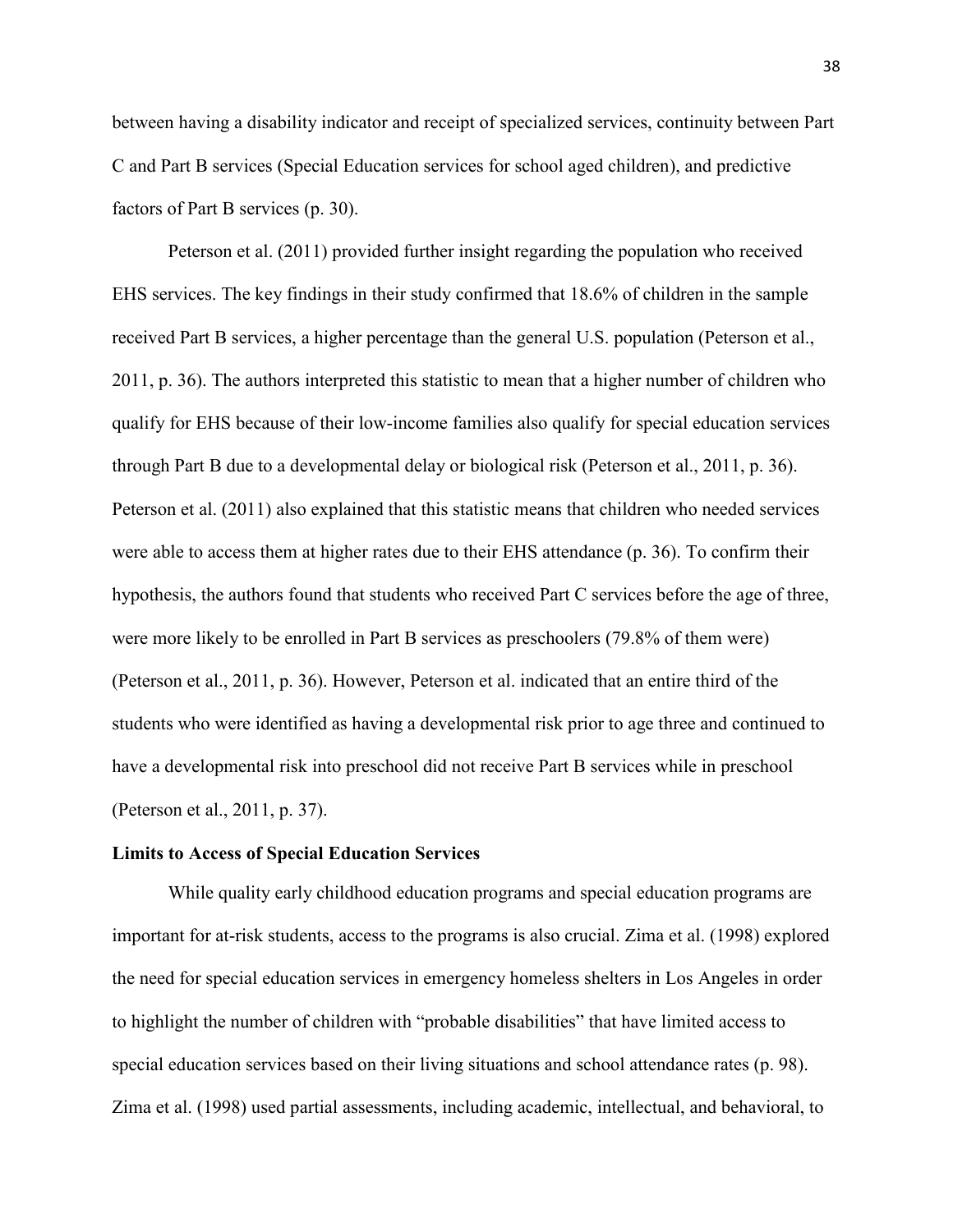identify children with a "probable disability". Behavioral disorders (BD), learning disabilities (LD), and mental retardation (MR) were the categories of disability identified in the study. The term Developmental Cognitive Disability (DCD) is currently used in special education, replacing the term MR. The students were not given full special education evaluations based on school-age criteria, but were given portions of assessments that could be used to identify students within the three disability categories in full evaluations. The authors also wanted to discover predictors that indicated needs for pre-referral interventions and referral to special education programs among the students in emergency shelters based on demographic information. Zima et al. (1998) hypothesized that children in shelters, who typically faced high levels of residential mobility and frequent school changes, would demonstrate higher levels of need for specialized services due to disabilities and lower levels of access or enrollment in the programs due to high mobility (p. 99).

Zima et al. selected 22 Los Angeles emergency homeless shelters for the study. For the shelter to be included in the study, the average family stay had to be less than eight weeks. Families needed to have at least one child between the ages of six and 12 who stayed at least one night in the shelter. Parent interviews, student interviews and student testing were completed within the shelter setting. Zima et al. (1998) used information reported by parents regarding school enrollment, attendance, and academics. The authors were unable to verify the information with school records due to Family Educational Records Privacy Act (FERPA) (p.100). Parent and student demographic information was also recorded for the purposes of the study.

The authors found that 43% of children in the shelters were homeless for more than two months in the past year and 29% had been homeless for more than one year (Zima et al., 1998, p. 102). The time a child had been homeless within the year averaged three months and 47% of all the children had lived in three or more places in the previous 12 months (Zima et al., 1998, p.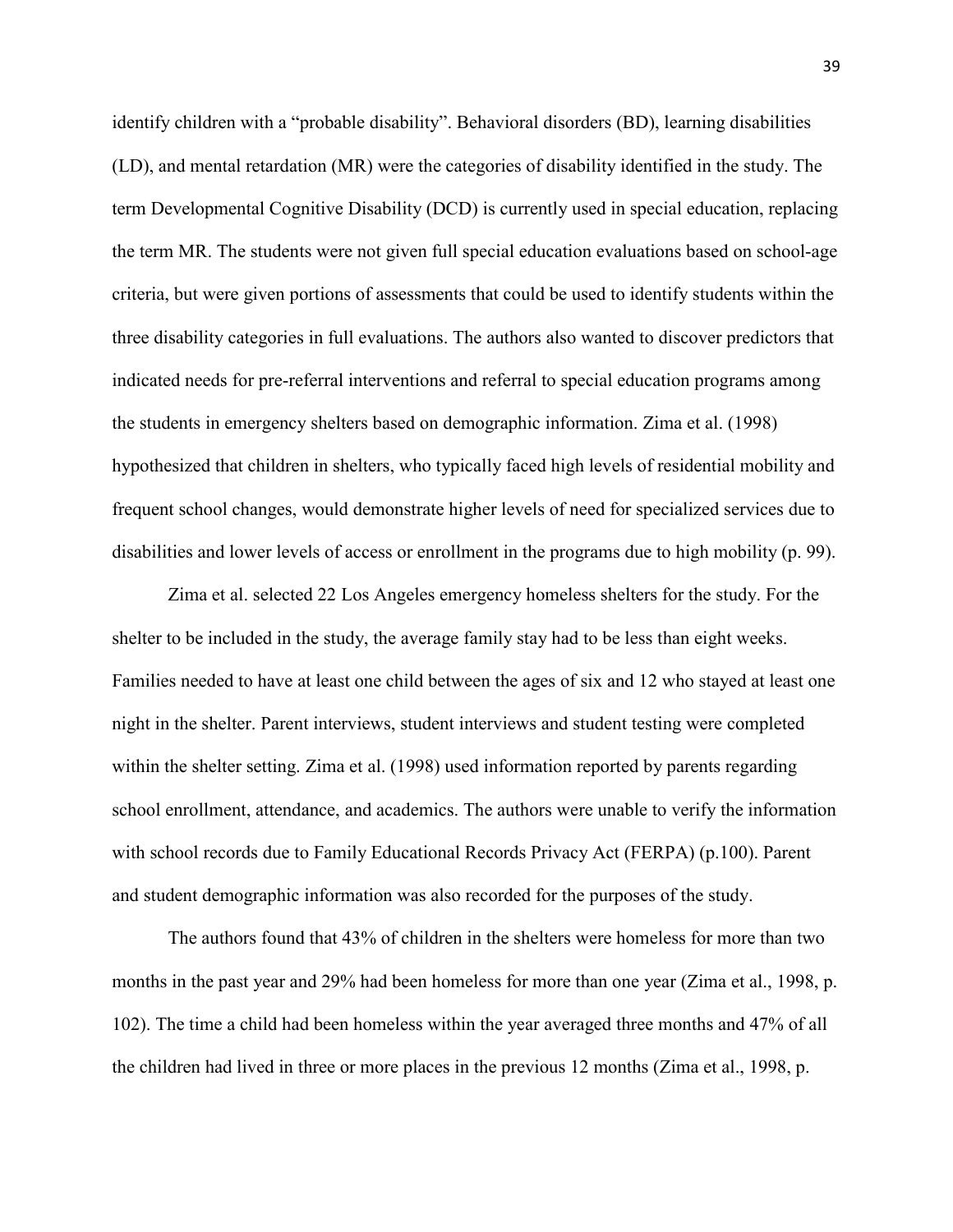102). Zima et al. (1998) reported that "most children in the study were enrolled in school (88%), but 39% of the students missed more than one week and 15% missed more than one month within the previous three months" (p. 103). The authors noted that the statistical enrollment and attendance data did not vary greatly by race or ethnicity.

In describing the level of need based on probable disability status, the authors commented on the measurements used for testing. Zima et al. (1998) indicated that the scores used to determine "probable disability" were scores that set a higher bar than ones used in a full evaluation because there would be additional criteria to be met in a full evaluation. The authors explained that they used shorter versions of the assessments for ethical reasons and also due to the "transient nature" of the families living in shelters (Zima et al., 1998, p. 100). The indicated need for pre-referral intervention was based on the number of children who screened positive for a "probable disability" (Zima et al., 1998, p. 103).The authors found that "46% of students tested within the borderline or highly probable range for at least one special education disability" (Zima et al., 1998, p. 103). The percentage of children with a probable disability in the shelters was found to be much higher than in the general public, a statistic the authors viewed as a confirmation of their hypothesis.

The authors found interesting statistical information regarding race, age, and gender within the disability categories. Zima et al. reported "older children had twice the odds of testing positive for LD compared to younger children" and Caucasian children were four times as likely as children from minority backgrounds to screen positive for LD (1998, p. 105). Significantly, children who missed more than one week of school in the previous three months were twice as likely as children who missed less than one week to screen positive for LD, but not for MR or BD (Zima et al., 1998, p. 105). This could account for the high numbers of children screening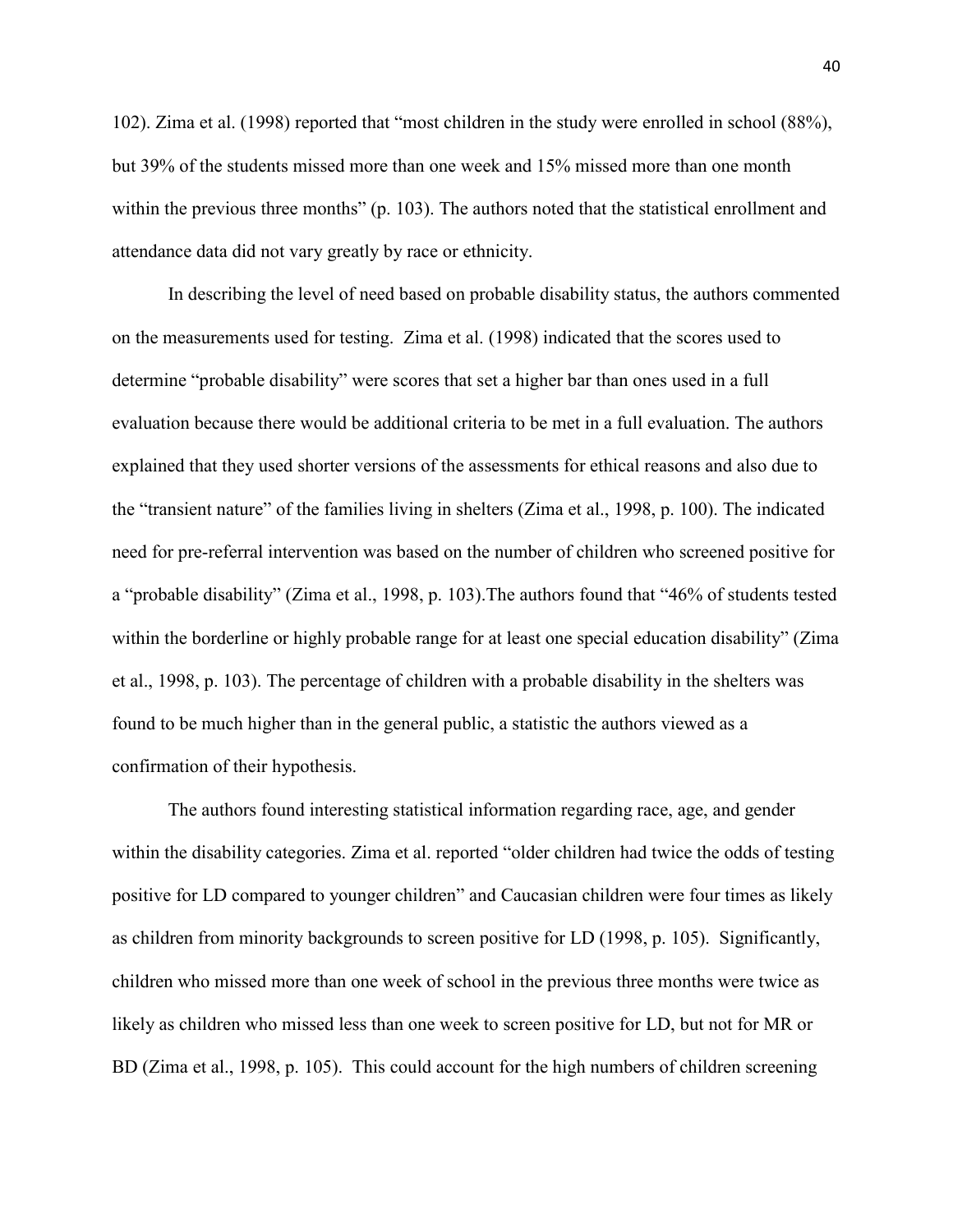positive for LD, as a previously stated statistic indicated that 39% of the students in the study missed more than one week of school and 15% missed more than one month.

Another finding stated "forty percent of the children reported that it was hard for them to keep their mind on their school work even though 87% of them indicated that it was good to get high grades in school" (Zima et al., 1998, p. 103). The authors demonstrated in their study that there certainly was a higher level of need in the shelters, but admitted the difficulty in separating actual disabilities associated with academic difficulties and difficulties in school based on the amount of school missed by this population of students. Zima et al. (1998) commented on the need for more careful assessment of students who may have disabilities, but also missed a significant amount of school due to homelessness. The study highlighted a potential need to adapt the screening process for children with potential disabilities living in homeless shelters. The authors did not mention whether any students in the study were actually evaluated for special education at their schools and received services under a disability category. This would be important information for the authors to compare the level of need found in the study.

Hibel et al. (2010) questioned the relationship between certain school, family and student characteristics and special education placement. In pursuit of answers, the authors used longitudinal behavioral and achievement data from a 1998-1999 kindergarten class to identify variables that predicted special education placement. The study encompassed data from 11,138 students in 970 schools said to be "nationally representative" (Hibel et al., 2010, p. 317). Hibel et al. remarked on prior research indicated negative educational costs associated with special education placement (2010, p. 313). While the authors noted that the benefits of special education programs likely far outweigh the costs, they determined that purposeful consideration of special education placement was important to educators and policymakers (Hibel et al., 2010,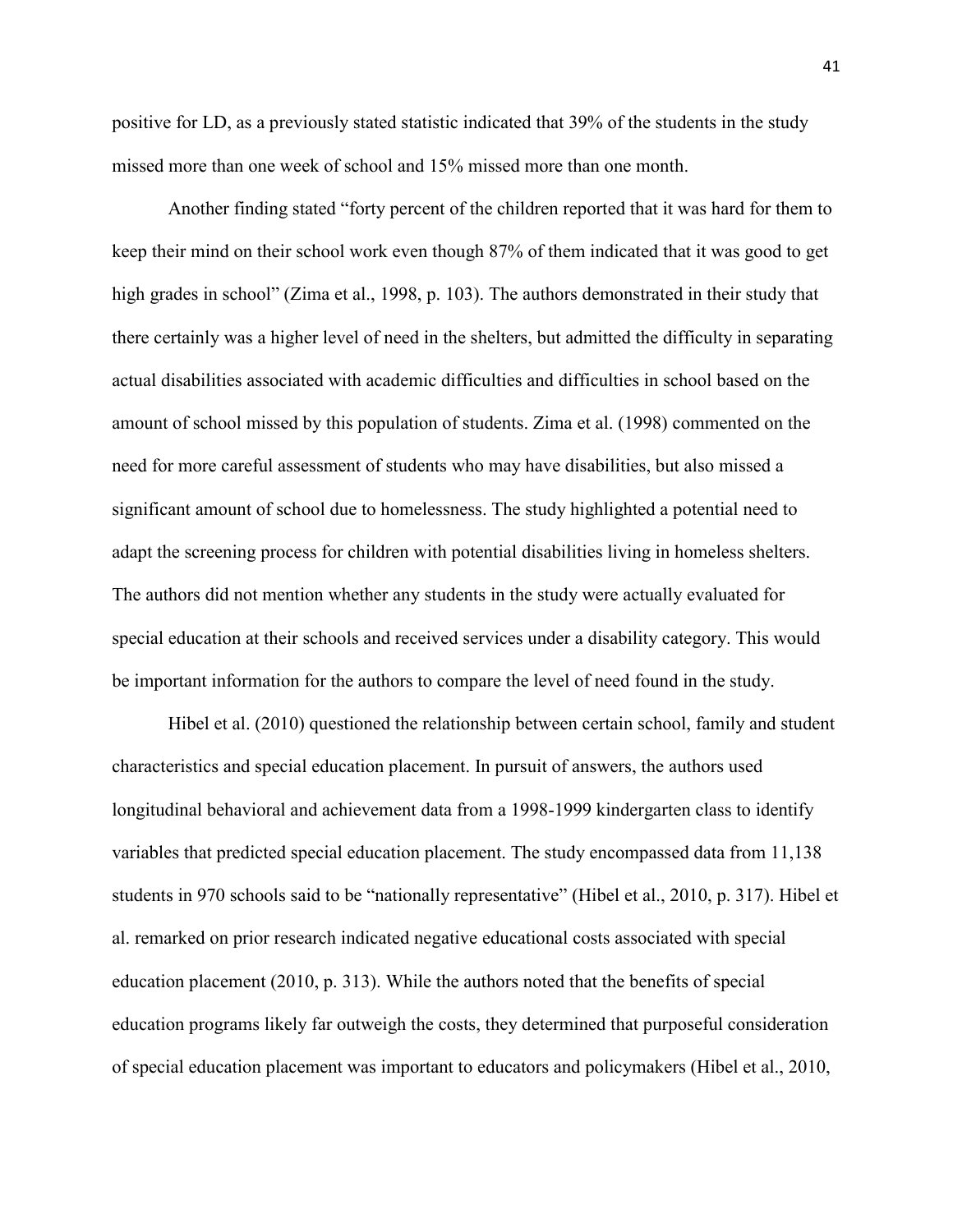p. 313). Hibel et al. noted that "disproportionate placement of some groups into special education may limit the provision of special education services to other groups of eligible students …and would be problematic if services were less likely to be delivered to those most at risk" (2010, p. 313). The authors hypothesized that specific student race and class characteristics would be predictive of special education placement and, based on previous research (Skiba et al., 2005), minority students would be overrepresented in special education. The authors also predicted that special education placement would diverge for similar students at different schools with varying amounts of minority students. The authors used the term "frog-pond effect" to explain this phenomenon.

Hibel et al. (2010) confirmed their "frog-pond effect" hypothesis. They noted that students with lower scores on academic assessments who attend higher performing schools on average, had more of a chance of "standing out" (p. 315) and were more likely to be placed in special education programs than students with similar scores at lower performing schools. The authors explained this was related to subjectivity in the special education evaluation process. The authors concluded that lower achieving schools were possibly not able to meet the needs of underperforming students (Hibel et al., 2010, p. 315). The authors applied the "frog-pond effect" to behavioral needs, as well as academic needs, meaning a school with more behavioral incidences would be less likely to meet the needs of students who have a behavioral disability.

Hibel et al. used predictive factors such as gender, race/ethnicity, family Socio Economic Status (SES), student academic achievement, and student behavior as dependent variables to study which students would or would not receive special education services. The authors found that academic achievement levels in kindergarten were the strongest predictor of special education identification before fifth grade. Initially, the data indicated that non-white students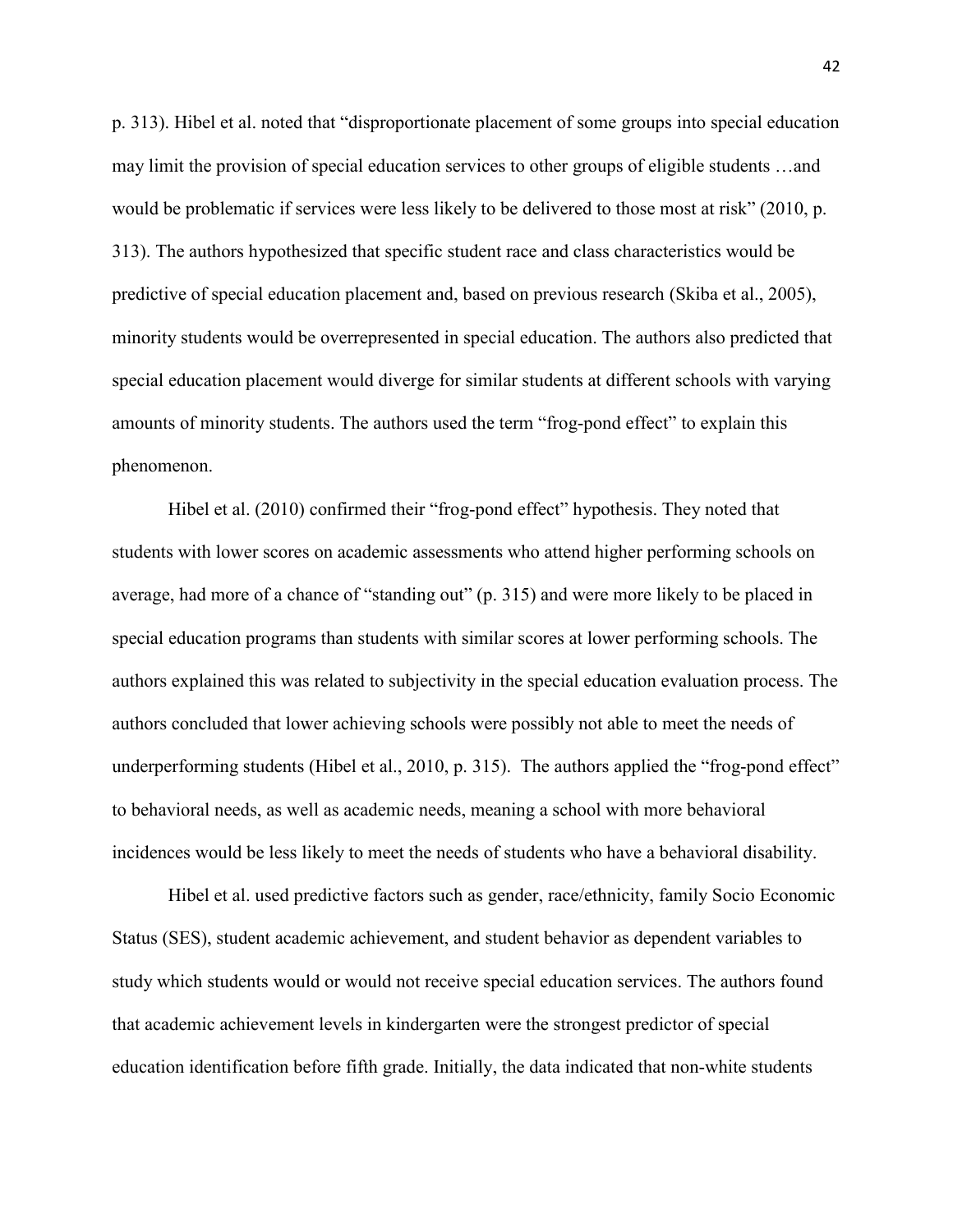were more likely to be placed in special education programs based on placement rates, consistent with previous studies on the topic. When school-entry individual student achievement test scores were controlled, the authors found that non-white students were much less likely to be placed in special education programs (Hibel et al., 2010, p. 323). This data contradicted previous research and the authors insisted that more research of this type be done to investigate whether the results could be replicated. In support of other research, the authors found that male students were more likely than female students to be placed in special education, even after controlling for variation in their academic achievement (Hibel et al., 2010, p. 323). Social class and background did not have a statistically significant relationship with special education placement in this study. When the authors controlled for behavioral variables, the results of the study did not show significant differences.

Student behavior measures included observational information reported by teachers on student task engagement and externalizing behavior problems (Hibel et al., 2010, p. 319). The frequency of a student's engagement in classroom tasks strongly predicted whether a student received special education services. Significant findings related to behavior in the classroom were consistent with other studies that confirmed that students more frequently engaged in classroom tasks were less likely to be placed in special education. Conversely, students who "frequently engaged in externalizing behavior problems were more likely to be placed in special education programs" (Hibel et al., 2010, p. 323). The authors noted that boys were more likely to be rated as *less engaged* and *more disruptive* in the classroom (Hibel et al., 2010, p. 323). When behavior was controlled, the rates of males placed in special education remained higher than females. The rates of non-white students placed in special education remained significantly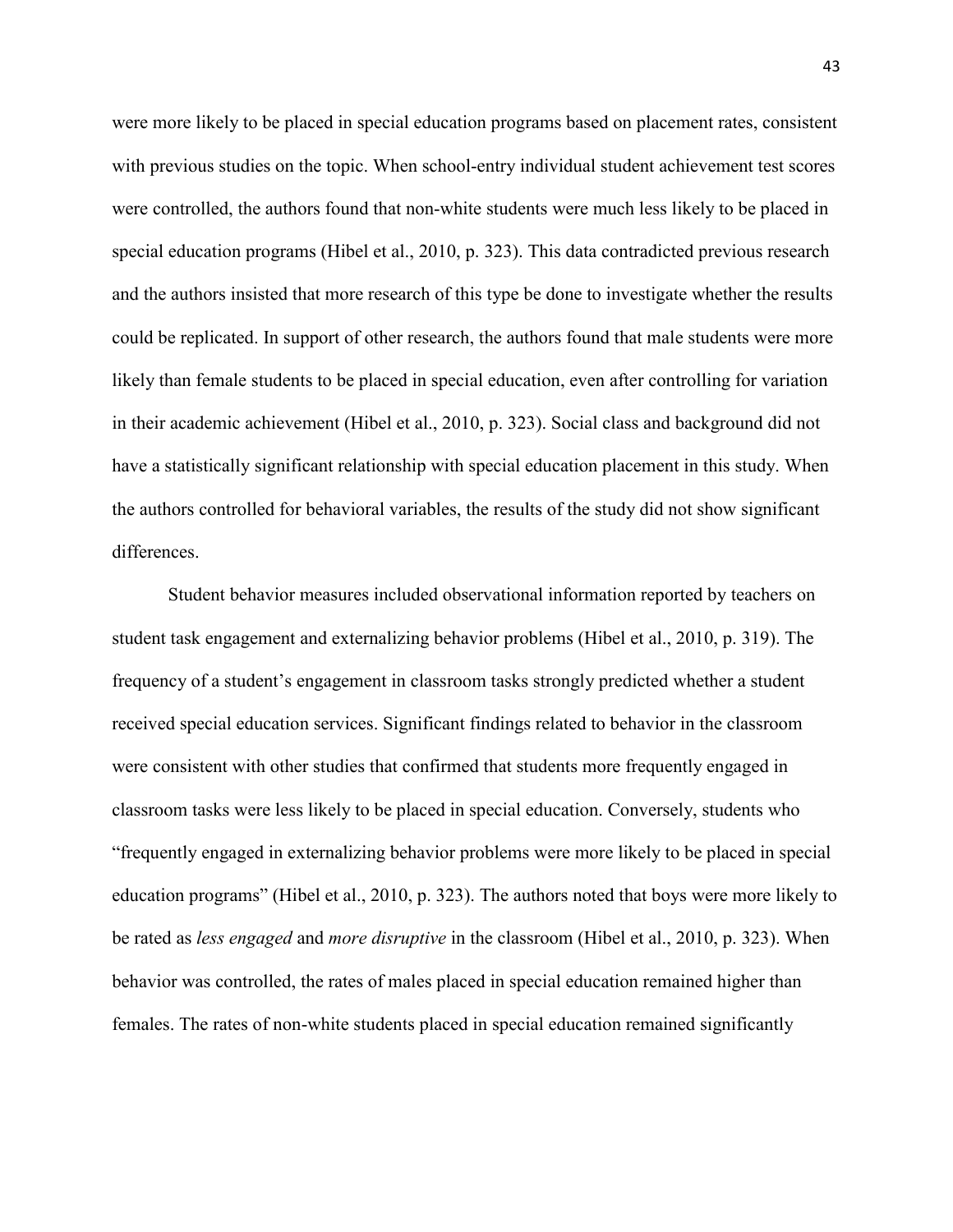lower than the rates of white students when behavior and individual-level academic achievement at school entry were controlled.

School-level variables impacted the data differently. The authors found that the percentage of minority enrollment negatively impacted special education placement. The authors explained that this was caused by some individual-level race/ethnicity effects (Hibel et al., 2010, p. 324). The authors indicated that schools with a high minority enrollment did not demonstrate a significant relationship between race/ethnicity and special education placement. Additionally, as a school's SES increased, so did the likelihood of special education placement. When further evaluating the frog-pond effect, the authors used school mean test scores to evaluate lower special education rates in lower performing schools and confirmed that "schools with highminority enrollments experienced an under-placement of students into special education beyond the frog-pond effect" (Hibel et al., 2010, p. 324). Students who attended schools with higher than average student engagement scores overall were at greater risk for special education placement. Family SES was not a significant predictor of special education placement when all variables were controlled for. Additionally, the authors noted that changing schools did not correlate significantly to special education placement (Hibel et al., 2010, p. 323).

Hibel et al. (2010) also examined the results of the data within the different disability categories. Data results for learning disabilities were generally aligned to typical results for special education, but the authors noted that on an individual level, the impact of individual academic achievement had a stronger association with being identified as having a learning disability than with a disability in general. This made sense as the criteria to determine a learning disability was heavily based in academic under-achievement. No significant relationship was found between learning disabilities and externalizing behavior problems. In discussion of their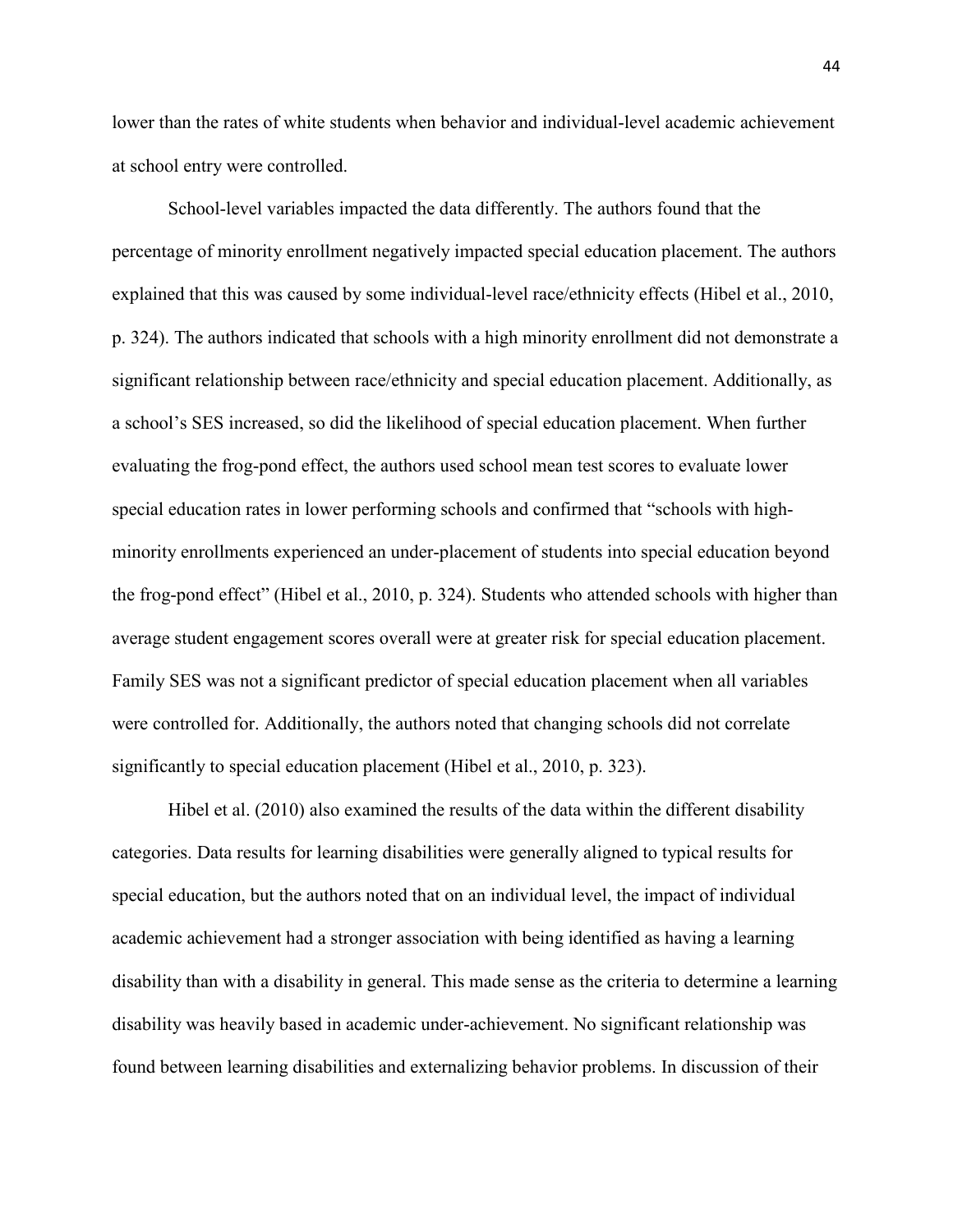results, the authors further analyzed the findings and uncovered that student levels of academic achievement "mediated the SES effect on placement in special education" to varying degrees within differing disability categories. The authors identified that a limitation of the study was that the data was collected from elementary students only. The authors recommended future similar studies targeting middle and high school students. Despite this drawback, the study found substantial evidence that the context of a student's education impacted placement or nonplacement in a special education program. The authors concluded the analysis by declaring a need for more research in the area of minority disproportionate representation.

Hibel and Jasper (2012) analyzed risk factors for students placed in special education under the category of learning disabilities (LD), but specifically focused on children of immigrants. The authors chose to study students placed in the LD category, as it was the largest disability category with an increased number of students placed in special education services under this category. Hibel and Jasper (2012) suspected that there was a disproportionate representation of minority students within special education and that the timing of placement in special education was also disproportionate. The authors expressed efficacy concerns over the inequalities of special education services compared with non-special education services, including early intervention services (Hibel & Jasper, 2012, p. 504). As indicated by previous research, early interventions and early achievement have important and lasting effects on students at higher risk for academic underachievement due to a disability. However, the identification process for students who actually need specialized services has been complicated by the issue of disproportionate representation. The authors acknowledged the common concern that some students might be falsely identified with a disability and consequently denied access to general education at the required rate. The authors hypothesized that children of immigrants less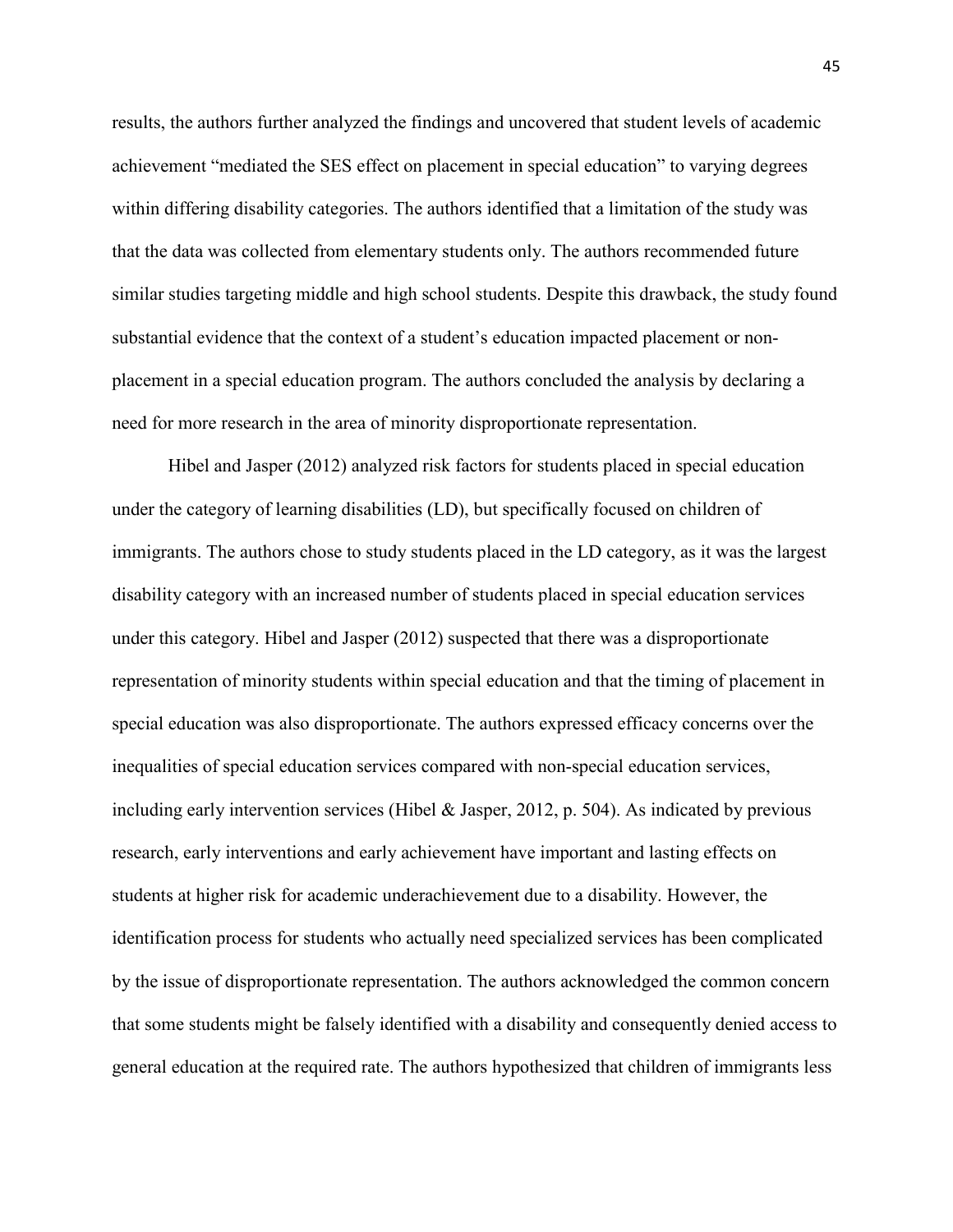frequently received special education services or received delayed special education services, despite being statistically more likely to be placed in special education programs based on common demographic indicators. Additionally, the authors expected to find that this pattern existed because children of immigrants had high rates of language minority status and received English as a Second Language (ESL) services instead of special education in their early years (Hibel & Jasper, 2012, p. 522).

Previous research links race/ethnicity, SES, and gender, among other factors, to the increased chance academic underachievement (Cutuli et al., 2013; Herbers et al., 2012; and Jordan et al., 2006). Hibel and Jasper were concerned about the seemingly systematic prioritization of ESL services and language proficiency over special education intervention in the case of American children of immigrants. The authors used the term *language minority* to describe students living in homes where a language other than English was spoken (Hibel & Jasper, 2012, p. 507). Although schools are required to provide special instruction for language minority students who need ESL services, schools also have a responsibility to identify students who need special education services and sometimes students fall into both categories. The authors drew on data used in Hibel et al.'s 2005 study, nationally representative and longitudinal data spanning from 1998-2007, to address their hypotheses.

Hibel and Jasper analyzed the data considering individual child variables such as race, gender, behavioral readiness, academic ability at school entry, child age at kindergarten entry, and premature birth. The authors also considered school-level variables. The results indicated that children of immigrants were less likely to receive special education services during their elementary years even though these children are at a higher risk for low academic performance due to having lower SES, lower math achievement at school entry, higher levels of minority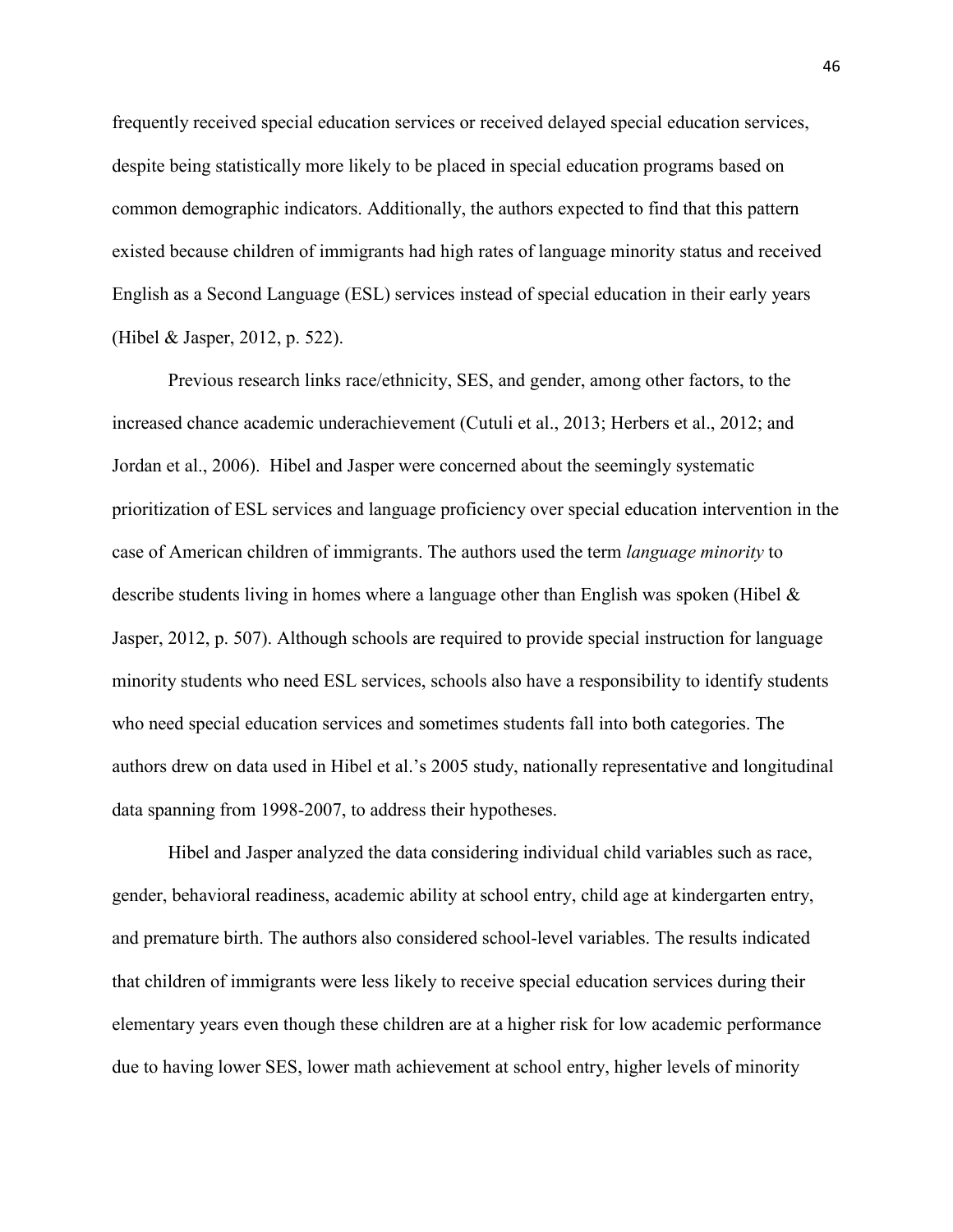status, and greater mobility between schools (Hibel & Jasper, 2012, p. 513). The authors noted that approximately 47% of children of immigrants receive ESL services during their elementary years (Hibel & Jasper, 2012, p. 513), a much higher rate than third-plus generation students. The data described on page 514 by Hibel and Jasper (2012) demonstrated that it was less likely for children of immigrants to ever receive LD services, but the chances varied in significance by grade level. More thorough investigation indicated that there was a lower rate of special education placement for ESL students in the earlier grades (Hibel & Jasper, 2012, p. 514). In confirmation of the authors' hypothesis, the data illustrated that children of immigrants have low odds of special education placement under the LD category, but have an increased chance as school years progress. Additionally, the authors reported that "children in immigrant families do not have significantly different probabilities of special education placement once schools controlled for participation in ESL programs" (Hibel & Jasper, 2012, p. 522). Hibel and Jasper explained this to signify that schools used ESL programs as an alternative to special education during the first years of elementary even though these students demonstrated LD needs at the same rate of their non-immigrant peers (Hibel  $\&$  Jasper, 2012, p. 522). The findings are problematic as immigrant children were less likely to be considered for special education until their later elementary years and then are disproportionately placed into LD programs when it is arguably too late.

The authors discussed the need to eliminate false positive identifications in special education, but countered this argument with the consideration of the importance of access to early intervention. Hibel and Jasper highlighted a complicated relationship between ESL and special education. They considered limitations in their own data, reflecting on the lack of information from teacher, school, and district level resources. The authors also acknowledged the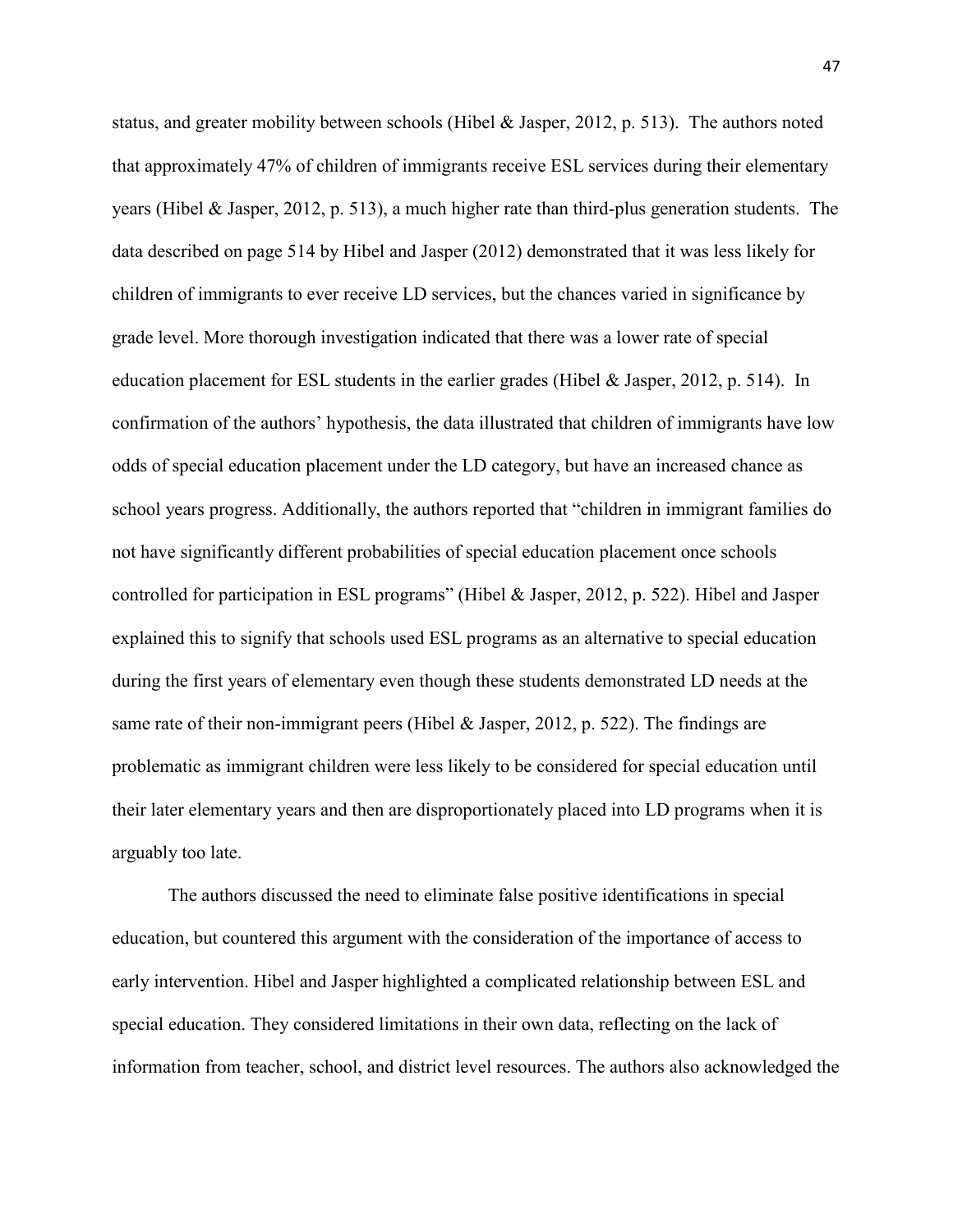fluidity of ESL services between different schools and determined that this could impact the rates of services received by the children of immigrant parents. Despite this, the numbers significantly demonstrated that students who were more likely to receive ESL services were much less likely to receive LD services in the early elementary years. The authors noted a need for further research controlling for variation within the language minority and immigrant population.

Mason-Williams (2015) inspected the quality in special education by measuring the access special education students had to "highly qualified teachers". The author cited current laws in education that require equal access for all students including students in special education programs. Mason-Williams based research questions on previous studies that indicated special education teachers (SETs) were unevenly distributed among schools and schools with high teacher turnover rates resulted in a lack of quality education, specifically in the special education programs. Mason-Williams asked three questions in her study. First, she wanted to know the characteristics of SETs in terms of teacher "qualification" and "preparation" as measured by degrees, certification, program types, and teaching experience. Mason-Williams (2015) also inquired about how the qualification and preparation of SETs in high-poverty schools compared with SETs in other schools (p. 251). Finally, the author asked if "students with disabilities in high poverty schools had the same opportunity to be taught by qualified and prepared SETs" (p. 252). The author hoped to bring about discussion regarding how unequal distributions of qualified teachers impacted high-needs student access to a fair and appropriate education.

Mason-Williams used data from a national data set which included information from a teacher questionnaire and school questionnaire and information about which schools had highlevels of poverty. The information was collected from teachers in public and private school settings during the 2003-2004 school-year and included only teachers who indicated that they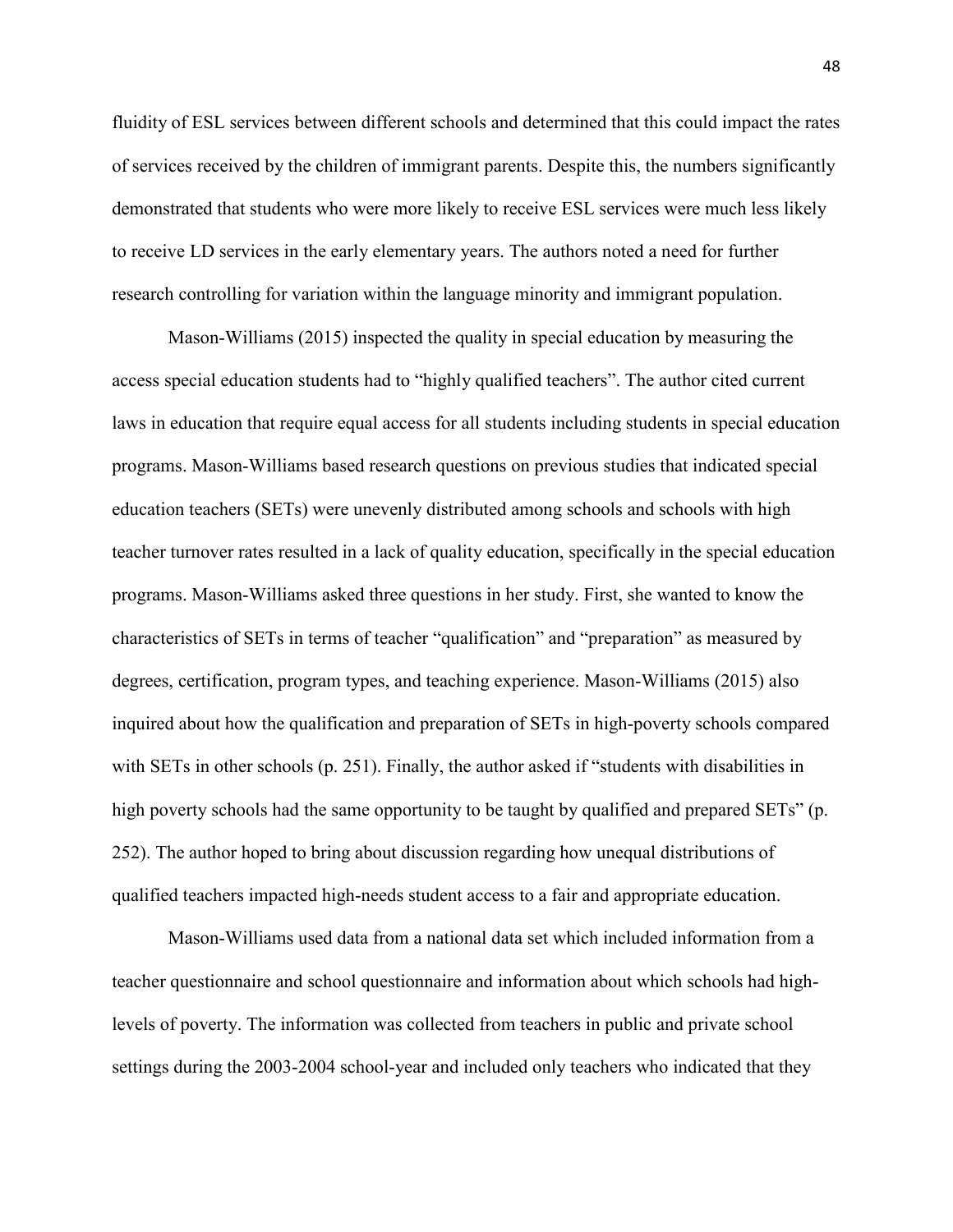currently worked in special education in a long-term position (Mason-Williams, 2015, p. 252). Mason-Williams used various measures to account for special educator qualifications and preparation including the amount of time spent in teacher preparation, degree major, degree level, certification in special education, certification in education, type of preparation program, and teaching experience. The author compared these measures with school poverty quartiles to answer her research questions.

Results of the study indicated that fewer SETs in high-poverty schools had a special education degree. The data additionally showed that a slightly smaller number of SETs were certified in higher-poverty schools compared with SETs in other schools (Mason-Williams, 2015, p.255). Comparison data for preparation of SETs between school types revealed that more SETs completed no preparation program in high-poverty schools than in other schools. Mason-Williams (2015) added that teachers in high-poverty schools were also more likely to complete non-traditional programs compared with traditional or degree-focused programs. Regarding experience, Mason-Williams (2015) reported that 80% of SETs in high-poverty schools had three or more years of teaching experience, while between 84 and 85% of the teachers had three or more years of experience at the other schools. The author did not find a significant difference in SET degree level among the schools.

Based on the findings in the study, Mason-Williams concluded that students with disabilities in high-poverty schools did not have the same access to qualified and prepared special education teachers. Mason-Williams (2015) admitted that some of the findings demonstrated slight differences in teacher qualifications and preparedness, but may not be significant based on the close numbers. However, the author expressed concern over the amount (20%) of SETs that did not have extensive teacher preparation, did not hold full state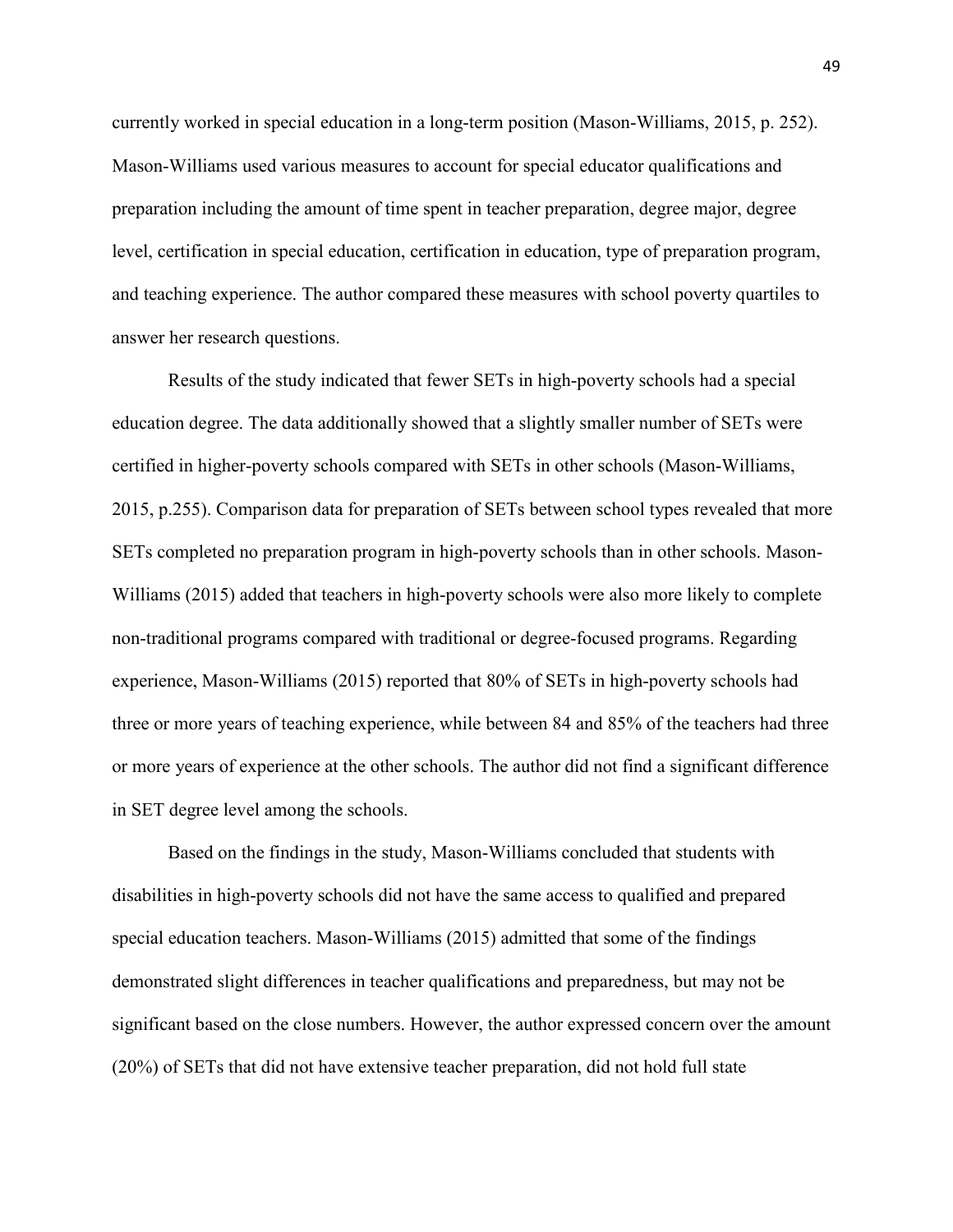certification in special education, and were considered novice teachers (Mason-Williams, 2015, p. 257). Additional concerns were expressed over the number of SETs (25%) that did not hold a degree in special education or complete a traditional teacher preparation program. Mason-Williams used these statistics to reiterate concerns that students in high-poverty schools with special education needs did not have equal access to education, violating their rights as students. Mason-Williams suggested plans to support teachers who were underprepared and policy changes to resolve issues related to unequal distribution of qualified SETs.

Caldas and Bankston (1997) hypothesized that poverty status had a negative relationship with individual academic achievement and that social status of parents had a positive relationship with individual academic achievement. The authors also predicted that poverty status in peer population negatively related to academic achievement while family social status of peers showed a positive relationship. The authors used data in the study from the Louisiana Department of Education. More than 96% of the student data collected was from students who were either African American or White. Data from 1990,  $10<sup>th</sup>$  grade state competency tests, was used. The authors excluded students in special education in the study because testing conditions could not be controlled.

The study results indicated a tendency for minority students to attend schools where the majority of the students were their same race (Caldas  $\&$  Bankston, 1997, p. 272). The results also demonstrated that students who qualified for free and reduced lunch were enrolled in schools that were disproportionally poor. Students attended schools with other students of similar SES backgrounds. The results additionally showed that students who were poor were more likely to be in schools with high numbers of African American students. Poverty status also correlated significantly with poor academic achievement (Caldas & Bankston, 1997, p. 273). Secondly to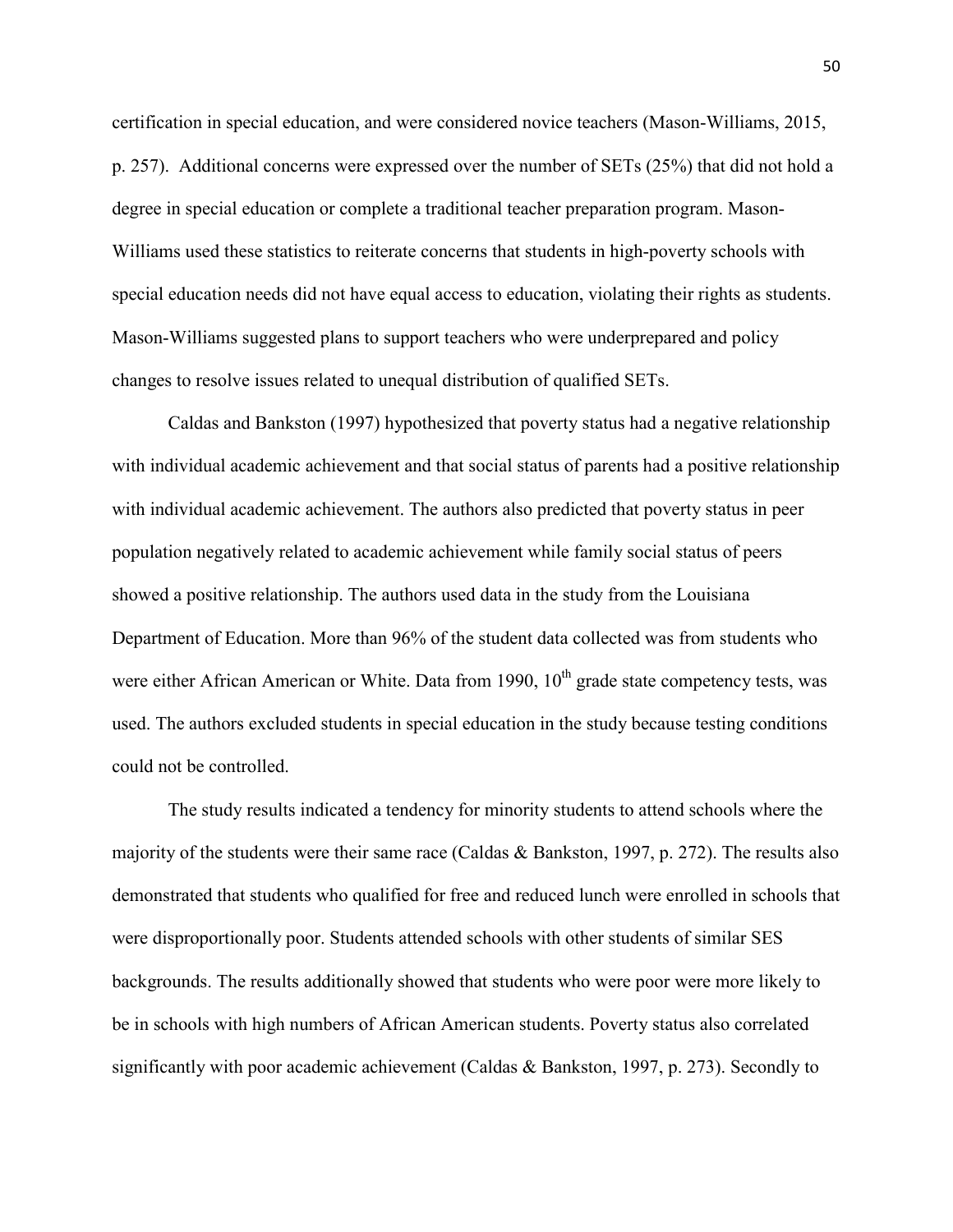race, the social status of student families strongly influenced student achievement. The authors noted it was important to consider school and individual demographics, which supported the previous research by Hibel et al. (2010) regarding the "frog-pond effect". The authors also found a significant correlation between schoolmates' socio economic status (SES) and individual academic achievement, but individual poverty levels correlated less with individual academic achievement. The authors assumed that the findings of the study related back to racial inequality. The authors noted that their view of the data might be oversimplified, but suggested that the reason that some students had an advantage in the system was due to the racial and SES make-up of the schools.

## **Intersection of Poverty with Racial Disproportionality in Special Education**

Skiba et al. (2005) studied the correlation between race and poverty to determine if there was a clear link to disproportionality in special education identification in the article *Unproven Links: Can poverty explain disproportionality in special education?* In another report, the authors defined disproportionality as "the representation of a group in a category that exceeds expectation for that group, or differs substantially from the others in that category" (Skiba et al., 2008, p. 266). The authors of the current study initially identified assumptions regarding the causal relationship between poverty and disproportionality. Skiba et al. (2005) laid out the assumptions in logical order:

1. Minority students are disproportionately poor and more likely to be exposed to sociodemographic stressors associated with poverty.

2. Factors associated with living in poverty leave children less developmentally ready for schooling and ultimately yield negative academic and behavioral outcomes.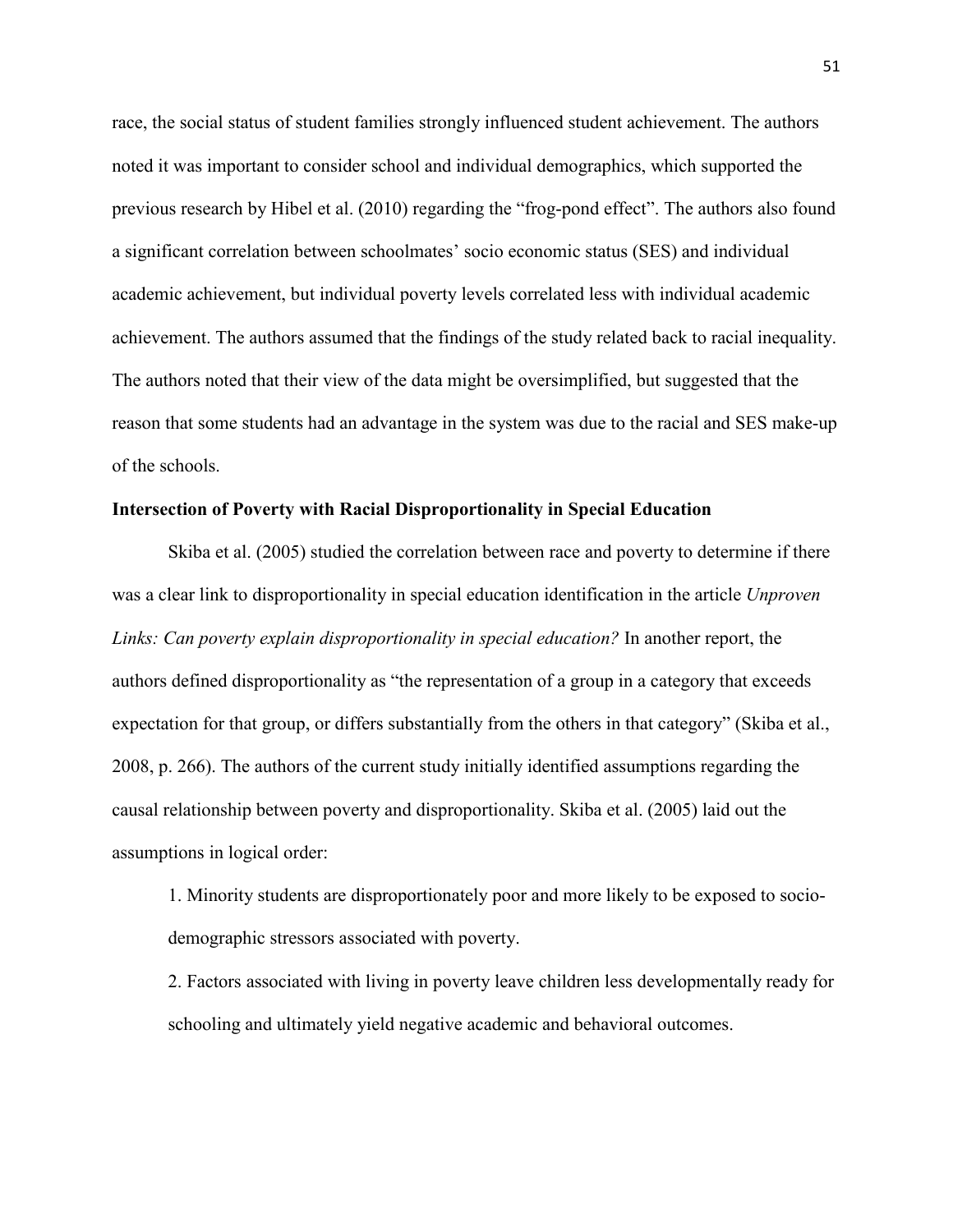3. Students who are academically low-achieving or at-risk for negative behavioral outcomes are more likely to be referred, and ultimately eligible for, special education services.

4. Therefore, poverty is an important contributing factor that increases the risk, presumably in a linear fashion, of special education placement for minority students (p.131).

The authors cautioned against making assumptions based on the relationships between the variables and recognized that previous studies may have made inaccurate conjectures in regards to the correlation of race, poverty, and educational outcomes. Skiba et al. (2005) looked more closely at the relationships between the variables when they controlled for different factors.

 Skiba et al. (2005) used district-level data to analyze the impact of poverty within the different disability categories to predict rates of minority special education disability identification (p. 132). The authors utilized enrollment data from Indiana school districts during the 2000-2001 school-year (p. 132). The authors focused on the disproportionality of African American students only. Skiba et al. (2005) examined five disability categories including mild mental retardation (MMR), moderate mental retardation (MoMR), emotional disturbance (ED), learning disability (LD), and Speech and Language (SL) due to high levels of disproportionality indicated in state data (p. 133). The authors chose poverty level, district resources, academic and behavioral outcomes, and race (African American or other) as independent variables in studying the estimated disproportionality in the district. Measures of school resources, indicated by the authors on page 133, included average teacher salary in the district, student-to-teacher ratio, expenditures per student, percentages of African American students in a district, and size of the school district based on enrollment. To account for both short and long term outcomes, the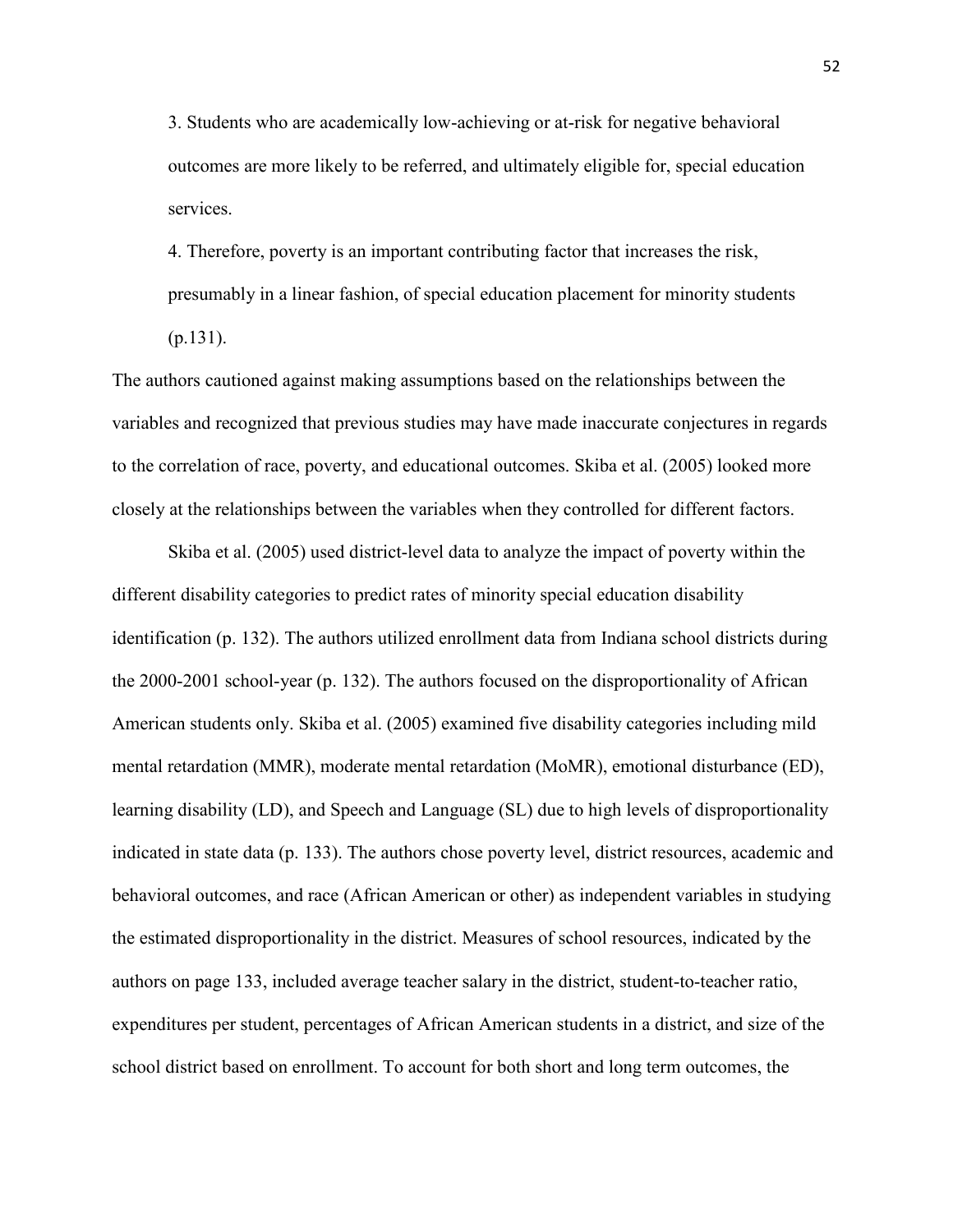authors described measures of academic and behavioral outcomes as the average third grade scores on state accountability measures, average SAT scores, percentage of students in the district taking the SAT, district suspension and expulsion rate, and district dropout rate (Skiba et al., 2005, p. 134).

 Skiba et al.'s (2005) findings demonstrated the complex relationship between the variables. They concluded a strong correlation between poverty and special education rates, but the association between race and special education was almost zero in their multi-variate analysis (Skiba et al., 2005, p. 141). However, Skiba et al. (2005) also indicated "when both race and poverty were considered simultaneously, race was more predictive of special education identification than low income across all disability categories" (p.139). This finding was attributed to the high rates of overrepresentation of African American students in special education. Additionally, poverty was an inconsistent predictor of disproportionality and a weak predictor in all but one disability category (MMR) for African American students (p. 141). According to the NEA, Individuals with Disabilities Education Act (IDEA) 2004 mandates that states outline plans to measure rates of disproportionality in special education state performance plans. Individual states must determine what a significant level of disproportionality is when they submit the plan to the Department of Education and are to consider this when creating and revising district policies. These policies tend to differ significantly across the states (2007, p. 14). This study investigated the complicated relationships among the variables and confirmed that poverty was a relatively small factor in African American over-identification in special education. The authors found that suspension/expulsion rates were significantly related to ED disproportionality and were related somewhat across all disability categories. Skiba et al. (2005) speculated that this statistic said more about district resources than anything else, but identified it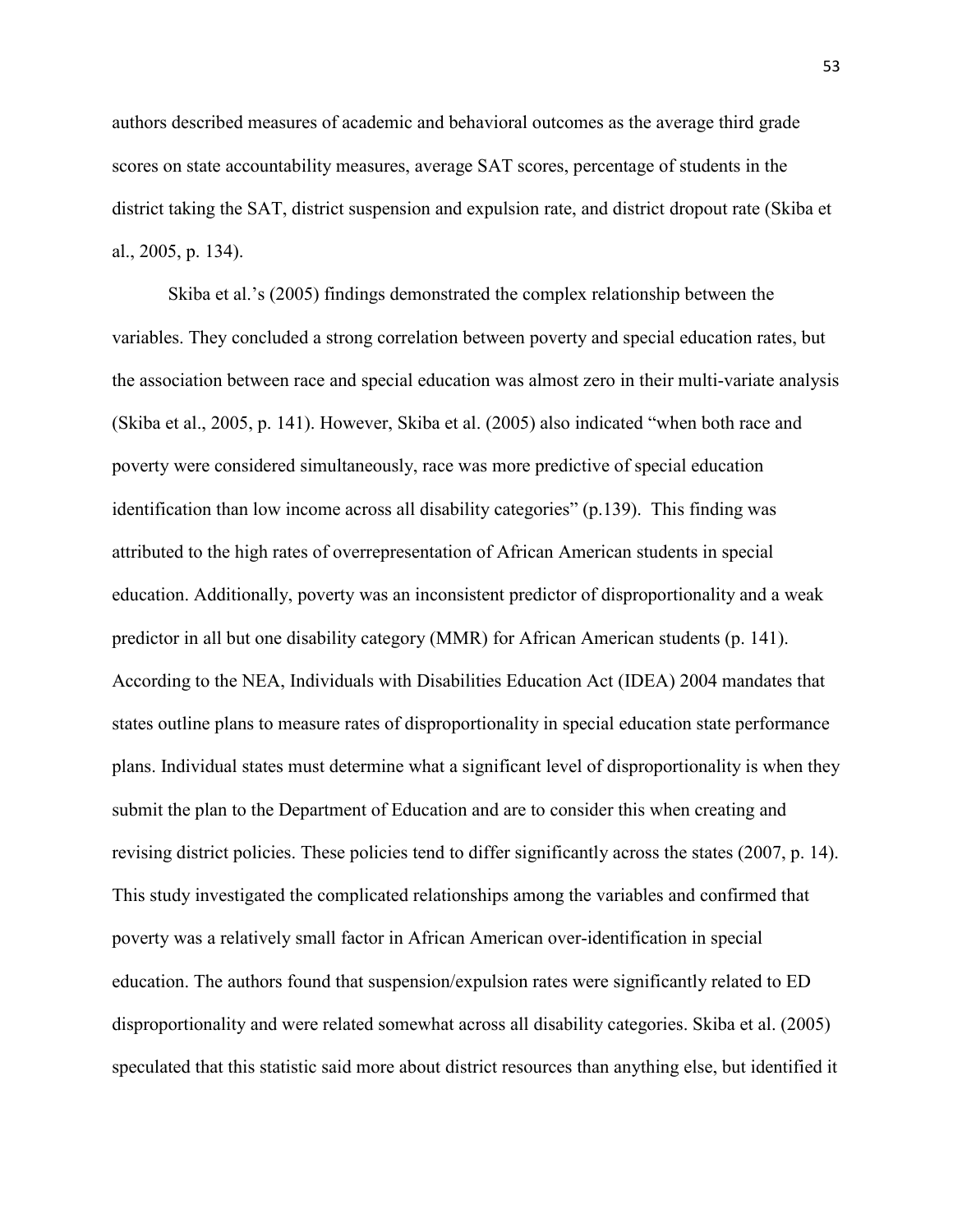as an area for potential future research. Overall, the predictors for disproportionality varied significantly across different disability categories.

Additional findings in the article linked the rate of students who received free lunch to early and late school achievement, further reinforcing poverty as a predictive factor for special education needs. Other results for the SL and LD categories of disability demonstrated an inverse relationship between free lunch and disproportionality of African American students in the two groups (Skiba et al., 2005, p. 135). Skiba et al. established that poverty had a different effect on the disability categories of LD and SL, but African Americans were found to be underserved in these categories despite their level of income. Skiba et al. (2005) indicated that some of the study results varied based on the control variables. While some correlations were significant, it was difficult to point to causal factors with the complex relationship between variables.

Several scholars (including Skiba et al., 2005) suggested that minorities are disproportionately represented as having disabilities. Related to this, Coutinho et al. (2002) sought to understand the influence of variables that affect special education rates for minority students including socio-demographic predictors. More specifically, the authors wanted to find the extent of disproportionality among students identified as learning disabled (LD). Coutinho et al. (2002) analyzed a sample of 4,151 school districts in the United States that served more than 24 million students during the 1994-1995 school year across all 50 states and Washington D.C. Coutinho et al. (2002) used data from a U.S. Department of Education- Office of Civil Rights survey to analyze the effects of gender, ethnicity, and socio-demographic factors on students identified with a learning disability. By doing so, the authors identified nine socio-demographic variables and used a logistical regression model to analyze the variables as predictors of students identified under the special education category of LD (Coutinho et al., 2002).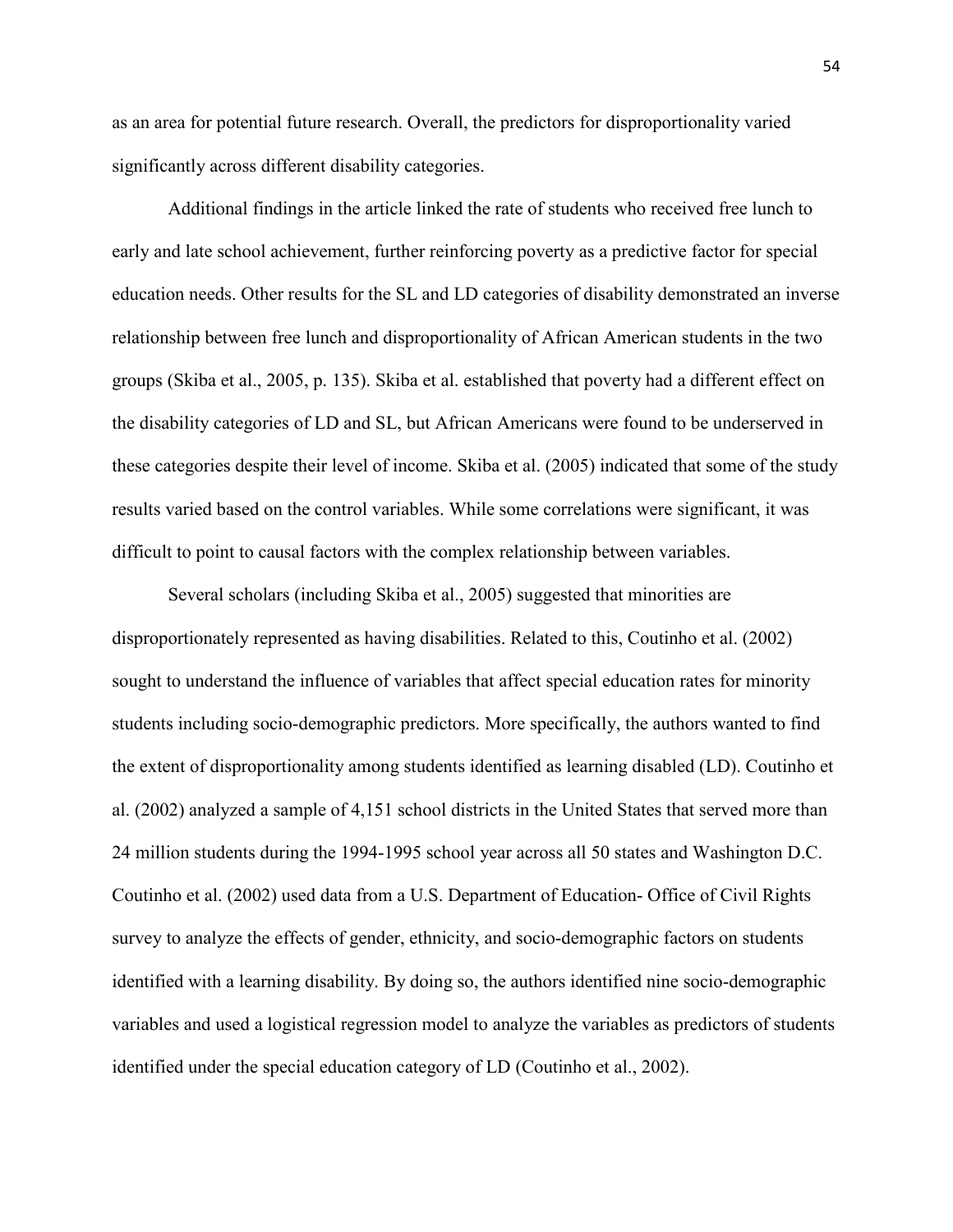While Coutinho et al. (2002) hypothesized that minority students may be differentially susceptible to educational disability due to social and demographic factors like poverty, fiscal factors, and access to appropriate general education, the results of the study indicated that "the relationship between LD identification and predictor variables for individual gender/ethnicity groups were mixed in terms of strength and direction" (p. 54). In other words, the findings in the study did not conclusively indicate that any one demographic characteristic was a predictive variable of LD identification, but the authors made some associations in the research. For instance, relative to black and Hispanic students, LD identification rates increased as poverty rates increased (Coutinho et al., 2002, p. 54). Additionally, the data noted a weak to moderate positive correlation with housing and income levels and identification of LD in all groups except Native American (Coutinho et al., 2002, p. 54). The authors emphasized that the data was inconclusive based on weak and exclusionary relationships found between the variables. However, the information offers some insight on what socio-demographic characteristics define students who qualify for LD.

Coutinho et al. (2002) concluded that demographic and socio-demographic characteristics were important indicators of learning disabilities, but varied among different gender/ethnicity combinations. Relative to race and gender, the rates of LD varied by ethnic groups from 1.2% for Asian/Pacific Islander females to 9.2% for American Indian males (Coutinho et al., 2002, p. 53). Results illustrated that the odds of LD identification varied significantly depending on race/ethnicity and gender. The relationship between race and disabilities has been widely studied, with much of the research focused on the overrepresentation of African American males identified with Emotional/Behavioral Disabilities (EBD) and Cognitive Disabilities. While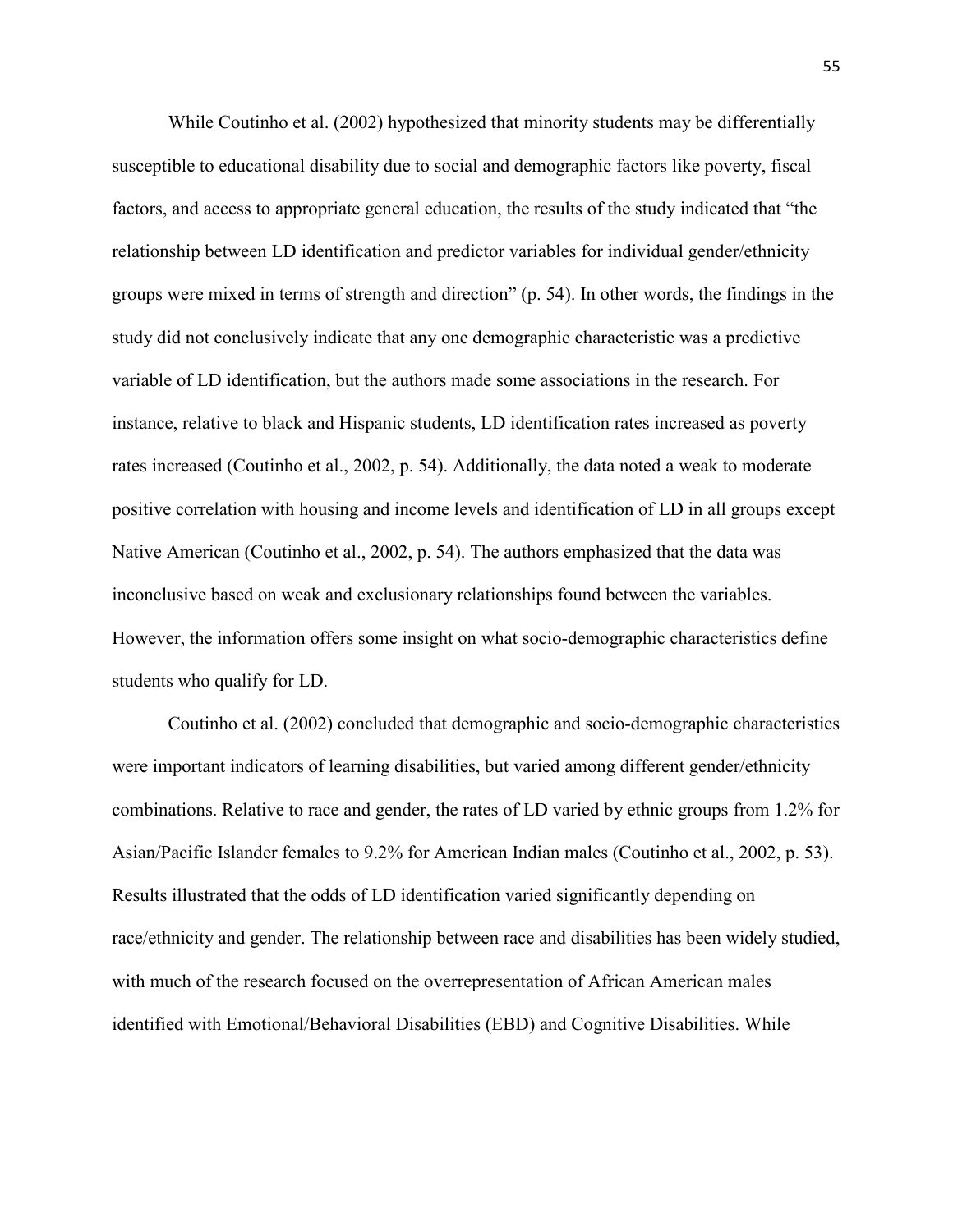focusing on LD identification, Coutinho et al. (2002) found that more research needs to be done to examine the high rates of American Indian males identified with learning disabilities.

Hosp and Reschly (2004) questioned the proportion of students represented in special education considering the impact of academic, demographic, and economic variables. The authors included the individual academic achievement variable in their examination of predictor variables because it was ignored from other studies. Hosp and Reschly (2004) obtained data from three sources (collected in 1998) that included information on students in the United States. The authors used Statewide and District-wide assessment data collected by the Department of Education in 16 states as the source of academic data. The data represented all regions in the United States.

The results of the study indicated that demographic information was a strong independent predictor variable for special education placement, followed by economic information as the strongest dependent predictor variable. The findings supported previous studies that demonstrated the strong correlation between economic and demographic predictors and special education program placement. Hosp and Reschly (2004) looked further into the different disability categories and found that demographic predictors were stronger for Emotional Disabilities (ED) and learning disabilities (LD) than other disability categories. The authors also found varying predictor variables more prominent in different disability categories across some racial groups, but not all. Spanning the racial and ethnic groups and disability categories, academic predictors generally had the weakest correlation with special education placement, but had a significant relationship in many of the groups (Hosp & Reschly, 2004, p. 194). Hosp and Reschly's (2004) study added to the research acknowledging disproportionality in special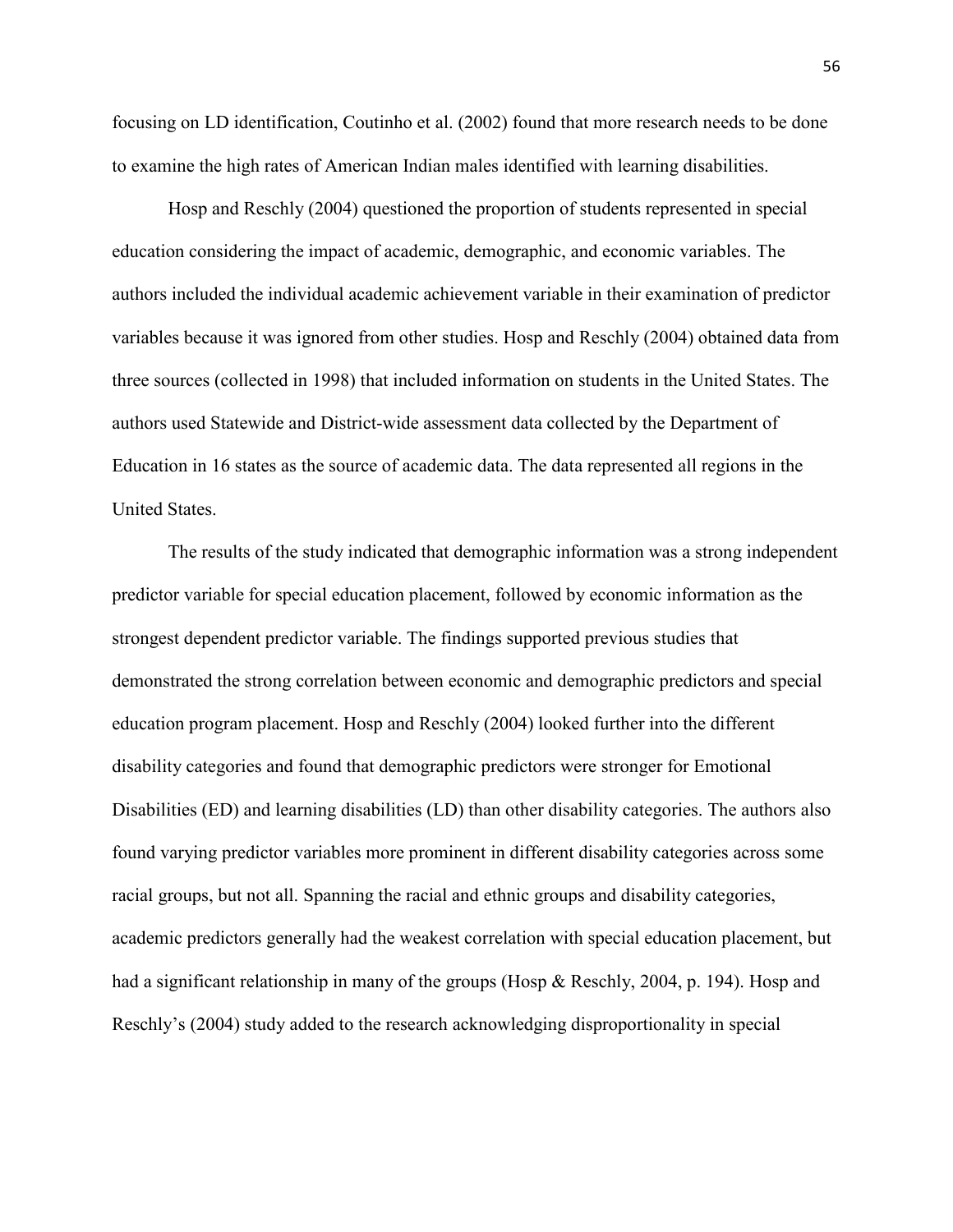education. The authors called for further research considering independent achievement as a key variable.

Gravois and Rosenfield (2006) saw overrepresentation of minorities in special education as a problem and developed instructional consultation teams to combat the disproportionate number of referrals and placements of minority students. Their study considered cultural variables that caused the over identification of minority students in special education, as well as cultural biases on tests and the effectiveness of pre-referral interventions. The study compared students in 13 schools selected for the Instructional Consultation (IC) teams with schools not selected for the IC teams over a span of two years. Twenty-two schools participated in five districts in the Mid-Atlantic States. The Instructional Consultation Team model was developed by the authors in a previous study in 2002. The team goal was to maintain student success in the general education environment through classroom teacher support focused on content and process of instruction.

Gravois and Rosenfield (2006) found that the implementation of Instructional Consultation (IC) Teams impacted the number of minority students placed in special education programs compared with schools in the same districts without IC Teams by reducing the number. The data demonstrated a reduction in special education referrals, evaluations, and placements (Gravois & Rosenfield, 2006, p. 48). The data also indicated that targeted instruction played a critical role in achievement scores, noting that more time should be focused on interventions and quality instruction prior to special education referrals. Additionally, the IC teams built positive relationships among school staff. Gravois and Rosenfield (2006) argued that these relationships were crucial for the success of IC teams. Overall, the authors found that IC teams were an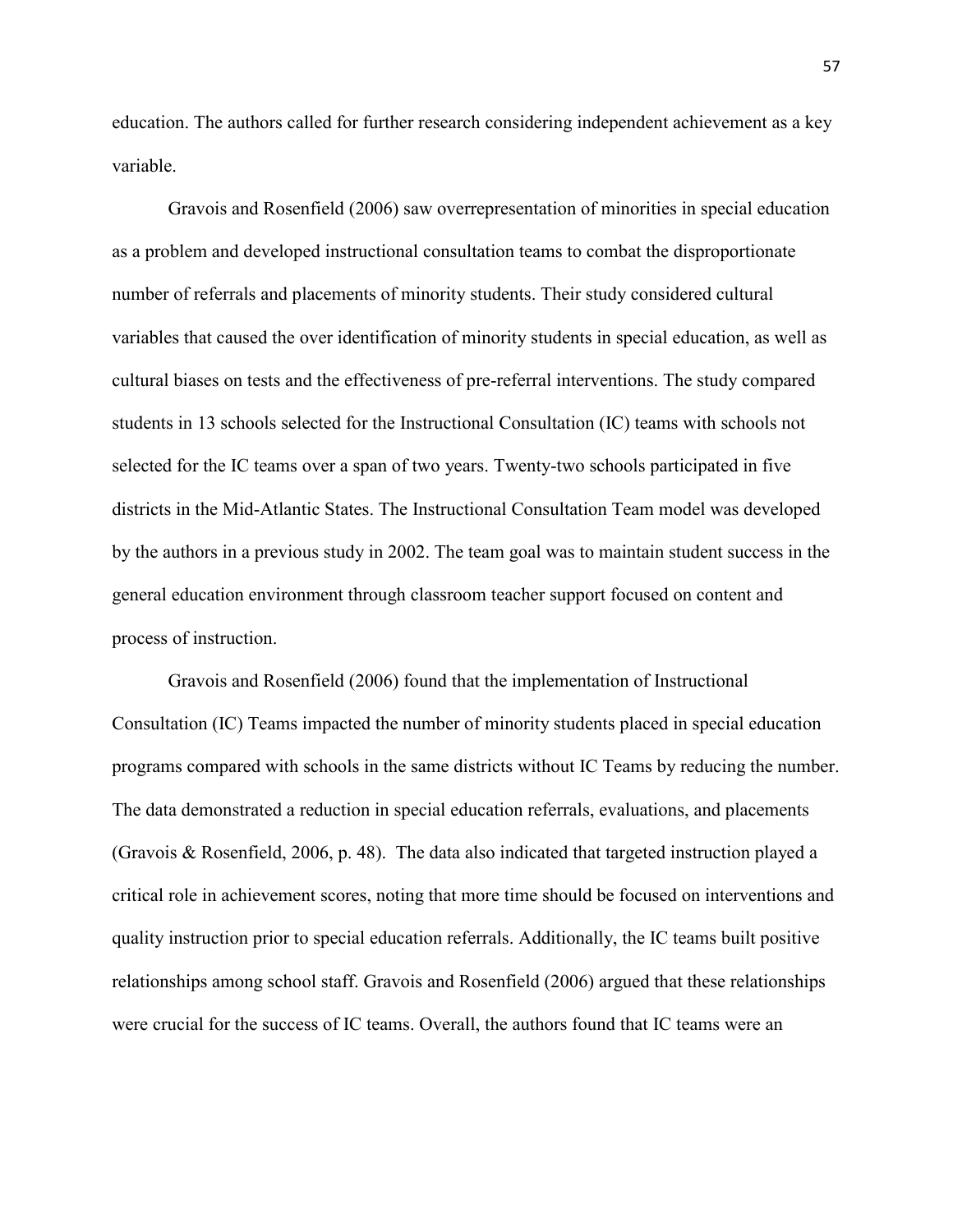important consideration for addressing disproportionate representation of minorities in special education.

MacMillan et al. (1996) compared students in grades two through four recommended for pre-referral interventions, looking for a correlation between type of referral and ethnicity and/or gender. The authors studied students in five southern California school districts. Students were eligible for the study if they were referred to the student strategies team (SST) due to difficulties in school and required academic interventions. The study incorporated procedures for special education qualification including an intelligence test, academic achievement tests, social skills assessment, behavioral rating scales, and a behavioral screening device.

Overall, the authors found that white students scored significantly higher on IQ tests than African American students. White students also scored higher on reading portions of the academic testing than African American and Hispanic students (MacMillan et al., 1996). Since the students were selected based on teachers' judgment that they were at risk for school failure, the results of the study could not be generalized to the entire population (MacMillan et al., 1996, p. 147). The authors explained that the students in this study were already academically and/or behaviorally different from the norm as part of the selection criteria for referral to special education SST. The results of the evaluation sub-tests showed evidence of this to be true.

Additional findings in the study addressed MacMillan et al.'s hypothesis that children of different ethnic groups were referred to the SST for cognitive, achievement, and behavioral problems at varying rates. The results did not demonstrate a significant relationship between race, ethnicity, and the reason for referral to the SST. This finding contradicted previous research which suggested that the referral process was racially biased. The results also showed that the minority students referred to SST demonstrated an appropriate referral based on their lower IQ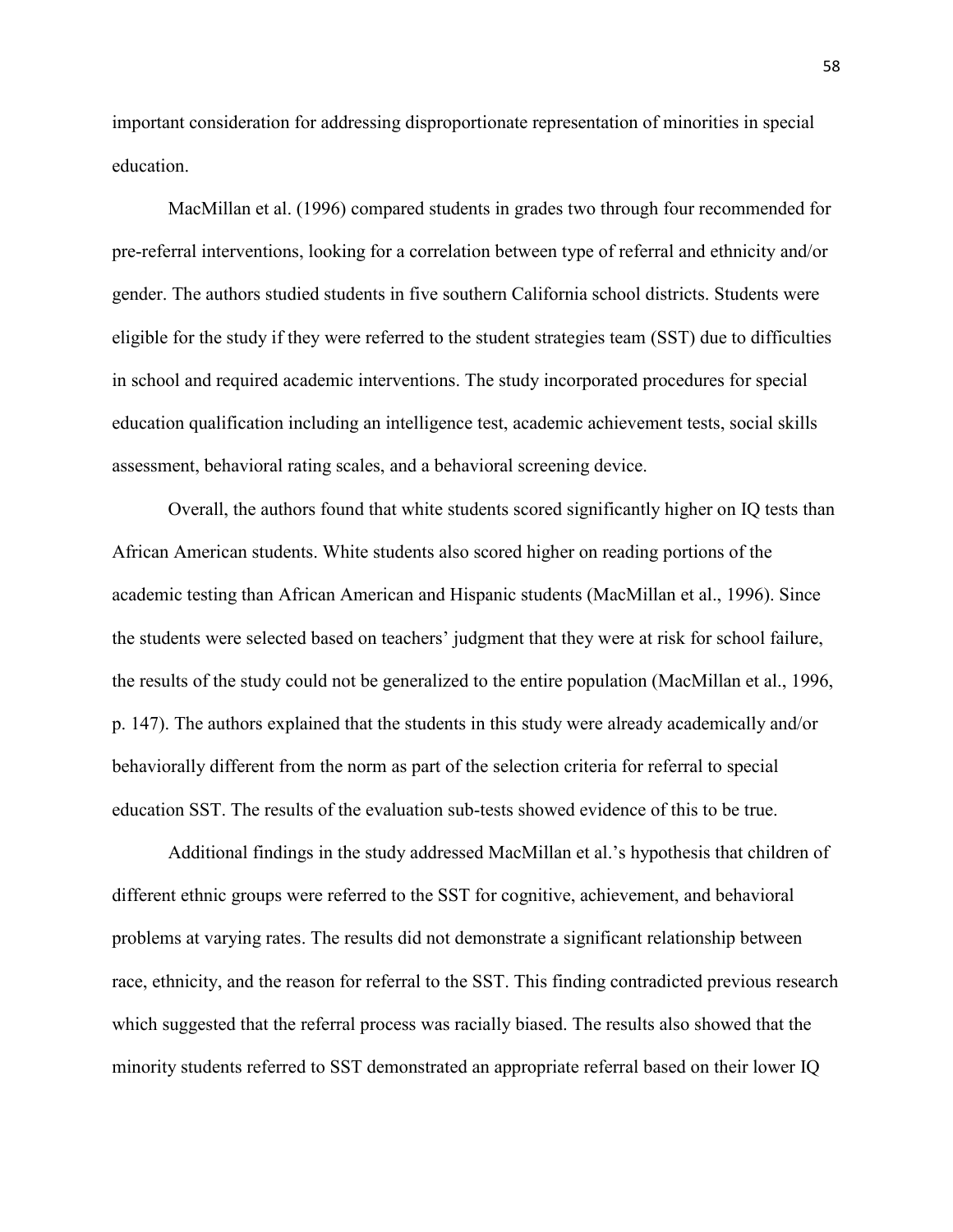and academic test scores (MacMillan et al. 1996, p. 148). The authors suggested that teachers demonstrated more hesitation when referring minority students for the SST than when referring white students based on the number of white students who scored higher on assessments compared with other racial groups. The authors acknowledged that during the time of the study in California, there was a concern about overrepresentation of minority students in special education that caused fewer minority referrals (MacMillan et al. 1996, p. 149). The findings demonstrated that standards for referral were not equal across racial categories and that minority students were perhaps under-referred, as opposed to over-referred. The authors contemplated the impact on students based on perception of effectiveness of pre-referral interventions. The authors indicated that if referral to the SST further stigmatized students, the referral rate of minority students may not be an issue. However, if the pre-referral interventions effectively increased student achievement, minority students might be excluded at a disproportionate rate from something that could benefit them.

Cosier and Causton-Theoharis (2011) inquired about the relationship between economic factors and levels of inclusive services for students with disabilities in general education classrooms. The authors determined factors associated with inclusive education in order to study the intersectionality between demographic and economic variables for students in inclusive education. Cosier and Causton-Theoharis (2011) focused on special education expenditures, socioeconomic factors, race/ethnicity, and legislation/policy. The data for the study was obtained from the New York State Education Department in 2005 and the National Center for Education (2006). A sample of 129 diverse school districts in central New York State was selected for the study (Cosier & Causton-Theoharis, 2011, p. 498).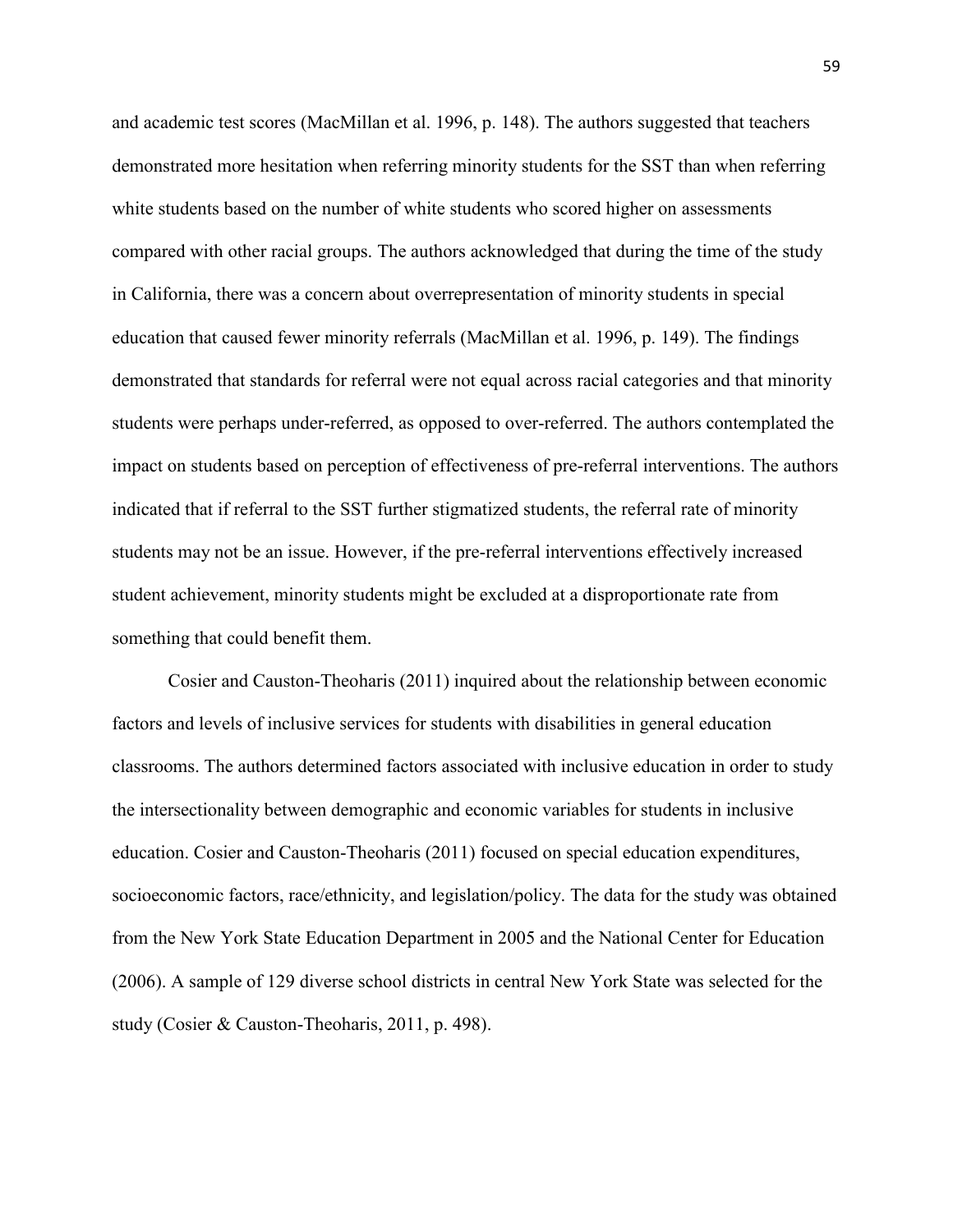The authors identified students as "highly included" if they spent less than 20% of their day outside of their general education classroom (Cosier & Causton-Theoharis, 2011, p. 499). Cosier and Causton-Theoharis separated students who received services for disabilities into four categories of inclusion; high, moderate, low, and no inclusion. Preliminary results of the study indicated that the number of highly included students correlated significantly with the students who also received free and reduced lunch (Cosier & Causton-Theoharis, 2011, p. 500). The data also demonstrated a positive correlation between the percentage of special education students and percentage of minority students, among other correlations not proven to have a significant causal relationship. Additional results showed that economic factors predicted levels of inclusion.

Cosier and Causton-Theoharis (2011) concluded that districts with high numbers of students with high inclusion rates in the general education classroom spent more money per pupil in general education and less on special education (p. 500). The authors offered the hypothesis that this statistic was related to the trend of increased inclusive education. The results of this study were inconclusive compared with previous studies that found differences in inclusion rates between races. Cosier and Causton-Theoharis (2011) reported that there was not a significant relationship between race and level of inclusion in special education (p. 501). Based on the correlation in results, Cosier and Causton-Theoharis recommend further policy review of funding for special education.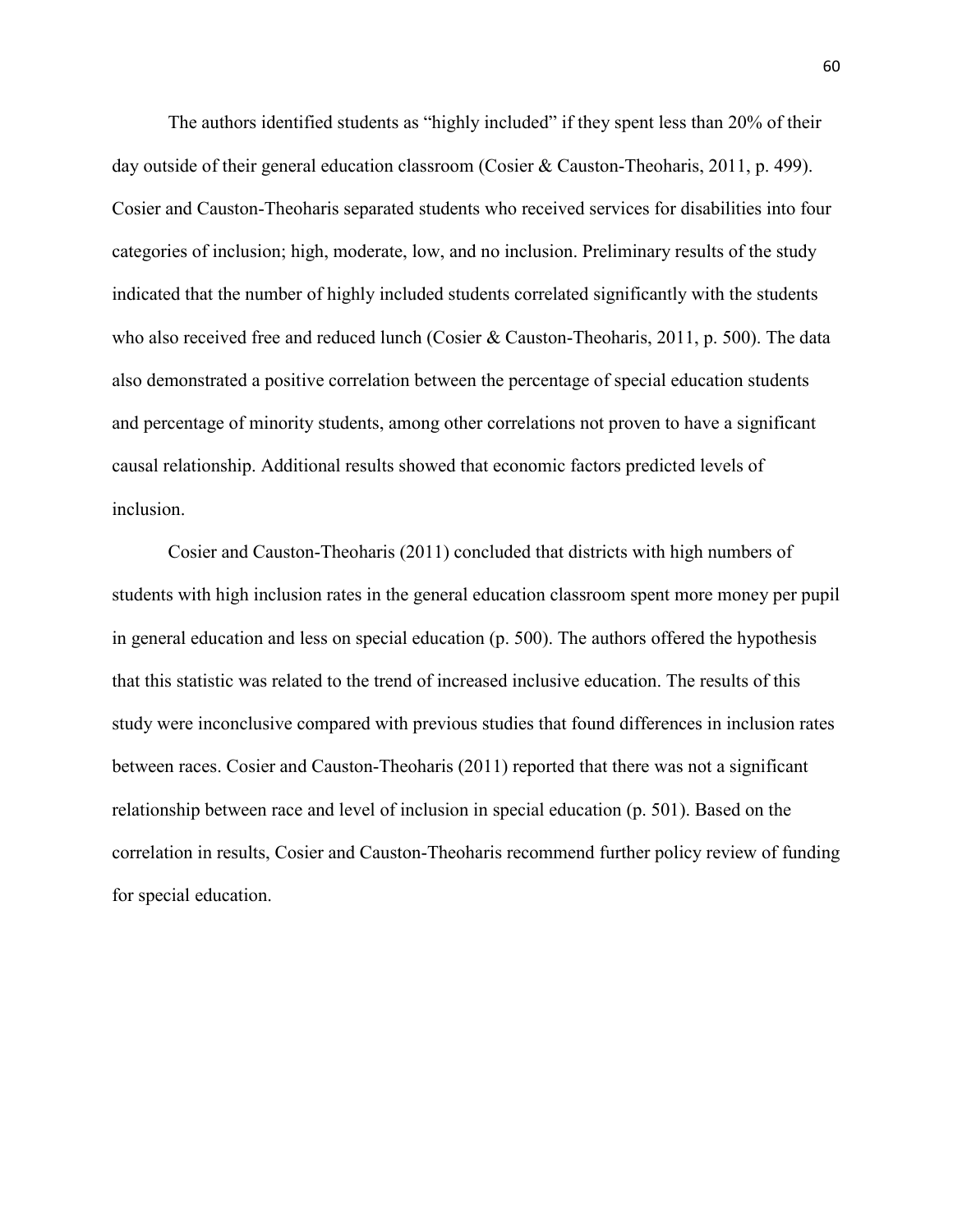**CHAPTER III: DISCUSSION AND CONCLUSION**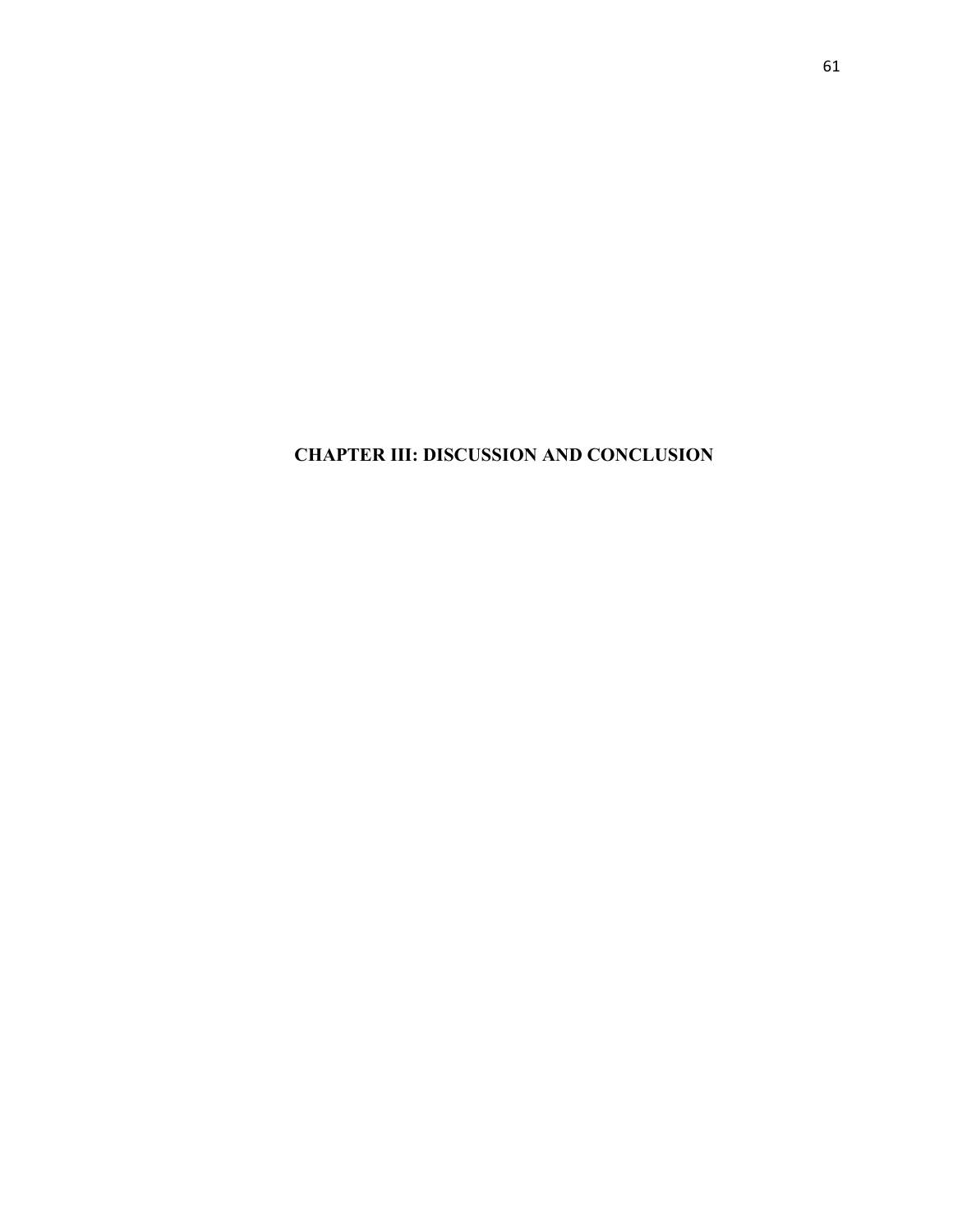#### **CHAPTER III: DISCUSSION AND CONCLUSION**

#### **Summary**

Research repeatedly demonstrated that there was a correlation between poverty and learning trajectories although there was not a clear correlation between poverty and learning disability services. Many researchers focused on identifying causal factors that put students at academic risk with the purpose of finding better ways to support these students. Some authors such as Cutuli et al. (2013) and Herbers et al.(2012), identified homelessness or high residential mobility as an effect of poverty that impacted students most significantly. Authors consistently found that students categorized as homeless or highly mobile were more likely to have academic difficulties in school early on, as demonstrated by early oral reading scores and math scores (Herbers et al., 2012). This accounted for some of the reasons that students living in poverty displayed lower academic trajectories. Authors, such as Jordan et al. (2006), additionally speculated that some of the educational disparities existed due to reported differences in math and reading activities done at home, finding that students who came from homes with less annual income were typically exposed to less academic information and were therefore starting off behind their peers. These students also were more likely to show flatter growth patterns over time, but many of these students were not necessarily identified as learning disabled.

Based on additional research, authors found that while students generally were resilient to the impacts of poverty (Cutuli et al., 2013), the number of risk factors students had experienced in their early lives played a role in academic readiness and achievement (Stanton-Chapman et al., 2004). Concerns with the students found to be less academically ready lead to further questions and investigations of children in high-poverty schools. Research completed by Goldstein et al. (2017), Jordan et al. (2006), and Willoughby et al. (2017), in addition to others, occurred in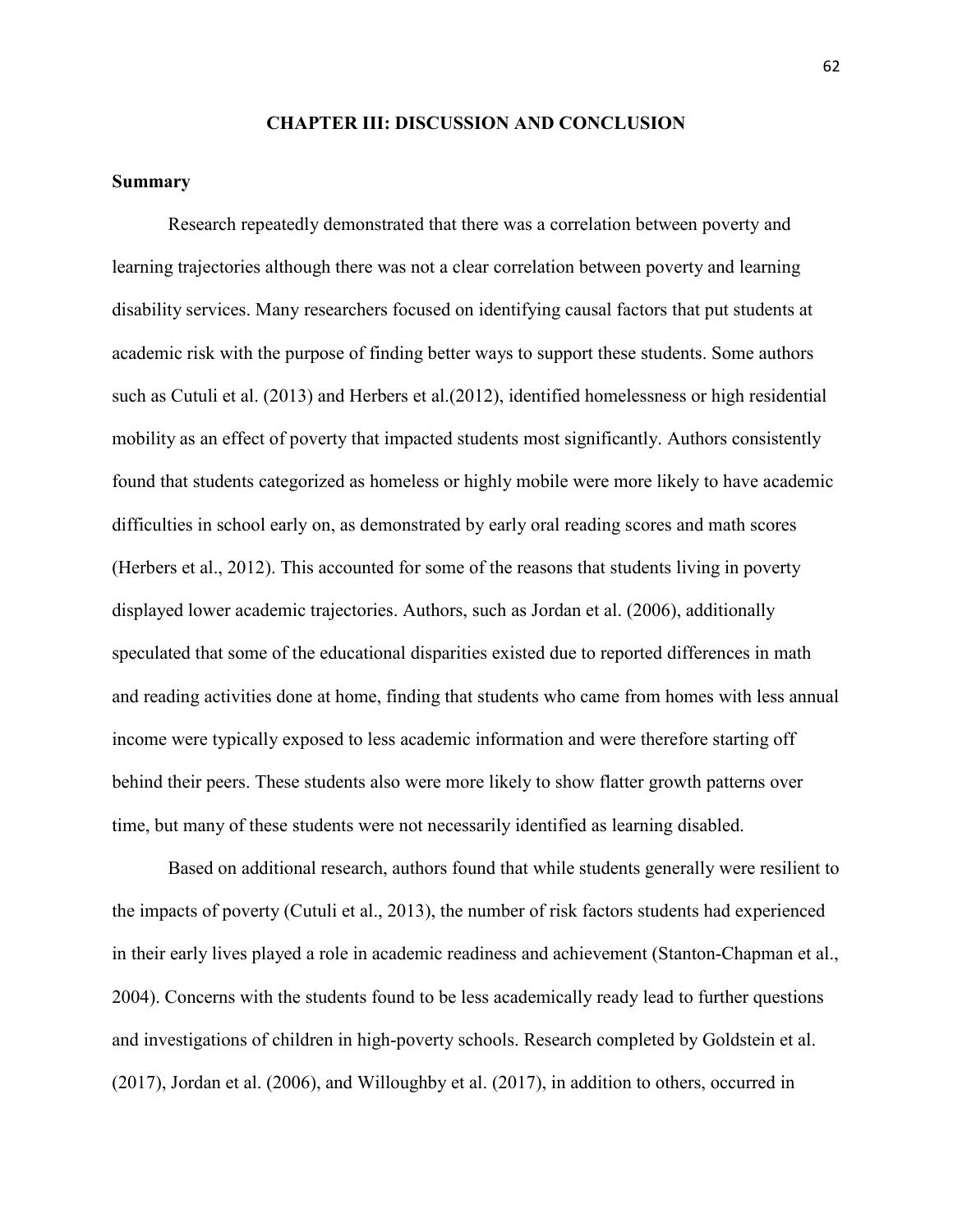educational settings where the majority of students represented low-income families or families living in poverty. These studies conclusively found that children struggled to achieve at expected rates, but responded positively to some of the targeted interventions.

With concerns over at-risk children falling behind academically, more intervention strategies are being proposed. Learning disability identification requirements have changed to reflect this as well. The Response to Intervention (RtI) model is a preferred strategy and mandated component in some states for identifying and labeling students with learning disabilities. RtI is a multi-step process for intervening and supporting students struggling with learning and behavioral problems (NEA, 2007, p. 22) and involves using research based interventions. Even though the findings of the reviewed literature indicated that there was hope for successful interventions for some students, studies from and Hibel et al. (2010), Hibel and Jasper (2012), and Zima et al. (1998), suggested that not all students who may need support actually have access to interventions as part of the special education referral process. Some early intervention programs such as Early Head Start were also found to be successful, but not successfully supporting the large numbers of the students that likely need more help due to risk factors (Peterson et al., 2004). An overwhelming amount of evidence identified that there may actually be an under-representation of students living in poverty who receive special education services for learning disabilities. Hibel and Jasper (2012) discussed the large policy focus on eliminating false positive special education identifications, but weighed in on the importance of access to early intervention, leaving some major decisions to be made by educators.

Authors like Coutinho et al. (2002) , Hosp and Reschly (2004), MacMillan et al.(1996), and Skiba et al. (2005), attempted to answer questions related to issues of unequal representation in special education, and considered racial inequality and racial bias as potential causal factors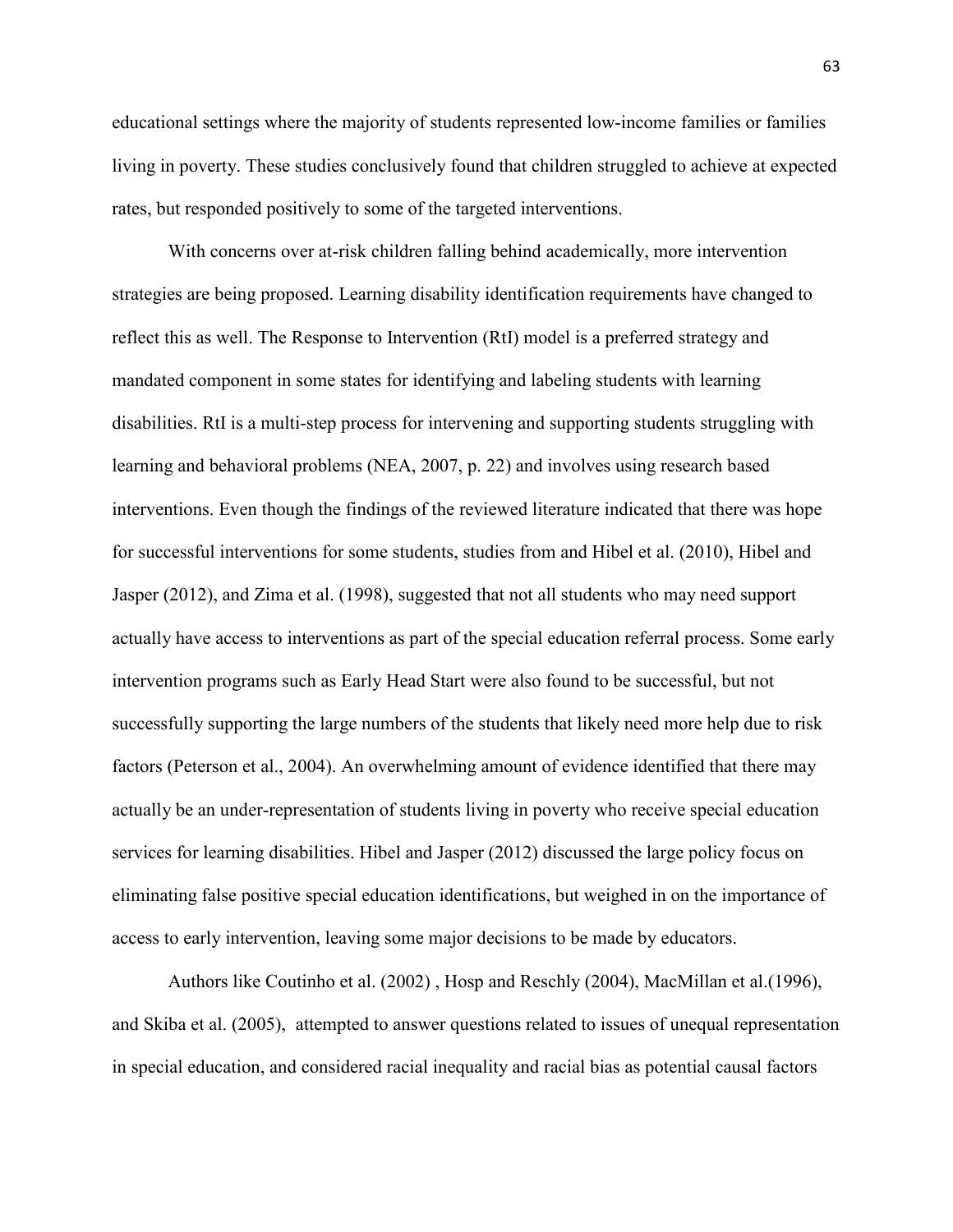for current representations. Even though a wide range of variables were studied in schools across the nation, the research did not conclusively point to consistent indicators of learning disability predictors or over-representation of one racial or demographic factor. More research considering independent achievement was identified as needed based on these studies. Ensuring high-quality education and thorough intervention programs for struggling students is difficult to monitor because of the intersecting racial issues with high-poverty schools also having a high number of racial minority students, issues related to the "frog pond-effect", according to Hibel et al. (2010). Based on the research findings, more needs to be done to not only rule out environmental impacts for learning difficulties, but to monitor individual student achievement and ensure each student has access to quality teaching using interventions that are proven to work for highpoverty schools.

## **Professional Application**

The research in the literature reviewed illustrates that while there may be some issues with racial overrepresentation in special education, an additional pressing issue is the lack of access to special education services for students who potentially have learning disabilities or other academic needs. Students living in poverty, due to their increased exposure to multiple risk factors, as well as their increased likeliness to be attending schools with high poverty rates, are being underserved and possibly under-referred for special education due to varying causes. Some of the findings are counter to previous information that indicates racial biases are leading to overrepresentations of minority students in special education (NEA, 2007). The research based on individual student needs is important for policy makers to consider. Would we rather have students who need help not get it or students get special services that do not need them? It is increasingly difficult to separate the environmental impact on learning from actual learning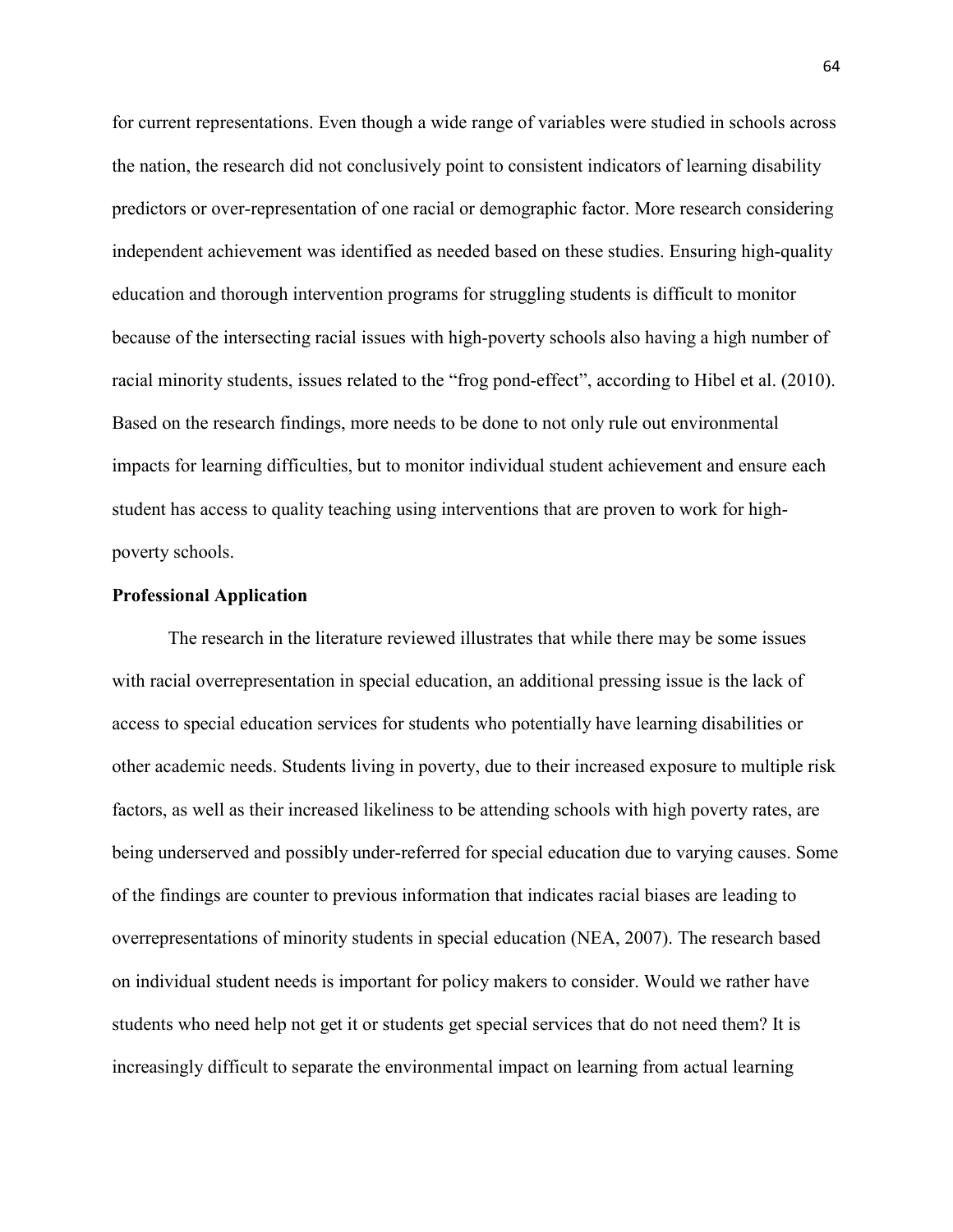disabilities, but maybe this is not the focus educators should have because if a student needs help, it needs to begin with early quality instruction.

Additional policy implications highlighted in the research considered English Language Learning (ELL) students and students who live in shelters or move frequently. Students learning English as a second language theoretically should have similar rates of learning disabilities as students with English as their first language, yet it is common for teams to delay identifying special education needs for these students due to the prioritization of their language needs (Hibel & Jasper, 2012). While it is difficult to fairly assess students for learning disabilities who do not speak English fluently, policies should consider the academic impacts of delaying crucial interventions for struggling students. Regarding students in shelters and those who move frequently, some research suggested a fast-tracked process for disability identification and more community-based services for special education (Zima et al., 1998). As a result, special education teams and educators need to consider all of the additional burdens faced on a daily basis by students living in poverty or in low-income situations. Educators should also weigh the costs and benefits of identifying these students with a disability in the area of special education with the focus of giving them the correct services at a time that will provide the greatest benefits.

# **Limitations of the Research**

In my research, I attempted to find the most updated, current, and generalizeable information to determine trends that reflect our current educational system in the United States, however, many of the studies included in my research were longitudinal studies with valuable findings and, by the nature of longitudinal studies, the research data spanned back in time. I excluded any research published prior to 1990 with a preference for information dated after the No Child Left Behind Act was implemented in 2001. Education in the U.S. seemed go through a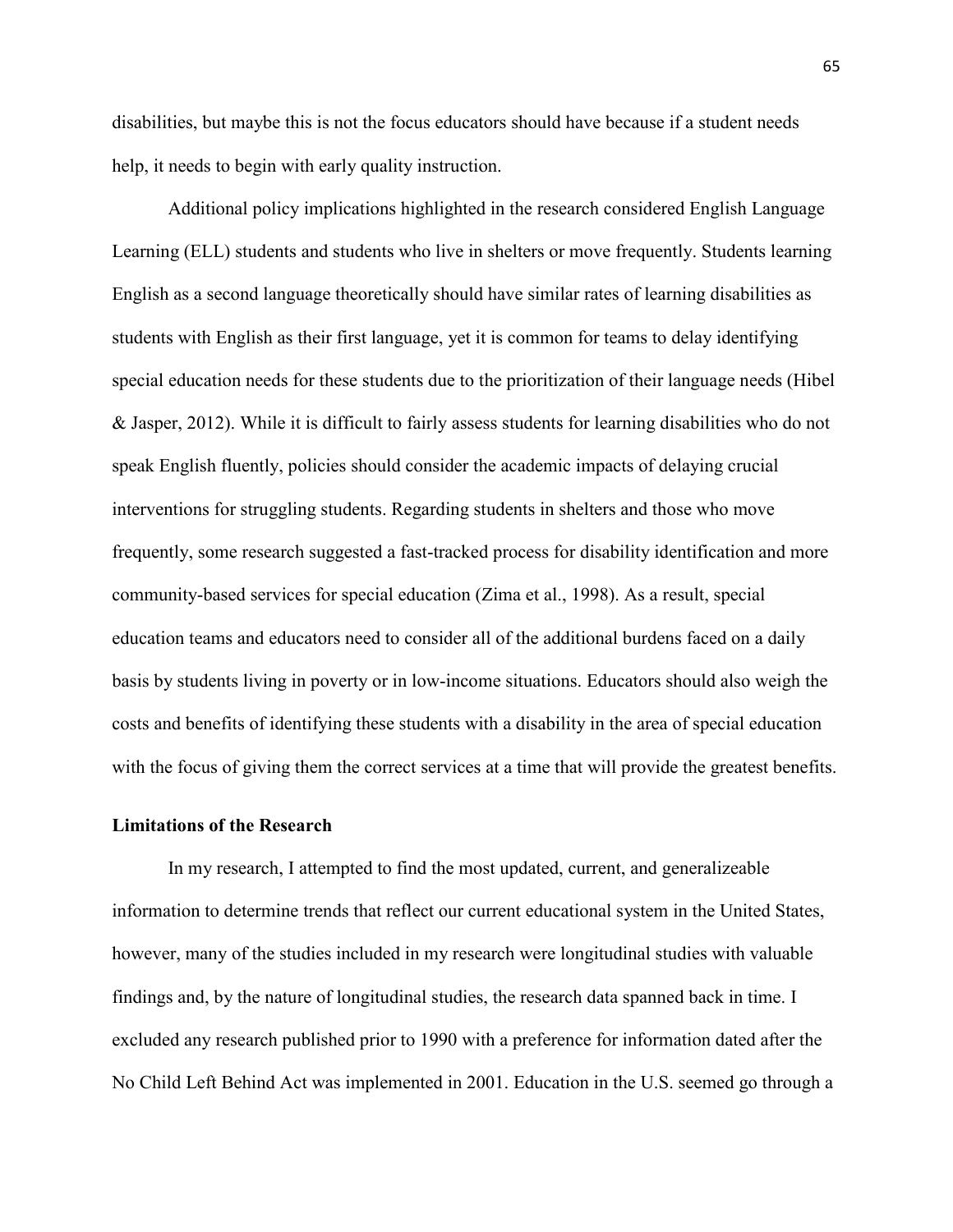plethora of changes thereafter. I did not include any data from other countries as the educational system in the U.S. is very different from that of other nations. I additionally excluded information that focused primarily on teachers as a cause for overrepresentation in special education because I wanted to find out more about correlations with students' academic needs and home life situations, as well as relationships among demographic variables. Information about teachers' roles in identifying students with disabilities and learning difficulties was discussed in a few studies, but was not a key focus of the research in the literature review.

I expected to find more direct positive correlations between poverty and learning disability rates, but this data was not necessarily available nor was there a clear correlation. In fact, the information in my review pointed in the opposite direction to the issues of underrepresentation of certain low-income students based on high levels of potential needs and repeated exposure to multiple risk factors. I also expected there to be clear cut relationships between demographic variables and special education services, but the relationships between race, poverty, gender, and educational setting were extremely complex and more research is needed.

Further, I expected to find out more about the Head Start Program in terms of success and failure related to increased student academic gains and preventing school age disability diagnoses, but this research was not readily available. Barnett (2007) reviewed information related to the overall success of the Head Start Program, finding that many studies did not show significant improvement with academic skills, those that would close the achievement gap, but some positive correlations with social-emotional and cognitive development were noted (675). I was hoping to find out about any links Head Start had to rates of poverty and special education services, but the information mostly indicated that while Head Start serves many students with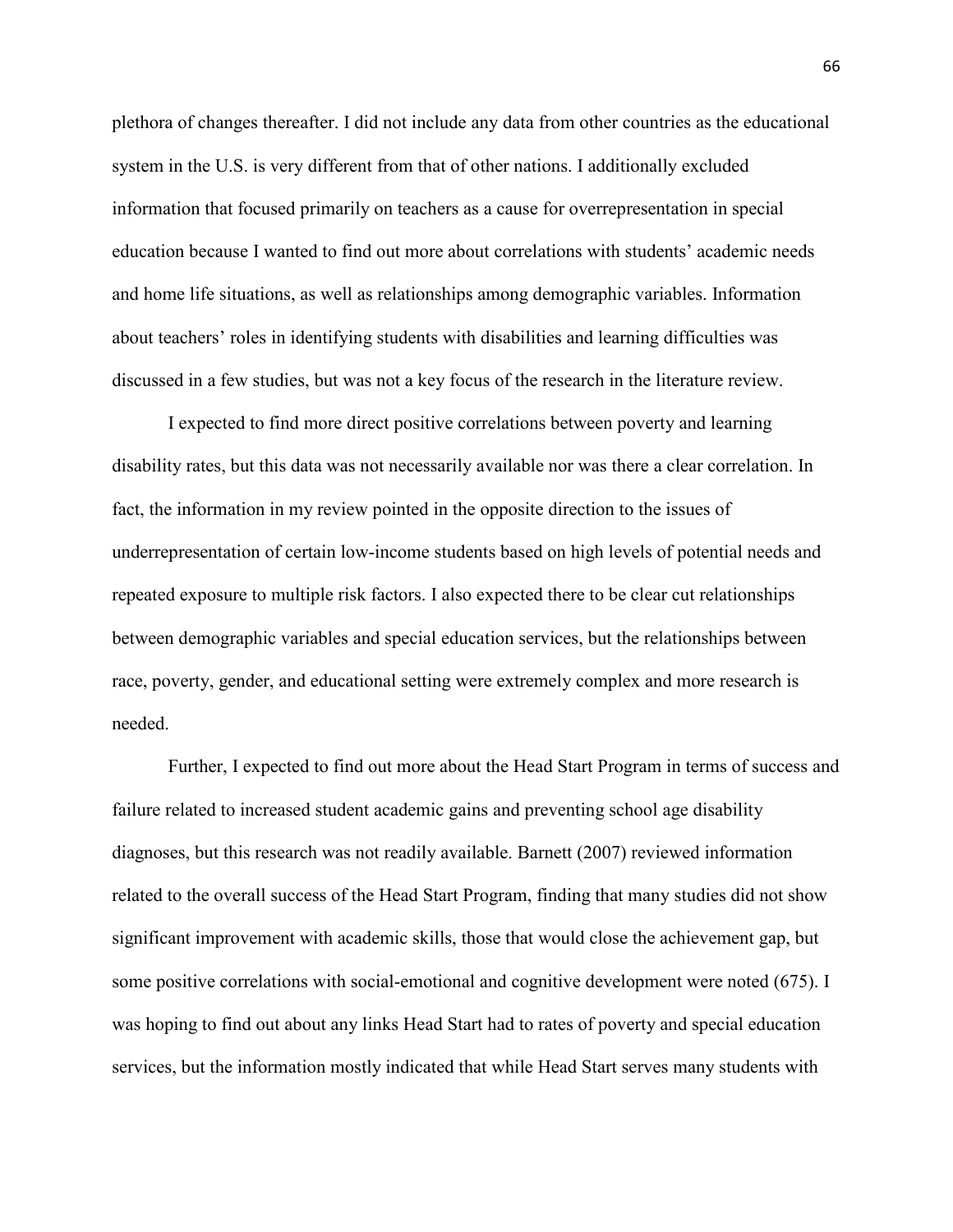high needs, there are many more students with equal or greater needs who do not receive special education early intervention services (Peterson et al., 2011).

Based on all of the information found in the literature review, I still find myself asking about how educators should ensure that students in high-poverty schools get enough out of their educational services. Moving towards RtI in all schools is good practice, but what about the students with prioritized English language services or the students who move around frequently or have very low attendance rates? What about the students who need extra help, but attend schools with a large majority of the population with similar needs? How do educators ethically serve all of these students who are impacted by their environment?

## **Implications for Future Research**

Based on the research reviewed, it is difficult to say that students living in poverty are more likely to be identified as having learning disabilities, even if they are more likely to struggle in school. In fact, research done by Hibel et al. (2010), Hibel and Jasper (2012), Mason-Williams (2015), and Zima et al. (1998), indicated that students living in poverty, who may actually have disabilities, are not getting the appropriate services for various reasons. Zima et al. (1998) indicated that high- mobility is a barrier to appropriate services for these students, but there is also the "frog-pond effect" (Hibel et al., 2010) and the issues with prioritization of English language services over special education services early on for English Language Learners (Hibel & Jasper, 2012 ). More research needs to be done that addresses some of the difficult positions special educators are faced with regarding appropriate referrals and evaluation results for students.

 In addressing questions about current intervention strategies, more research should be done on a large scale to find out if effective small scale interventions could also work in schools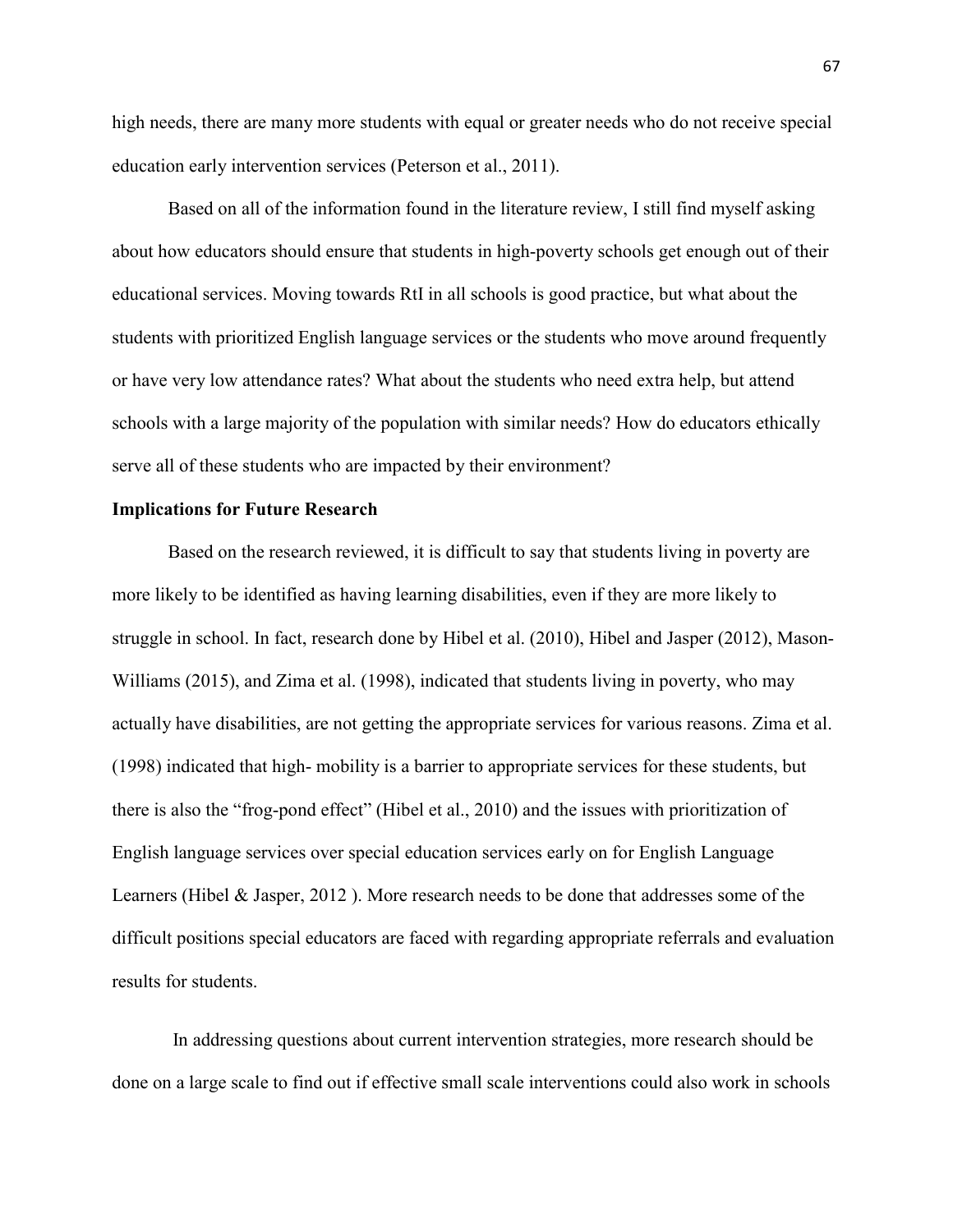to help reduce poverty's wide impact on education. Policymakers need to consider the Head Start Program and make some changes based on the intervention research and follow up consistently with students at the highest risk. Making larger intervention programs and increased community services could potentially reduce poverty. Ideas proposed by Duncan et al. (2007) should be considered for future research. This may lead to more answers about providing "high quality education" for students repeatedly exposed to risk factors.

As I was considering whether educators rule out poverty as a primary interfering factor to learning in the qualification criteria for learning disabilities, I discovered that this is possibly not in the best interest of the students. It remains unclear if just labeling students with disabilities for them to get needed support is the correct course of action. However, without streamlined academic intervention strategies across the nation, it is difficult to ensure support for each unique student; especially when the effects of poverty are so widespread. Consideration of the language in the learning disability rule-out criteria may be part of future implications based on the findings of this literature review.

## **Conclusion**

Poverty's impact on student academic achievement is confirmed, but questions remain regarding the impact it has on the referral and qualification processes for the special education category of learning disabilities. With the intersection of race and poverty being so complex, the research demonstrates that it is difficult to identify the right number of students for specialized services without disproportionately identifying some groups of students. The most critical information revealed in this literature review is the fact that there are many students living in poverty or low-income situations who are not getting the help they need to succeed because they do not have the same access to special education or related services as other students. Current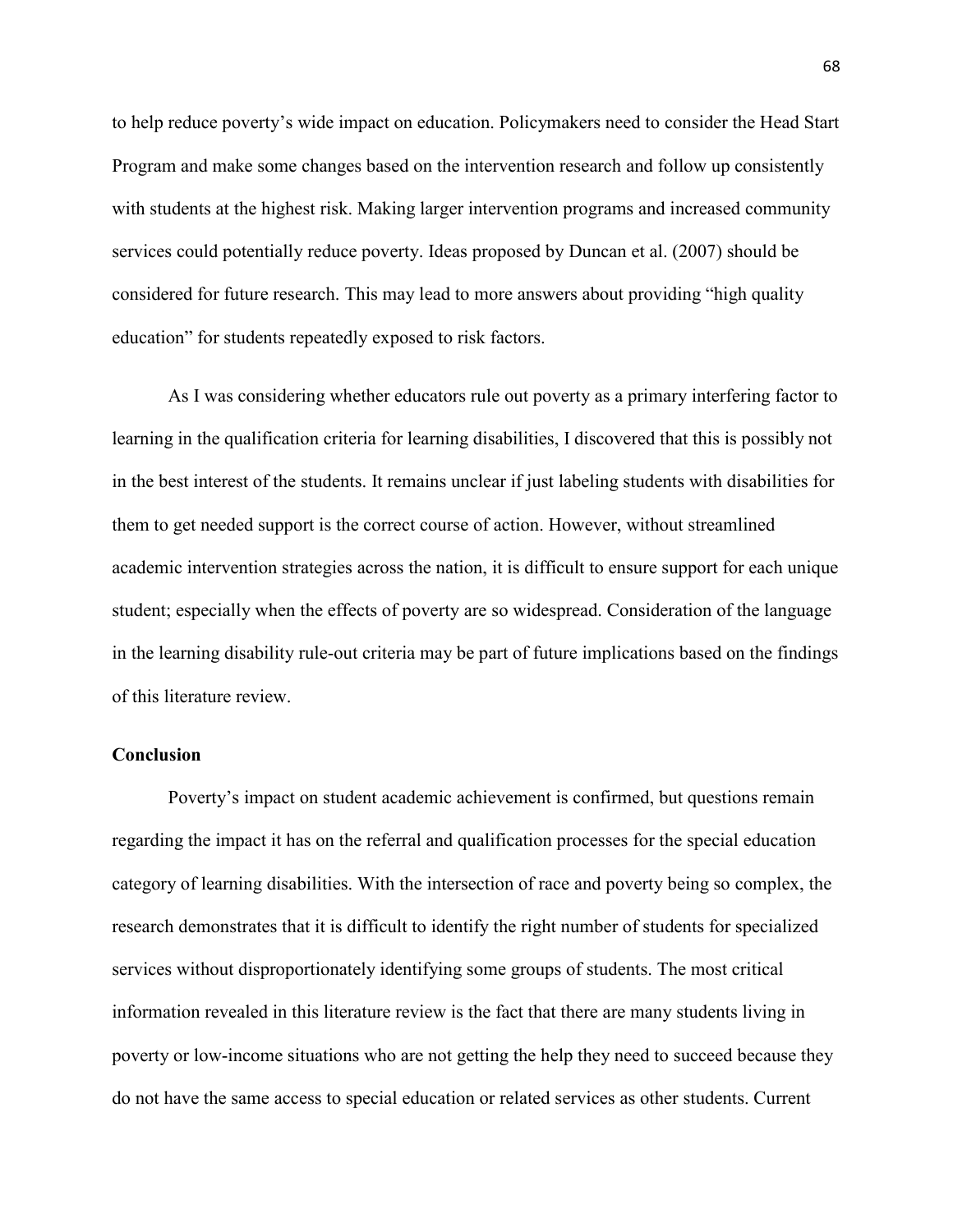academic classroom interventions can work for students, but more information is needed to make these accessible to all of the students who could benefit from them. Based on wide-spread, intersecting student needs, educators should continue to identify those students at-risk for learning difficulties and intervene as early as possible without so much caution regarding potential over-representation. This calls for policy changes and a closer look at processes for labeling students with academic special education needs.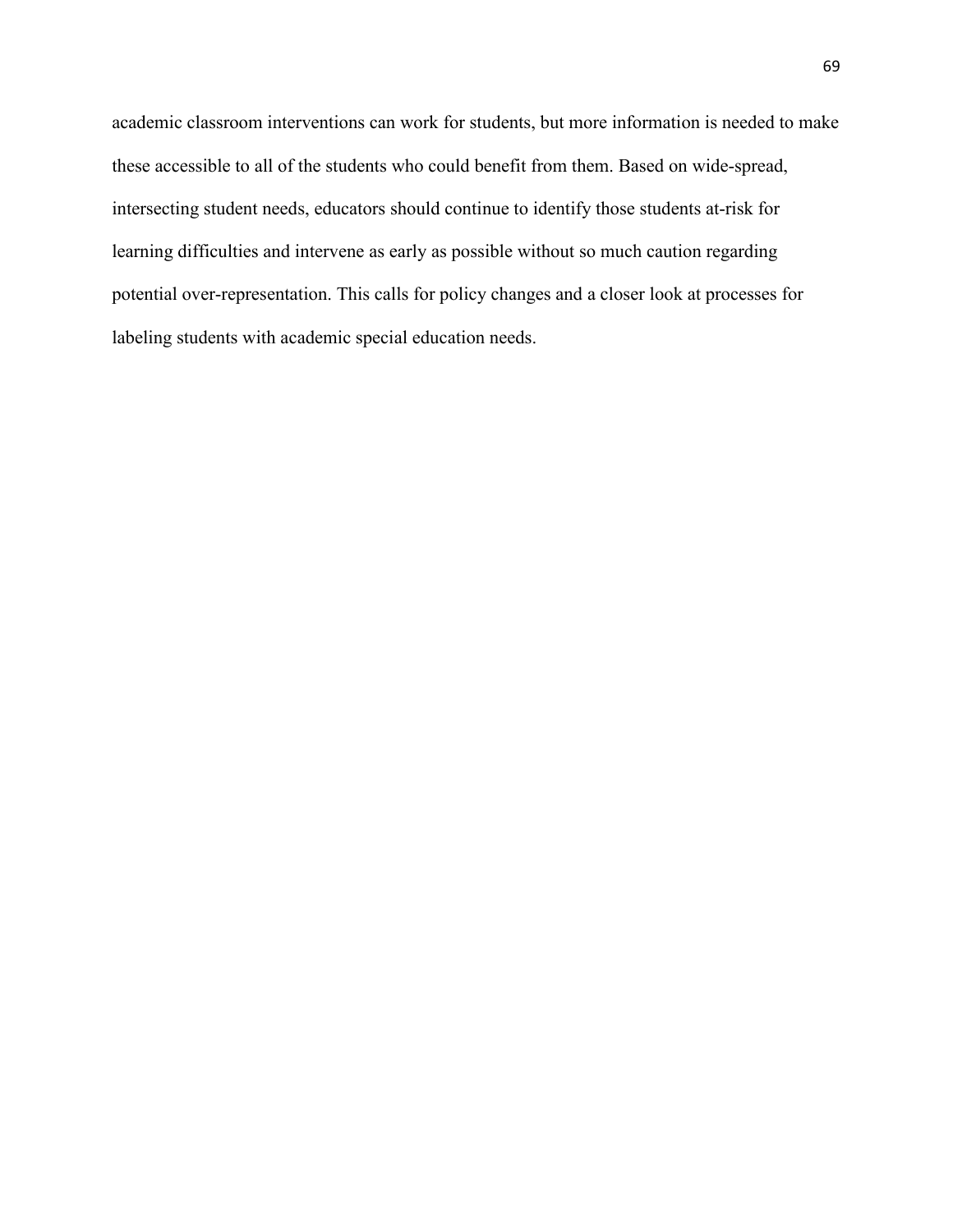#### **References**

- Barnett, W. S. (2007) Revving up Head Start: Lessons from recent research. *Journal of Policy Analysis and Management*, 26(3), 674-677. doi: 10.1002/pam.20271
- Caldas, S.J., & Bankston, C.I. (1997) Effect of school population socioeconomic status on individual academic achievement. *Journal of Educational Research*, 90(5), 269-277. doi: [10.1080/00220671.1997.10544583](https://doi.org/10.1080/00220671.1997.10544583)
- Carlisle, J. F., Kelcey, B., & Berebitsky, D. (2013) Teachers' support of students' vocabulary learning during literacy instruction in high poverty elementary schools. *American Educational Research Journal,* 50(6), 1360-1391. doi: 10.3102/0002831213492844
- Cosier, M. E. & Causton-Theoharis, J. (2011) Economic and demographic predictors of inclusion education. *Remedial and Special Education,* 32(6), 496-505. doi:10.1177/0741932510362513
- Coutinho, M. J., Oswald, D. P., & Best, A. M. (2002) The influence of sociodemographics and gender on the disproportionate identification of minority students as having learning disabilities. *Remedial and Special Education,* 23(1), *49-59.* doi: 10.1177/074193250202300107
- Cutuli, J. J., Desjardins. C. D., Herbers, J.E., Long, J. D., Heistad, D., Chan, C., … Masten, A.S. (2013) Academic achievement trajectories of homeless and highly mobile students: Resilience in the context of chronic and acute risk. *Child Development,* 84 (3), 841-857. doi: 10.1111/cdev.12013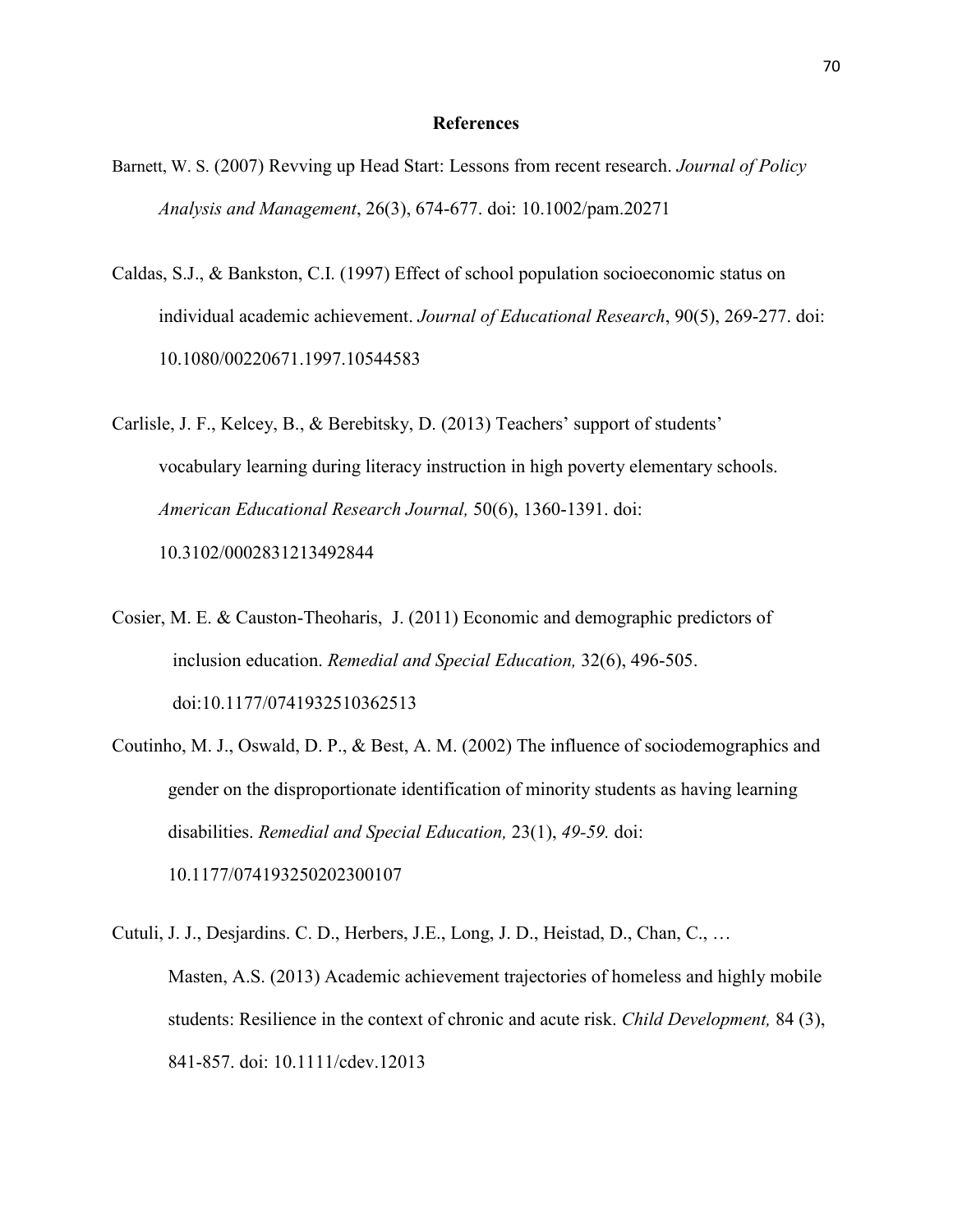Duncan G. J., Ludwig, J., & Magnuson, K.A. (2007) Reducing poverty through preschool interventions. *The Future of Children,* 17 (2)143-160. Retrieved from [http://dx.doi.org/10.1353/foc.2007.0015](http://psycnet.apa.org/doi/10.1353/foc.2007.0015)

- Dyson, N. I., Jordan, N. C., & Glutting, J. (2011) A number sense intervention for low income kindergarteners at risk for math difficulties. *Journal of Learning Disabilities,* 46(2), 166-181. doi: 10.1177/0022219411410233
- Goldstein, H., Ziolkowski, R. A., Bojczyk, K. E., Marty A., Schneider, N. , Harpring, J., & Haring C. D (2017) Academic vocabulary learning in first through third grade in low income schools: Effects of automated supplemental instruction. *Journal of Speech, Language, and Hearing Research,* 60(11), 3237–3258. doi: 10.1044/2017\_JSLHR-L-17- 0100
- Gravois, T. A., & Rosenfield, S. A. (2006) Impact of instructional consultation teams on the disproportionate referral and placement of minority students in special education. *Remedial and Special Education*, 27(1), 42-52. doi: 10.1177/07419325060270010501
- Herbers, J. E., Cutuli, J. J., Supkoff, L. M., Heistad, D., Chan C., Hinz, E., & Masten, A. S. (2012). Early reading skills and academic achievement trajectories of students facing poverty, homelessness, and high residential mobility. *Educational Researcher, 41(9)*, 366-374. doi: 10.3102/0013189X12445320
- Hibel, J., Farkas, G., & Morgan, P. L. (2010) Who is placed into special education? *Sociology of Education,* 83(4), 312-332. doi: 10.1177/0038040710383518
- Hibel, J. & Jasper, A. D. (2012) Delayed special education placement for learning disabilities among children of immigrants. *Social Forces,* 91 (2), 503-529. doi: 10.1093/sf/sos092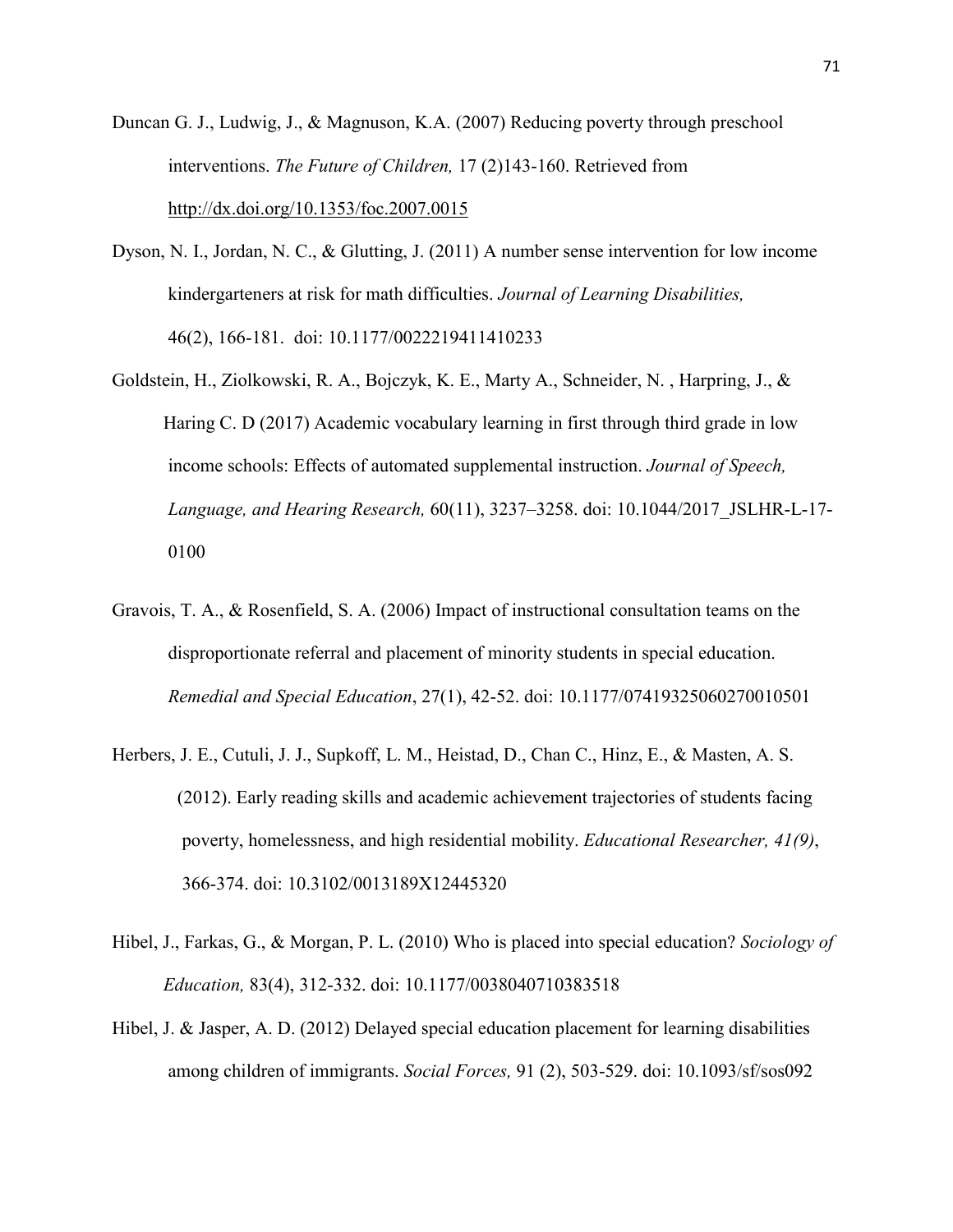- Hillemeier, M.M., Morgan, P. l., Farkas, G., & Maczuga, S.A. (2013) Quality disparities in child care for at-risk children: Comparing Head Start and non- Head Start settings. *Matern Child Health*, 17(1), 180-188. doi*:* 10.1007/s10995-012-0961-7
- Hosp, J. L., & Reschly, D. J. (2004). Disproportionate representation of minority students in special education: Academic, demographic, and economic predictors. *Exceptional Children*, 70, 185-199. doi: 10.1177/001440290407000204
- Jordan, N.C., Kaplan, D., Nabors, O. L., Locuniak, M.N. (2006) Number sense growth in kindergarten: A longitudinal investigation of children at risk for mathematics difficulties. *Child Development,* 77(1), 153-175. doi[:10.1111/j.1467-8624.2006.00862.x](https://doi.org/10.1111/j.1467-8624.2006.00862.x)
- Koball, H., & Jiang,Y. (2018) Basic facts about low-income children: Children under 18 years, 2016. New York: National Center for Children in Poverty, Columbia University Mailman School of Public Health. Retrieved from [http://www.nccp.org/publications/pub\\_1194.html](http://www.nccp.org/publications/pub_1194.html)
- MacMillan, D. L., Gresham, F.M., Lopez, M. F., & Bocian, K. M. (1996). Comparison of students nominated for prereferral interventions by ethnicity and gender. *The Journal of Special Education*, 30(2), 133-152. doi: 10.1177/002246699603000202
- Mason-Williams, L. (2015) Unequal opportunities: A profile of the distribution of special education teachers. *Exceptional Teachers,* 81(2) 247-262. doi: 10.1177/0014402914551737
- Minnesota Department of Education (2010) *Determining the eligibility of students with Specific Learning Disabilities: A technical manual.* Chapter 10: Deciding Eligibility, 1-40.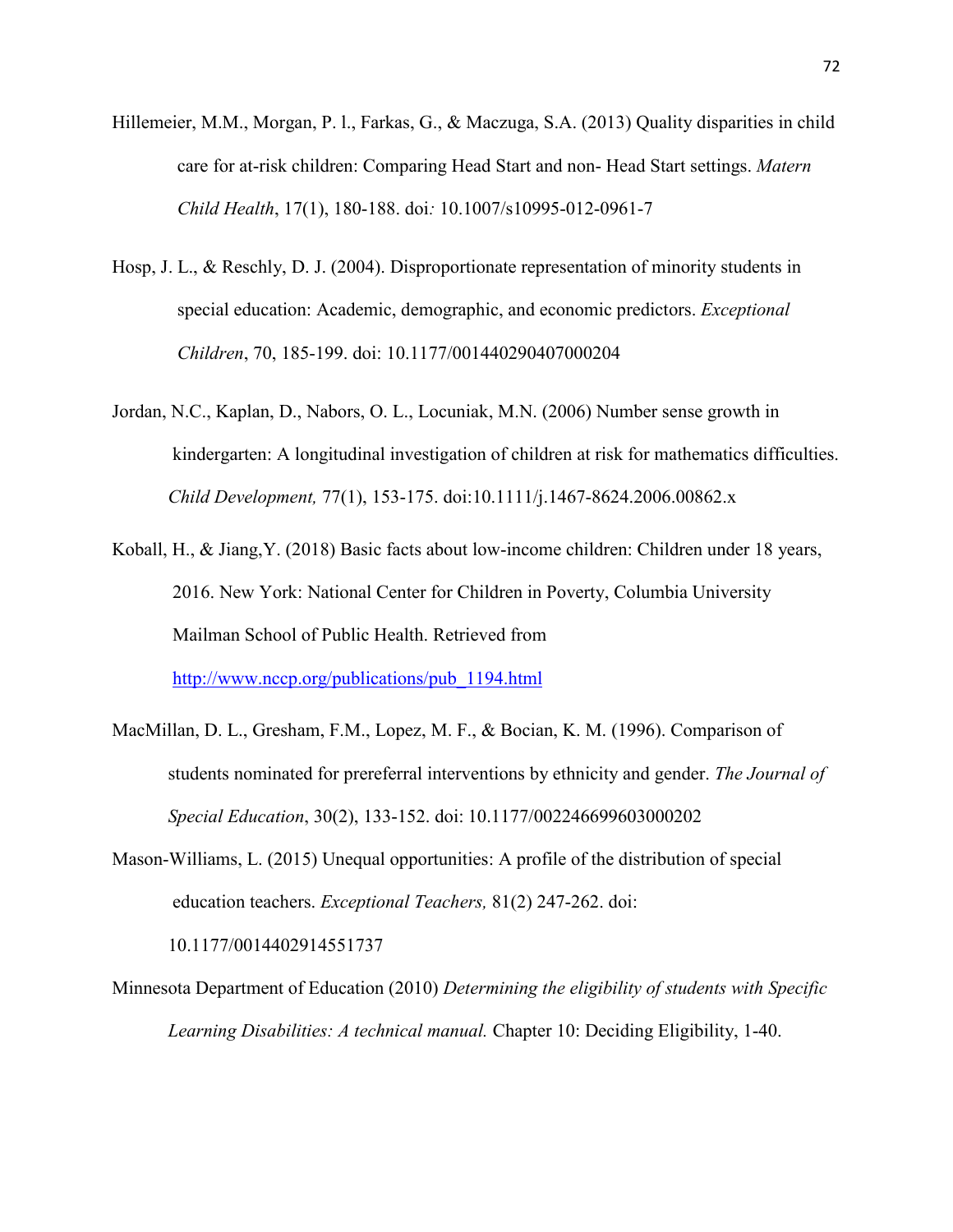Retrieved from [file:///C:/Users/Owner/Downloads/017008\\_Chapter10](#page-0-0)   [DecidingEligibility.pdf](#page-0-0)

- National Education Association (2007) *Truth in labeling: Disproportionality in special education (*Library of Congress Cataloging-in-Publication Data). Retrieved from http://www.nea.org/assets/docs/HE/EW-TruthInLabeling.pdf
- Pelatti, C. Y., Dynia, J. M., Logan, J.A.R., Justice, L.M., & Kaderavek J. (2016) Examining quality in two preschool settings: Publicly funded early childhood education and inclusive early childhood classrooms. *Child Youth Care Forum*, 45 (1), 829–849. doi:10.1007/s10566-016-9359-9
- Peterson, C. A., Wall, S., Raikes, H. A., Kisker, E.E., Swanson M.E., Jerald, J., … & Qiao, W. (2004) Early Head Start: Identifying and serving children with disabilities. *Topics in Early Childhood Education*, 24 (2), 76-88. Retrieved from <http://www.scopus.com/inward/citedby.url?scp=4043168503&partnerID=8YFLogxK>
- Peterson, C. A. , Wall, S. , Jeon, H. , Swanson M. E. , Carta, J. J. , Luze G. J. , & Eshbaugh, E. (2011) Identification of disabilities and service receipt among preschool children living in poverty. *The Journal of Special Education,* 47(1), 28–40. doi: 10.1177/0022466911407073
- Robinson, K. (2013) Early disparities in mathematics gains among poor and non-poor children examining the role of behavioral engagement in learning. *The Elementary School Journal*, 114 (1), 22-47. doi: 10.1086/670737